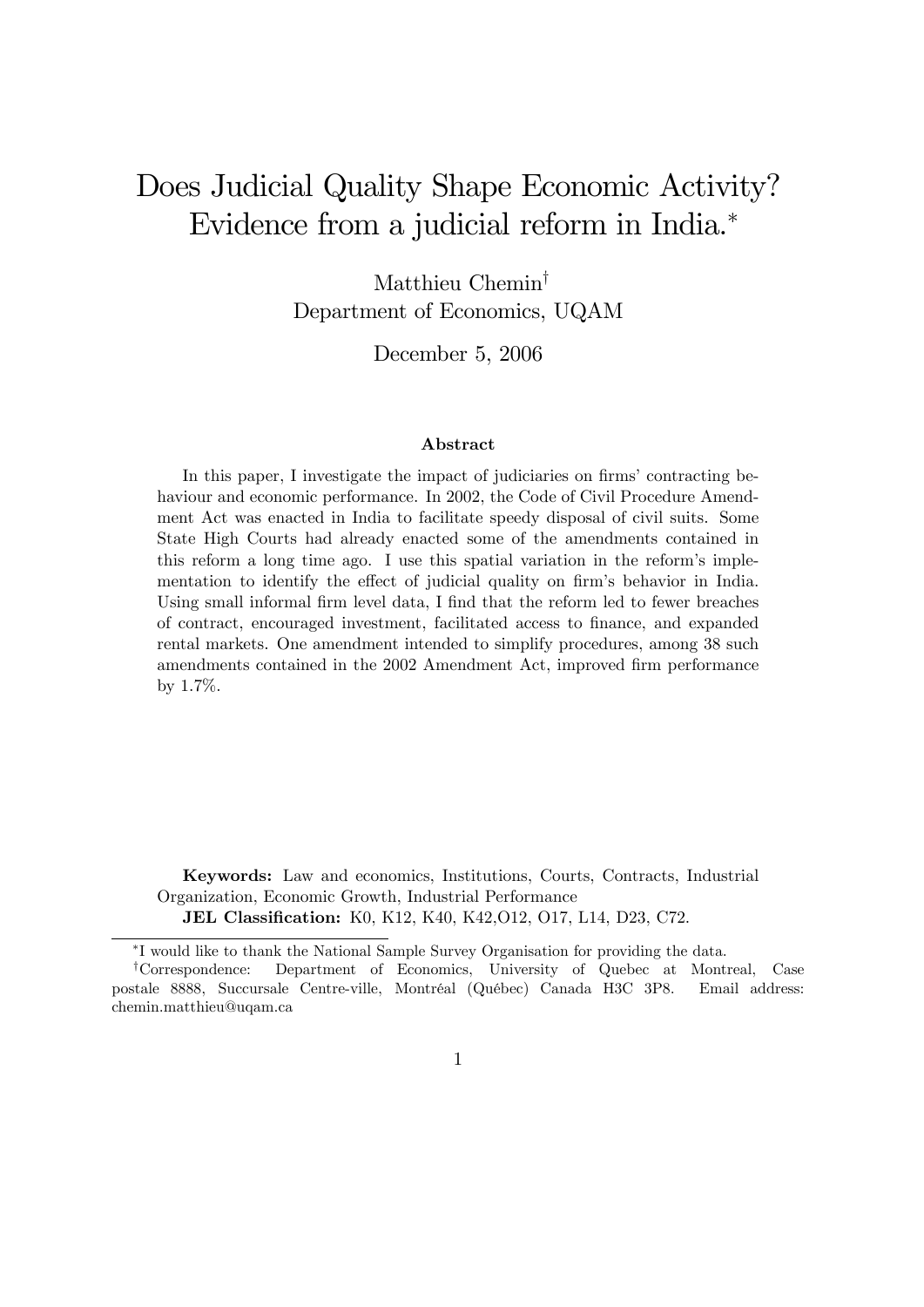This paper provides new evidence on the impact of slow judiciaries on economic performance using a unique data set assembled after a major Indian judicial reform implemented in 2002. The existing literature does not provide a clear assessment of the empirical effects of slow judiciaries on economic activity because it is hard to find a source of variation in judicial efficiency that would help identify the latter's impact on firms' behavior. The Indian judicial reform studied in our paper seeks to simplify and shorten the procedural handling of court cases as specified in the Code of Civil Procedure. It is composed of 88 Code amendments, all of which have been carefully examined and classified. Several amendments had previously been implemented in some States due to the latter's right to locally amend the Code of Civil Procedure. Thus, cross-State variation in reform implementation can be used to isolate the impact of the judiciary on economic activity. The cross-State variation in reform implementation is related to the contracting behavior of 520,000 small informal non-agricultural firms measured in detail in the 2000 and 2002 Rounds of India's National Sample Survey. A difference-indifferences approach allows a comparison of outcomes of both judiciaries and firms prior to and after 2002 in States which have passed several of the 2002 Act's amendments and States which have not. One amendment intended to simplify procedures, among 38 such amendments contained in the 2002 Amendment Act, improved firm performance by 1.7 percent. The total cross-State variation in this reform implementation caused an improvement in firm performance by 9.7 percent.

Slow judiciaries may significantly influence the contracting behavior of firms. First, incentives to cooperate in a contractual agreement might weaken because slower judiciaries make the discounted value of punishment from deviation lower. Second, incentives to invest might decrease if there is a possibility of post-contractual opportunistic behavior by a firm's partner once the investment costs are sunk (Klein et al, 1978). Third, slow judicial enforcement increases the opportunistic behavior of borrowers. Creditors might respond to this strategic behavior by reducing the availability of credit (Pagano et al, 2002). Fourth, if enforcing a rental agreement takes time, it gives renters bargaining power, which they can use to reduce future rents. Anticipating this, owners may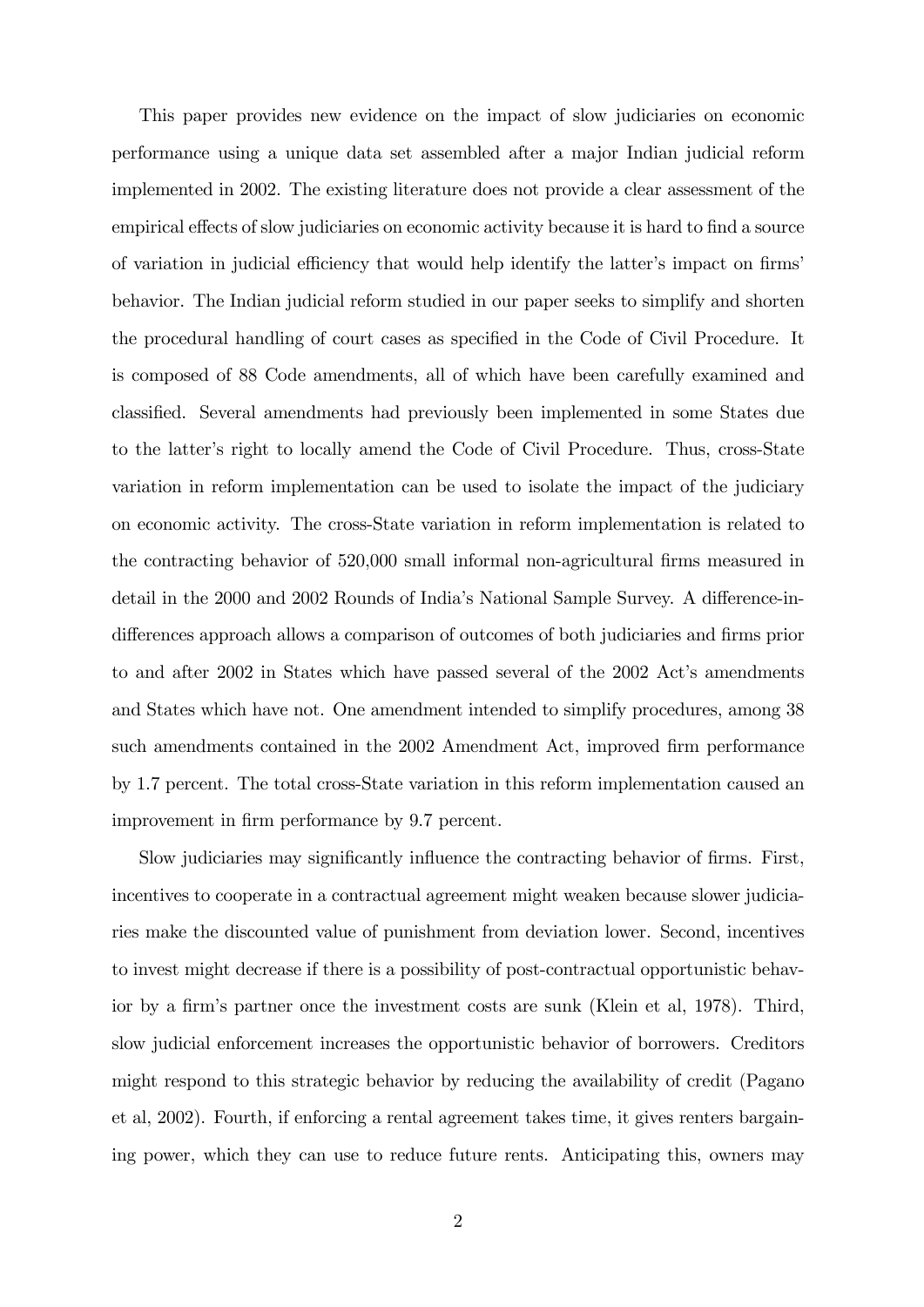ration their supply of rental goods (Casas-Arce et al, 2005). The 2000 and 2002 Rounds of Indiaís National Sample Survey contains detailed information on the occurrence of contract breaches, investment decisions, credit access and production goods ownership of small informal non-agricultural Örms. The impact of judiciaryís speed on these four dimensions may therefore be measured by comparing firms in States having previously passed many of the 2002 Act's amendments, in contrast to firms in States not having passed any, before and after the reform.

In the literature attempting to measure the impact of judiciaries on economic performance, none of the papers deal with the potential endogeneity of the judicial inefficiency measures. Much of the literature exploits spatial variation in the quality of a particular institution to identify its effect on economic activity. Knack and Keefer (1995) relate professional country risk measures provided by business experts to judicial quality measures, which is the amount of contract-intensive money (the difference between M2 and cash). However, it may be, for example, that States having generally better policies are also more likely to have efficient judiciaries. If this is the case, judicial quality merely reflects better economic policies and in itself may be insignificant in driving better economic outcomes. Jappelli et al (2005) present a model of the effect of judicial enforcement on credit markets and then test it using panel data from Italian provinces. The authors found, among other things, that the duration of civil trials (measured by actual duration in the past) as well as the stock of pending civil trials per inhabitant are negatively correlated with loans granted to domestic companies and positively correlated with measures of credit constraints. Cristini et al  $(2001)$  relate differences in judicial efficiency across Argentinean provinces to the size of provincial credit markets. Castelar Pinheiro et al (2001) perform a similar analysis in Brazil. In none of these papers is there an attempt to deal with the potential endogeneity of the judicial inefficiency measures. My paper, in contrast, examines a particular reform made to the Code of Civil Procedure and its implementation variation across States in order to account for potential endogeneity in the judicial system.

Djankov et al (2003) have made an important contribution to the study of courts.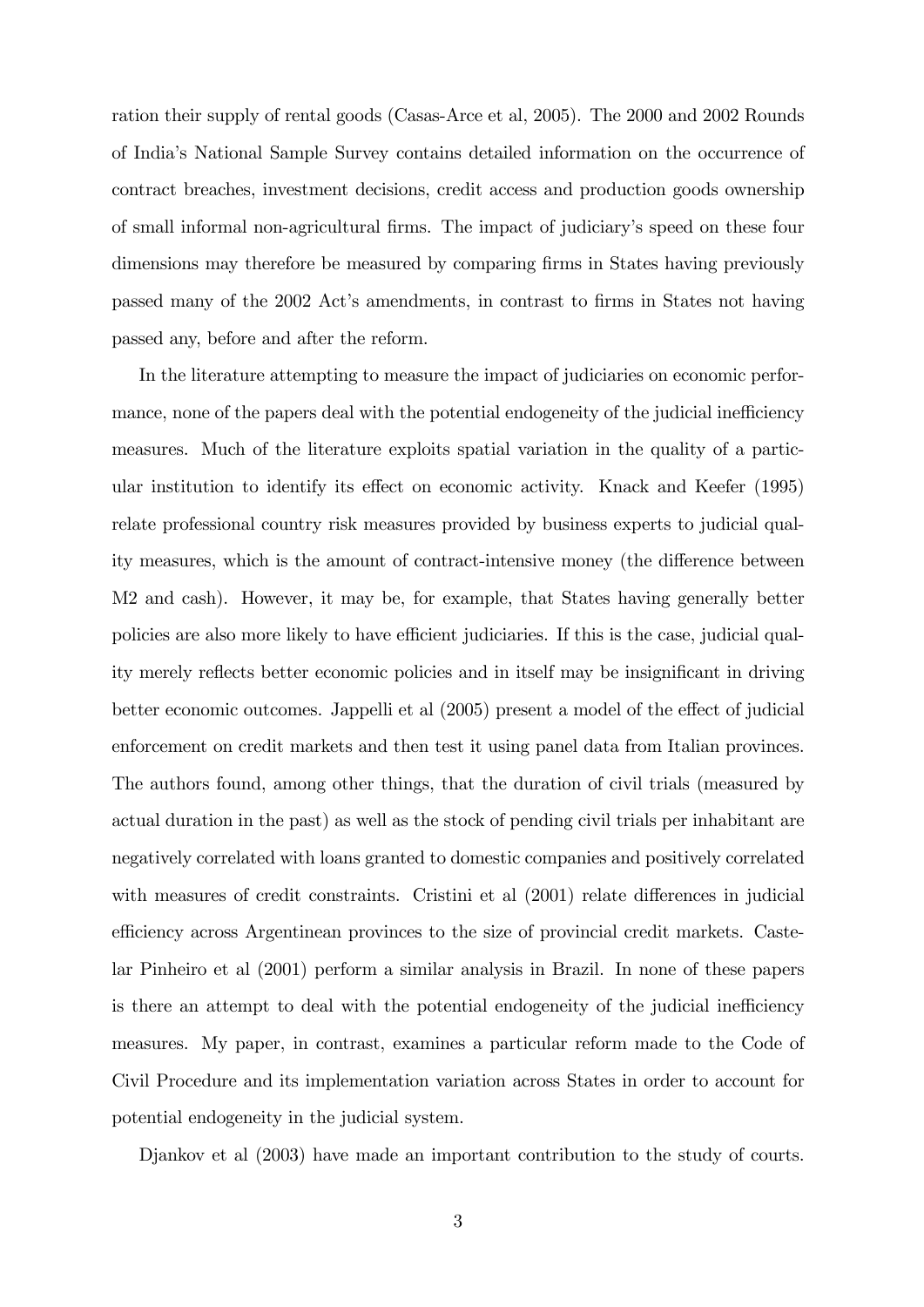They measured judicial formalism in 109 countries around the world. They found judicial formalism greater in countries with civil rather than common law systems and that it is associated with a lack of consistency, honesty and fairness in judicial decisions. Endogeneity concerns were addressed by using legal origin as an instrument for judicial formalism. This paper differs from Djankov et al  $(2003)$  in three ways. First, it uses a within-country analysis of India. By limiting myself to one country, I am able to control for a range of factors and influences that cannot be as convincingly controlled for in cross country data. This allows me to identify the effect of judicial efficiency independently from that of laws, legal origins, and other country-wide characteristics. Second, the paperís focus is not only on judicial but economic outcomes. Third, it generates clear policy implications regarding the desirability of reforms to the Code of Civil Procedure.

The main findings of this paper can be summarized as follows. One amendment simplifying or shortening the procedural handling of court cases decreased by 466 the number of cases pending per judge in the Lower Courts, which represents 25 percent of a workload. This indicates that the reform was successful in reducing case backlog. An extra amendment decreases the probability of experiencing a breach of contract by 12 percent, increases the probability of investing in plant and machinery assets (as well as tools, other fixed assets, transport and equipment assets) by 13 percent, the probability of obtaining a loan from a formal Önancial institution by 8 percent, the probability of renting tool assets by 17 percent. Experiencing less breaches of contract, investing more, having a better access to financial markets and to thicker rental markets may positively affect economic performance. This paper shows that moving a firm from the State that had already passed the most amendments, and consequently with the weakest effect of the 2002 Amendment Act, to the State that had passed no amendments improved firm performance by 9.7 percent.

The structure of this paper is as follows. Section 1 explores the channels through which judicial quality affects firms' economic performance. I examine four prominent aspects in the life of a firm: breaches of contract, investment decisions, access to credit markets and ownership of production goods. Section 2 describes the 2002 Amendment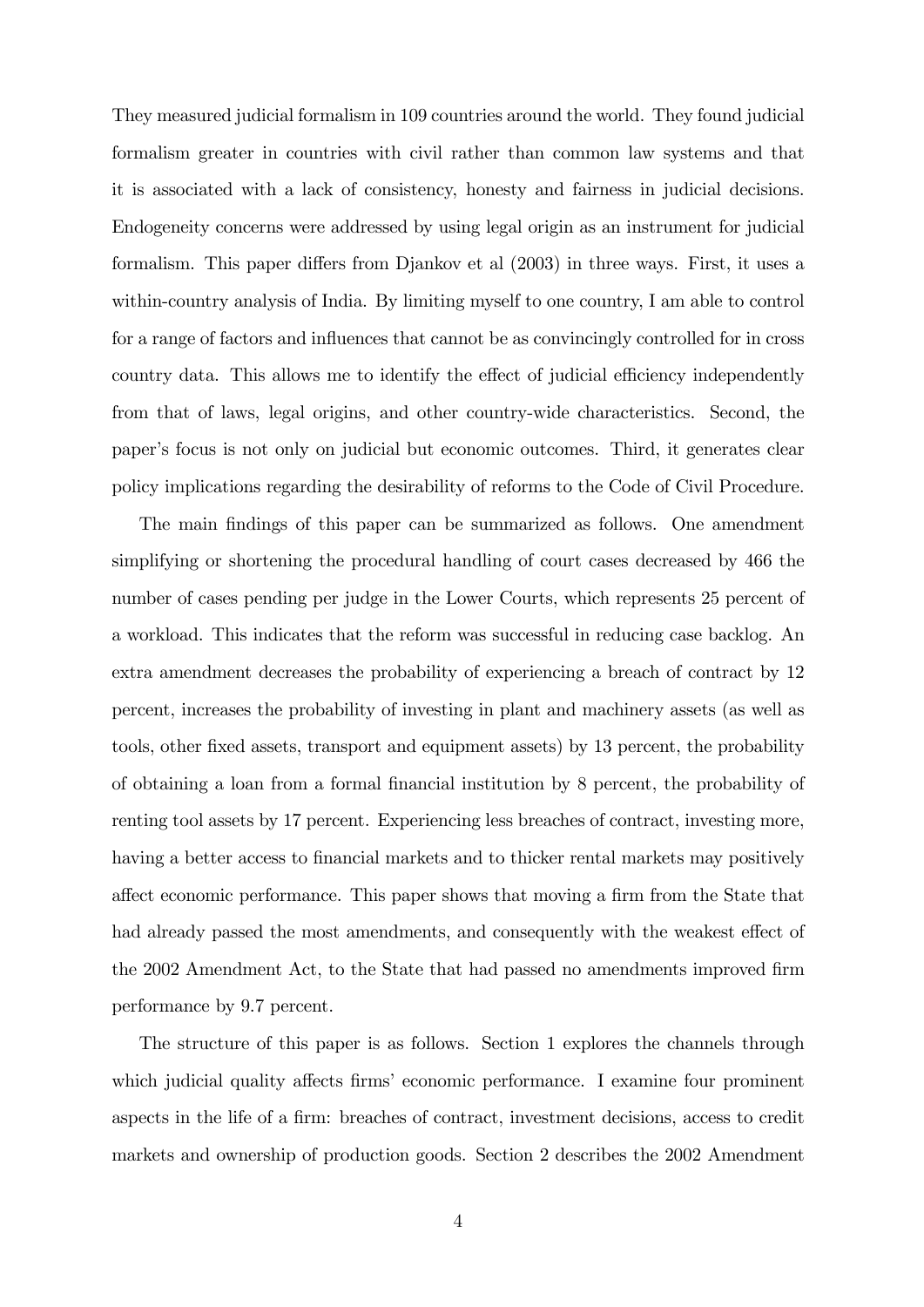Act and details the paper's identification strategy. Section 3 provides background on the 55th and 57th rounds of Indiaís National Sample Survey on non-agricultural informal enterprises. Section 4 presents the paper's empirical method. Section 5 exposes results pertaining to firms' behavior. Section 6 discusses the effects on firm performance. Section 7 concludes.

#### 1 Related literature

In this section, the theoretical literature on the potential impact of slow judiciaries on firms' contracting behavior is briefly summarized. Four possible mechanisms are described: breaches of contract, investment decisions, access to credit markets and ownership of production goods. As India's National Sample Surveys contains detailed firmlevel information on these four mechanisms, their empirical relevance will be tested in the empirical section.

#### 1.1 Breaches of Contract

Many exchanges occur instantly and simultaneously. In this type of exchange, there is little reason for promises and enforcement means. Promises are made in cases of deferred exchanges. The enforceability of promises encourages exchange and cooperation among people. For example, the judiciary is an important deterrent to any fraud that might be more economically attractive in the short run. The probability of harsh punishment in monetary or non-monetary terms heavily dissuades opportunistic agents to default ex-post on previous agreements. Slower judiciaries lower the discounted value of punishment, thereby weakening incentives to cooperate.

This situation can be modelled as an agency game. The first player, the principal, decides to put a valuable asset under the control of a second player, the agent. The agent decides whether to cooperate (produce, give back the valuable asset and share the trade surplus) or appropriate (keep the valuable asset). Cooperation is productive whereas appropriation is redistributive. In the absence of any contract enforcement, the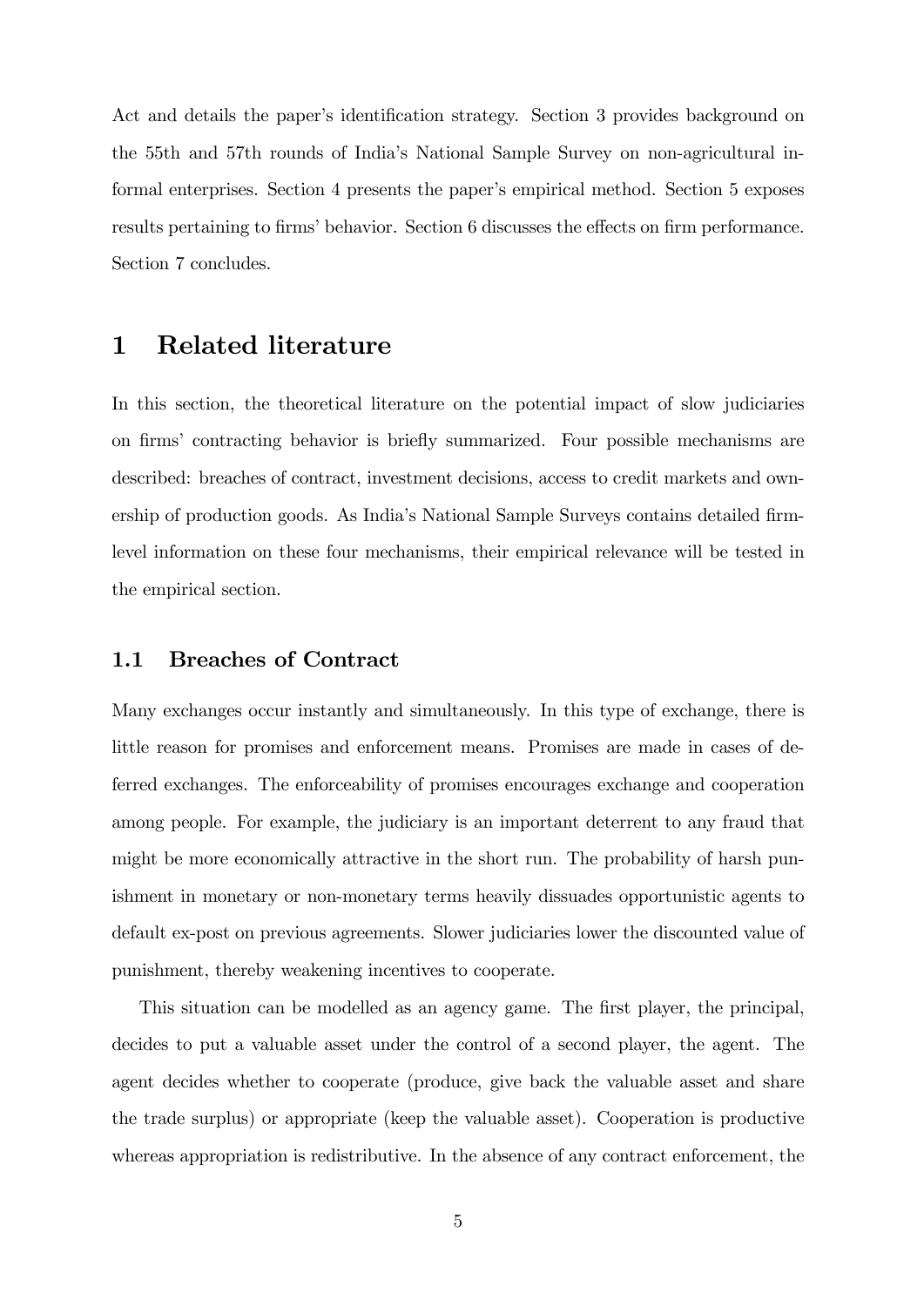agent's best move is to appropriate. Consequently, the principal's best move is to not partake in this game. No activity is undertaken in the absence of enforcement means.

If a contract is signed between the two parties and is enforceable before a court, payoffs are radically modified. If the agent breaches, the principal receives compensatory damages from the agent. If compensatory damages in case of a breach are such that it is the agent's best move to cooperate, then the principal's best move is to invest. The purpose of enforcement is to enable people to cooperate by converting games with non cooperative solutions into games with cooperative solutions. It is interesting to note that the prospect of a distant fine due to a slow judiciary reduces incentives to cooperate.

However, the judiciary is not the only means by which to enforce contracts. The fear of damaging oneís reputation may induce parties to adhere to contracts (Bernstein, 1992; Greif, 1993, Klein et al, 1981). A repeated agency game is used to model this situation. A grim-trigger strategy played by the principal induces the agent to cooperate. An enduring relationship does not necessarily require an effective legal system.

This is true in cases of enduring relationships having infinite horizons. However, most business relationships are open-ended. Open-ended relationships have no predetermined end. They can persist indefinitely or end unexpectedly. They dissolve and reform easily as circumstances change. Assume that there is an indefinite amount of players, who form themselves into pairs to play each round of the previous agency game. At the end of each round, relationships continue into the next round or dissolve due to two reasons: unforeseeable changes or appropriation by the agent. When a relationship dissolves, players must search for another partner. This may be costly.

Agents can follow two strategies. First, they can cooperate until the relationship is dissolved by an unforeseeable event, therefore obtaining low and steady payoffs. Second, they can appropriate and search for another partner, therefore deriving high but irregular payoffs. In a competitive equilibrium, both strategies must earn the same payoff. Another condition for a competitive equilibrium is that a principal looking for a partner must be willing to invest, knowing that he will be matched with a certain probability with appropriating agents or with cooperating agents, whose relationship has just been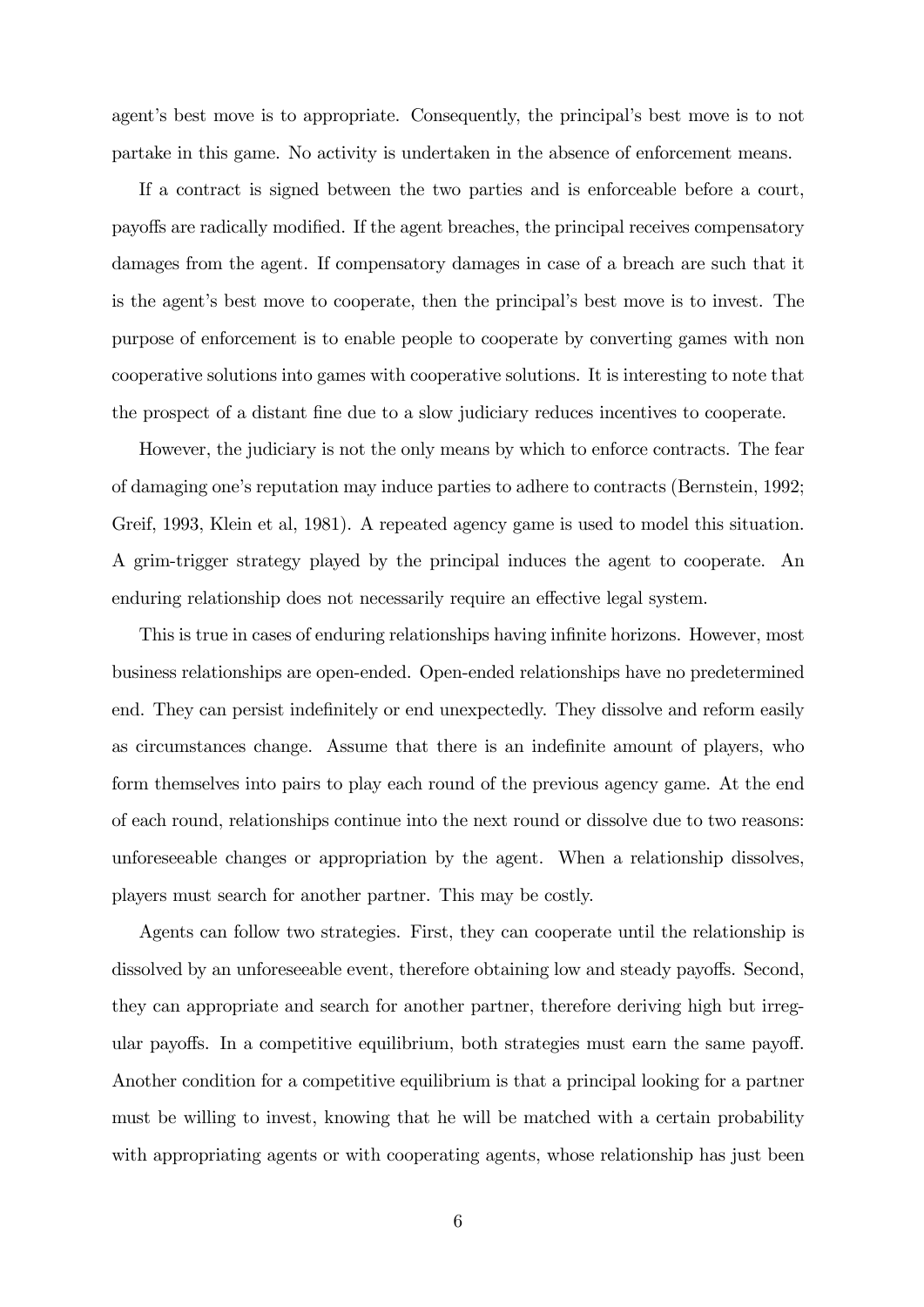dissolved due to unforeseeable changes. Such an equilibrium exists under reasonable assumptions (Cooter et al, 2003).

The power of principals to exit from agency relationships makes some cooperation possible even in open-ended games. However, an efficient judiciary may increase the amount of cooperation. The low discounted value of a remote punishment given by slow courts does not act as a deterrent to appropriation. In contrast, by swiftly punishing breachers, an efficient judiciary raises the agent's payoff of cooperation. It is interesting to note that as cooperation is productive, economic production rises. This simple model predicts that a more efficient judiciary is associated with fewer breaches of contract and higher economic output.

#### 1.2 Investment

The previous section demonstrated that more contracts are breached when judicial quality is poor. But one could also expect judicial quality to affect investments undertaken by firms. I will now consider the case in which a firm undertakes an investment in order to supply another with a particular asset. As Klein et al (1978) have emphasized, the possibility of post-contractual opportunistic behavior arises. In order to induce a supplier to invest, a Örm can either write a long-term contract whose terms are favorable to the supplier or guarantee exclusivity rights. However, once investment costs are sunk, there is an immediate incentive for the Örm to renege on its contract and capture the suppliers' rents. Alternatively, if the search costs for finding new suppliers are high, there is an immediate incentive for the supplier to use its monopoly power to impose higher prices. These frictions may reduce investment incentives; in such cases, as Klein et al (1978) have concluded, vertical integration will supersede market systems. Another way of limiting post-contractual opportunistic behavior is to establish efficient judicial systems which enforce contracts swiftly.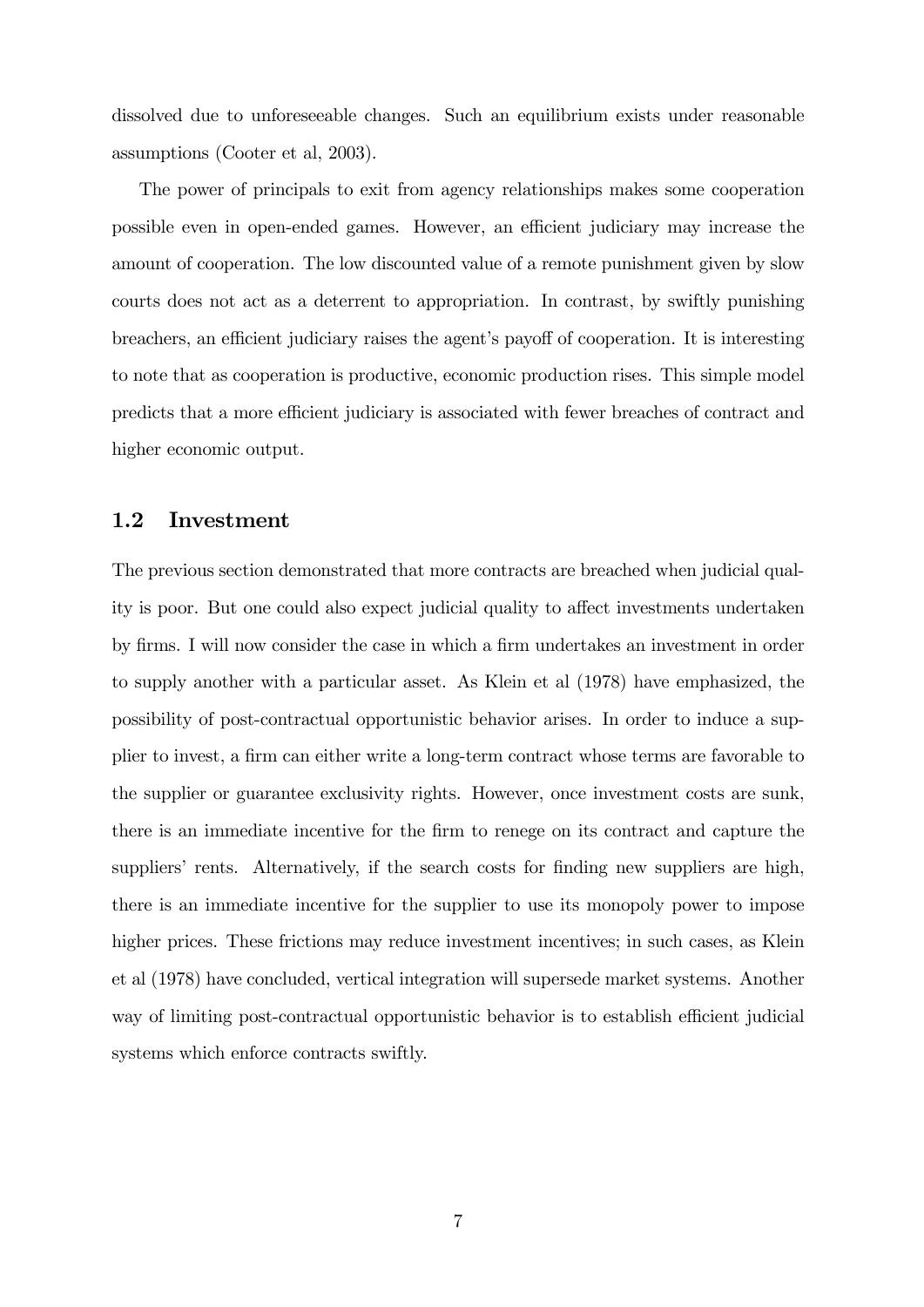#### 1.3 Access to credit markets

We may also believe that judicial systems impact on firms' debt contracts. As Pagano et al (2002) explain:

"The key function of courts in credit relationships is to force solvent borrowers to repay when they fail to do so spontaneously. By the same token, poor judicial enforcement increases the opportunistic behavior of borrowers: anticipating that creditors will not be able to recover their loans easily and cheaply via courts, borrowers will be more tempted to default. Creditors respond to this strategic behavior of borrowers by reducing the availability of credit."

A direct implication of this is that faster judiciaries, by imposing higher discounted values of Önes paid by borrowers, foster credit supply. A corollary concerns alternative Önancing means. The model of repeated game agency predicts that individuals will seek long-run relationships in the absence of adequate State protection. Long term relationships require commitment. Traditional forms of commitment include friendship or kinship. Some firms do in fact obtain loans from relatives or business partners. The advantage of such creditors over formal Önancial institutions is that they better monitor borrowers' actions and reduce the information asymmetry between the two parties. On the other hand, interest rates can be prohibitive. The model predicts that as the courts become more efficient, borrowers will turn away from personal relationships in favor of formal financial institutions, which are more likely to offer credit.

#### 1.4 Rental Markets

Another consequence of judicial inefficiency concerns its impact on allocating ownership rights (Casas-Arce et al, 2005). In the absence of transaction costs, agents will efficiently allocate these rights in a way that maximizes welfare. This may involve certain individuals acquiring ownership over the assets they use, while others will purchase access from a separate owner on an occasional basis. But when the control transfer is costly to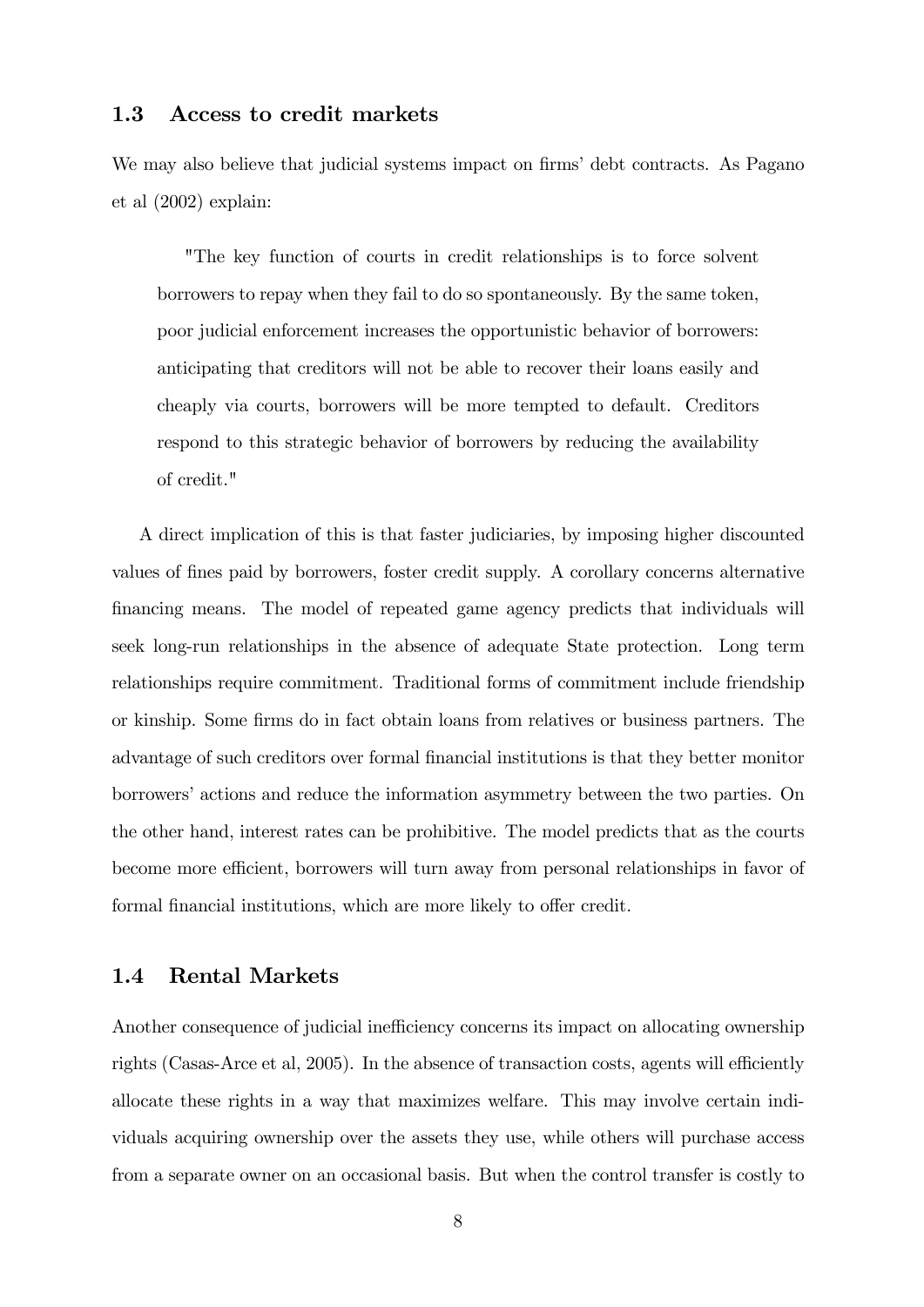enforce, in other words when the judiciary is inefficient, we may see departures from that optimal allocation. Market participants in particular may decide to avoid contractual disputes by relying less on control transfers in favor of choosing market structures that rely on more direct ownership by the final user.

Casas-Arce et al (2005) apply this reasoning to the housing market. In contrast, I will examine the prevalence of those entrepreneurs who rent their means of production<sup>1</sup>. The intuition here is similar and can be briefly summarized. A user faces the following trade-off: when renting, he faces risk in fluctuating rental prices; when owning, he avoids risk by holding on to the production good, but faces price risk if he decides to sell it. This leads to a theory of rental market size. The user likely to keep producing the same good in the future will own the production good, while the user likely to modify his activity will want to rent and avoid the good price risk. It is possible to extend this model to study the effects of efficiency in judicial systems. Enforcing a rental agreement, for example, by repossessing production goods in cases where renters threaten to withhold payment, takes time. This gives renters bargaining power, which they may use to reduce future rents. In anticipation of this, investors, that is, owners of the production good to be rented, ration their supply if they can discriminate between users. This may have important welfare consequences for Indian firms. In the presence of liquidity constraints, a functional rental market may help poor entrepreneurs start businesses. A broad rental market may also facilitate mobility across sectors and across regional labor markets, thus "greasing the wheels" of the economy.

To conclude the theoretical component of this paper, I expect inefficient judiciaries to be associated with more breaches of contract, less investments, more difficulty accessing credit markets, and smaller rental markets. These predictions are testable using the dataset I will analyze in the following sections. I will now describe the judicial reform in India that is at the source of judicial speed variation.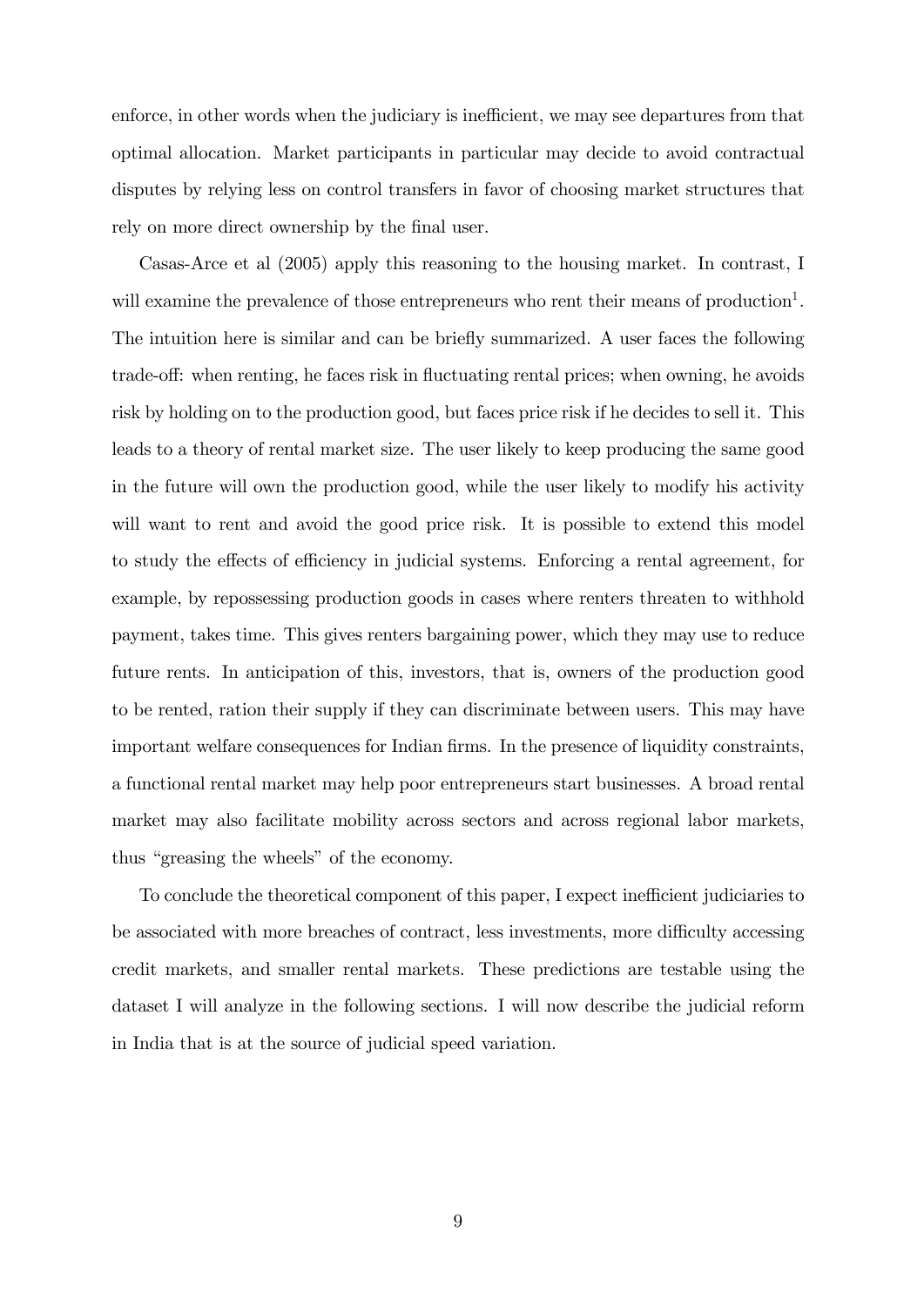# 2 The Judicial Reform

This paper aims to relate judicial speed to firms' behavior. One cannot simply relate the efficiency of the courts to firms' performance without considering the risk that State heterogeneity might drive the results more than judiciary's efficiency per se. The 2002 Amendment Act will be used as a source of variation in the quality of the judiciary. I will now describe this reform and then explain how spatial variation in its cross-State implementation may be used to identify the effect of judicial speed on economic activity.

#### 2.1 The 2002 Amendment Act

Indiaís judicial institutions are identical across courts and States. They operate according to three levels: a single Supreme Court at the federal level; High Courts at the State level; and, at lower levels, district judges for civil cases and sessions judges for criminal cases. The Code of Civil Procedure regulates the functioning of Civil courts by laying down the rules according to which they are to function These rules may be summarized as follows: procedures for Öling civil cases, court powers to pass various orders, court fees and stamps involved in filing cases, parties' rights to cases, namely plaintiff and defendant, the jurisdiction and parameters within which civil courts must function and specific rules for case proceedings of a case, right of appeal, review or reference. Data from 2000 on cases pending indicated that there were 3.1 million cases pending in 21 High Courts and 20 million in subordinate courts<sup>2</sup>. Examples of judicial slowness are striking:

the highest court in the country, the Supreme Court, took 11 years to acquit the headmaster of a school on the charge of taking a bribe for signing the salary arrears bill of his school. In another case of judicial delay, the victim was former Union Law Minister, Dr. B.R.Ambedkar. The judgement came in his lifetime but it took 47 years for the Maharashtra government to execute the decree passed in his favour against illegal encroachment of his land by Pakistani refugees. By then he was dead.<sup>3</sup>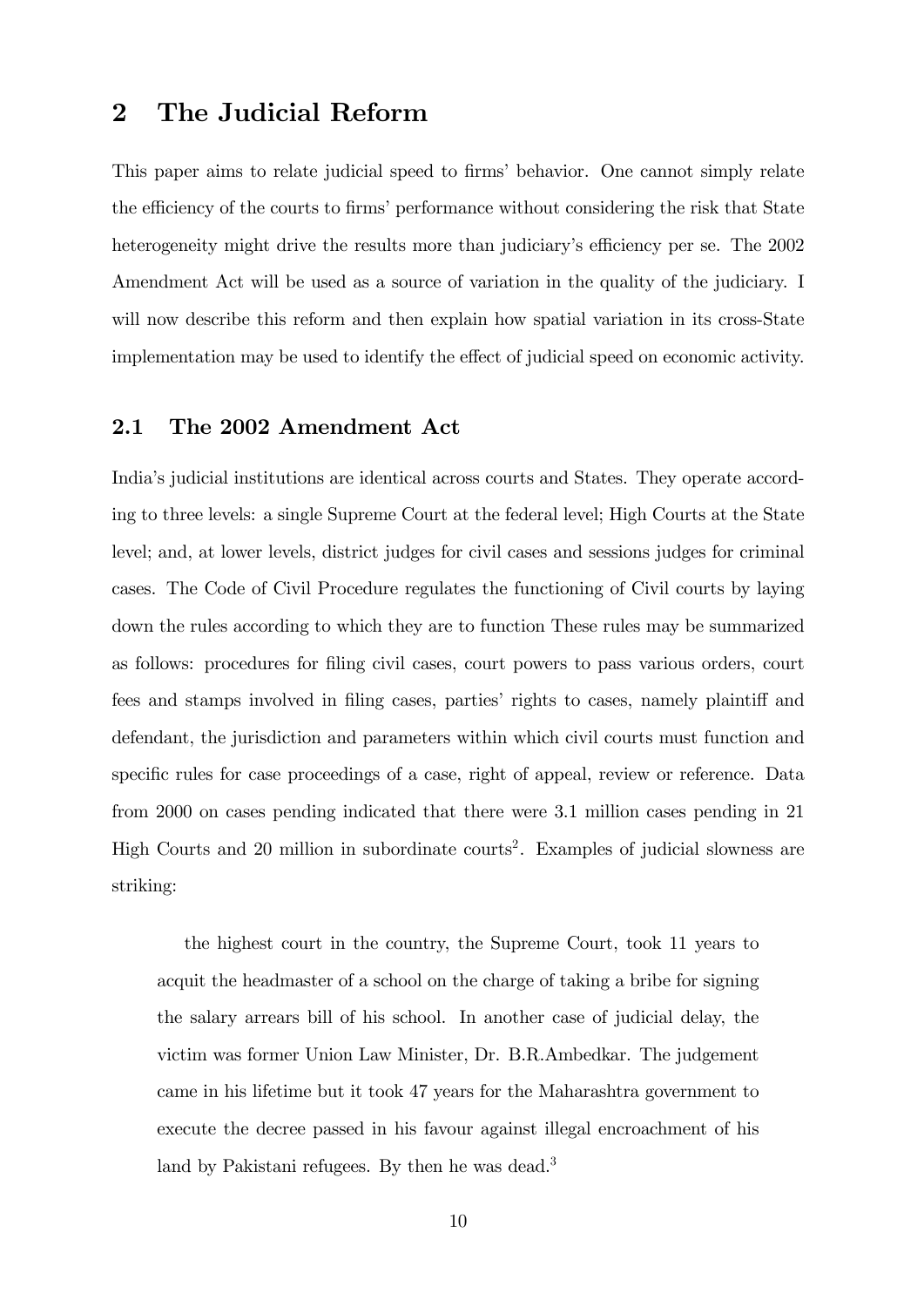To remedy this situation, Parliament enacted the 2002 Amendment Act to the Civil procedure Code of 1908 in order to make litigation more efficient. The reform can be summarized in five main points. First, it encourages out-of-court dispute settlement. According to Section 89, a court may, by itself, proactively refer disputes to alternative dispute resolution methods (arbitration, conciliation, lok adalats, mediation) when elements of a settlement appear to exist, which may be acceptable to both parties in the dispute. Second, judicial discretion is restricted in allowing unnecessary delays. The Amendment Act imposes mandatory time limits on plaintiffs and defendants at each stage of the litigation. An example may be found in Section 27: "Summons to defendants.-Where a suit has been duly instituted, a summons may be issued to the defendant to appear and answer the claim and may be served in manner prescribed on such day not beyond thirty days from the date of the institution of the suit". The part in italics was added by the 2002 Amendment Act. Third, the 2002 Amendment Act reduces frivolous litigation. Order 16, Rule 16, Sub-rule 4 is inserted: "Verification of pleadings. $-(4)$  The person verifying the pleadings shall also furnish an affidavit in support of his pleadings". This was conceived to curtail frivolous litigation and thus increase judicial speed. Fourth, commissions are introduced. Order 26, Rule 4A states that a commission can be sent by any court to interrogate any person within the local limits of a court's jurisdiction. Before the amendment, commissions, designed to collect evidence and declarations rapidly, were reserved for persons outside the State or not physically able to attend the court. Fifth, adjournments are reduced. Order 17, Rules 1 and 2 state that the court shall not grant more than three adjournments to either party in the suit. Adjournments shall only be granted once the party requesting the delay shows sufficient cause. In each adjournment, the court shall make an order specifying the costs assumed by the other party as a result of the adjournment. The court may also award higher costs if it deems fit.

It is interesting to note that lawyers initially resisted the reform. The 2002 Amendment Act was originally written in 1999 and had even secured Presidential assent. However, lawyers opposed to a number of the Bill's provisions resisted its notification in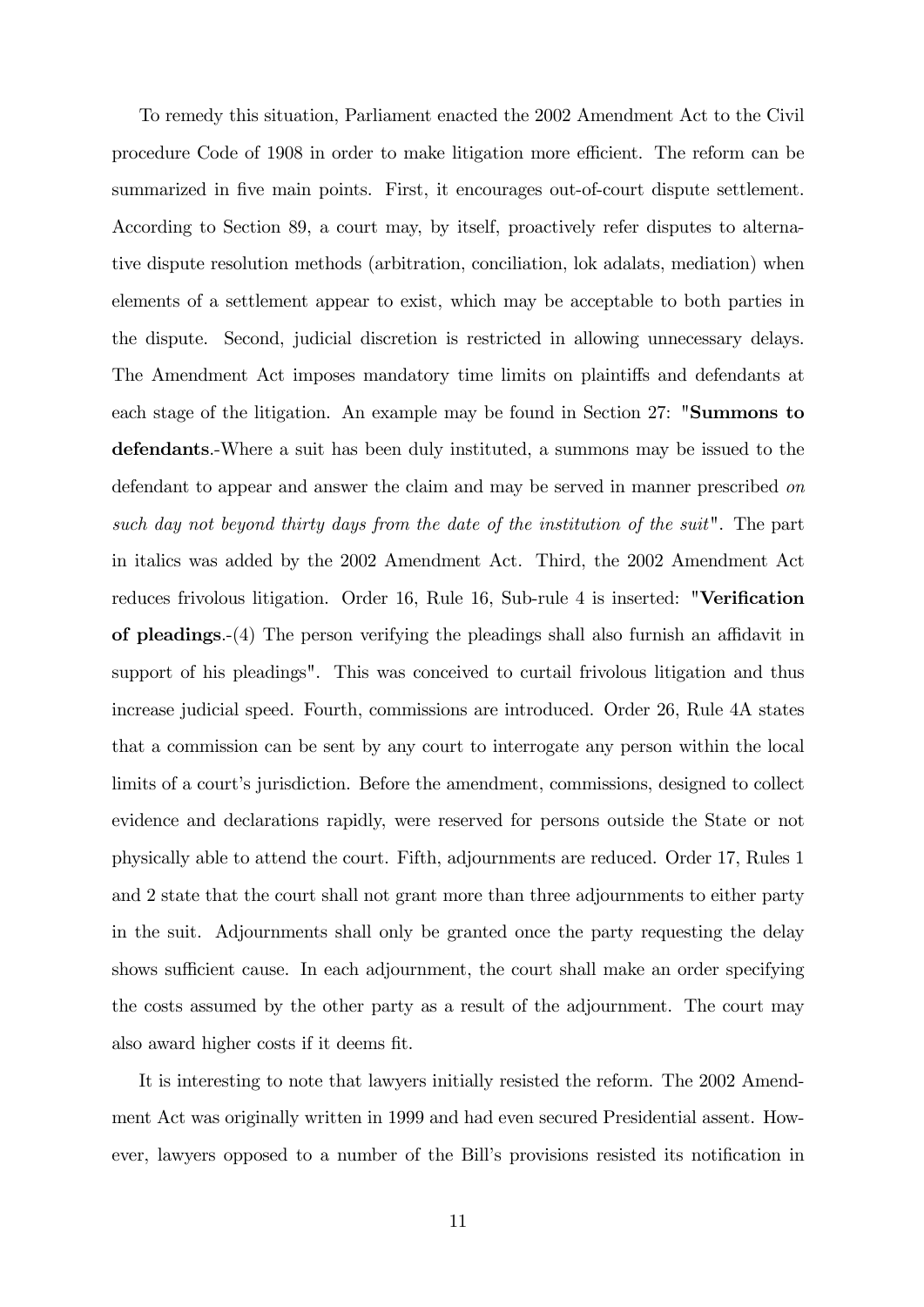February 2000 by resorting to a country-wide strike. In Tamil Nadu, court functioning was paralyzed for more than 10 days. Lawyers argued that the amendments would not only increase litigation costs, but increase delays. In New Delhi, lawyers were lathi- $\alpha$  charged<sup>4</sup> during a demonstration. As a result of the protests, then Union Law Minister Ram Jethmalani, decided to keep the Act in abeyance. The 1999 Act provoked protests mainly because Jethmalani showed little sensitivity to the lawyers' objections. Another criticism was that it facilitated the recording of evidence by commissioners as opposed to the examination of witnesses in open court. As a commissioner could be anyone, be he a retired judicial officer or a practising lawyer—the 1999 Act did not provide precise criteria—this was an obvious infringement on lawyers' authority. Jethmalani's successor, Arun Jaitley, introduced a fresh amendment Bill later in 2000, taking into account suggestions from bar representatives, political parties and the Law Commission<sup>5</sup>. The act was met with little resistance<sup>6</sup> and came into effect in 2002.

The 2002 Amendment Act contains 89 amendments. I examined each one and found 57 likely to influence judicial speed. Codifying an amendment as  $+1$  if it is thought to increase speed and  $-1$  if it is thought to reduce speed gave me a figure of  $+38$ , which allowed me to conclude that the Act is likely to increase judicial speed.

Figure 1 shows the number of cases pending per judge in Indiaís Lower Courts between 2000 and 2004. It shows a sharp reduction in the number of cases pending after 2002. This is not obvious: when judicial efficiency improves, people seek judicial help under the belief that it will be forthcoming. An increase in solved cases resulting from the reform could be accompanied by an increase in Öled cases, which suggests greater public confidence in the judiciary. The impact on overall duration of case treatment would be ambiguous. A decrease in cases pending per judge in 2002 followed by an increase in 2003 would be consistent with the explanation according to which it took one year for people to file more cases due to their renewed confidence in the judiciary.

This analysis cannot however disentangle the reform's effects from other changes having occurred in 2002. I will now describe a particular feature of this reform which implied that there was some spatial variation in its implementation.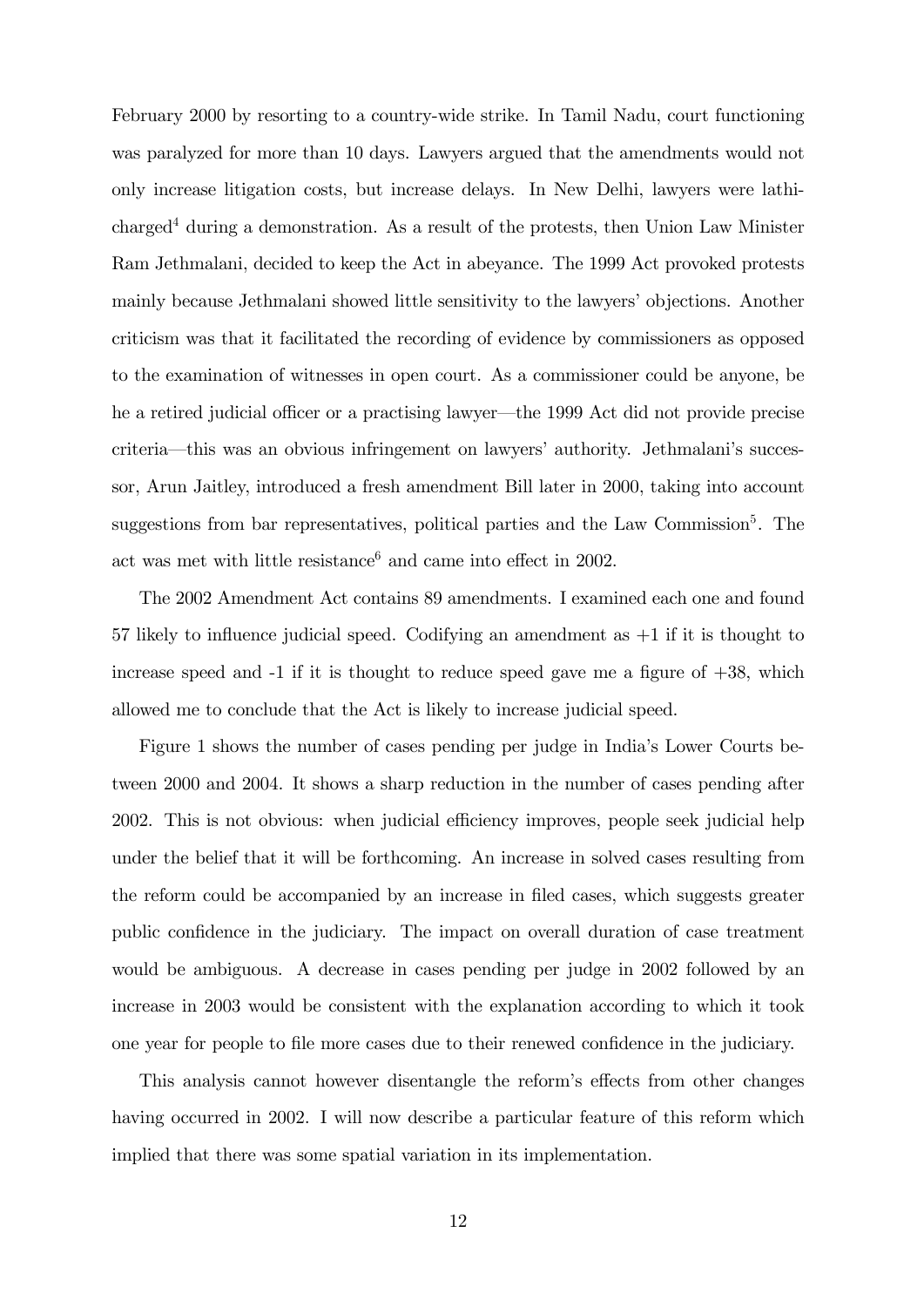#### 2.2 Identification strategy

The paper's identification strategy relies on the fact that several of the 89 amendments of the 2002 Amendment Act had previously been enacted in a number of States. Under Section 122 of the Code of Civil Procedure, High Courts have power to amend, by rules, procedure laid down in Code orders. If a given State had already enacted a particular amendment later contained in the 2002 Amendment Act, then this particular amendment must have had no effect in that State in 2002 compared to the rest of the country. I therefore read every order of the Code of Civil Procedure, verified whether it had been amended by the 2002 Amendment Act, codified its likely impact on speed  $(+1)$ if thought to increase speed and  $-1$  if thought to reduce speed), and verified whether any of Indiaís States had previously passed the same amendment. The total impact of the 2002 Amendment Act for a particular State will be decreased by one if that State had already passed a positive amendment of it<sup>7</sup>.

A concrete example can be found in Order 26 Rule 4A. Rule 4A was added by the 2002 Amendment Act:

"Commission for examination of any person resident within the local limits of the jurisdiction of the court.-Notwithstanding anything contained in these rules, any court, may in the interest of justice or for the expeditious disposal of the case or for any other reason, issue commission in any suit for the examination, on interrogatories or otherwise, of any person resident within the local limits of its jurisdiction, and the evidence so recorded shall be read in evidence."

The same amendment was enacted in Rajasthan in 1973. Commissions have therefore been in use there for any person resident within local limits of court jurisdiction from 1973 onwards. This amendment of the 2002 Amendment Act will have no impact in Rajasthan in 2002 as compared to other Indian States. The question arises as to why Rajasthan already passed such an amendment. It might indicate that Rajasthan was simply more "advanced" as a State. This unobserved heterogeneity will lead to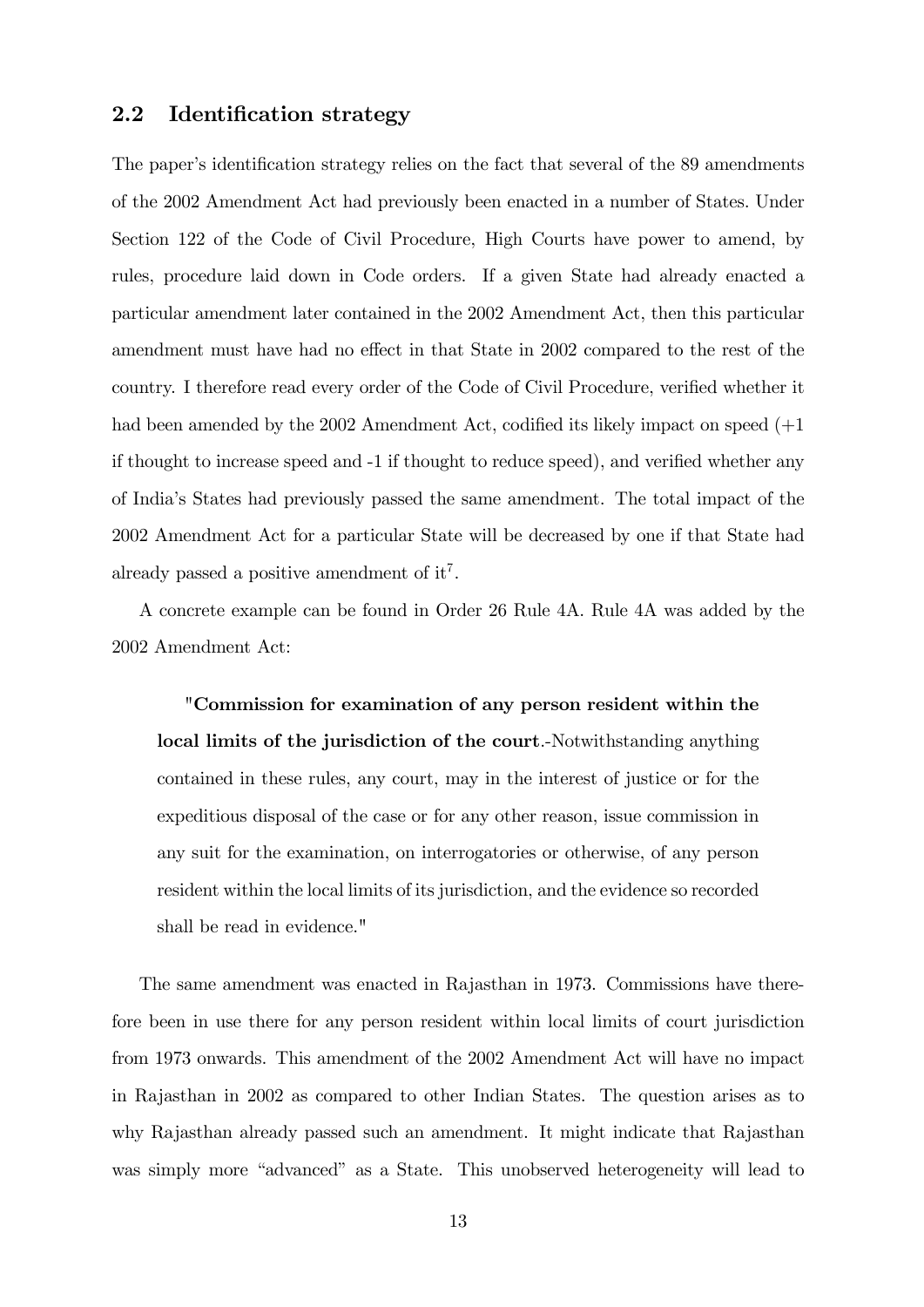a spurious correlation between the reform and economic outcomes. I will respond to this claim in two ways. First, I will use a difference-in-differences analysis, comparing States less influenced by the 2002 Amendment Act to the other States, before and after the reform. This empirical strategy accounts for any time-constant State heterogeneity. The only remaining concern of such an analysis is the assumption of common time effects: "treated" and "untreated" States should evolve in similar fashion. The question is therefore whether amendments enacted in the past have any bearing on the evolution of judicial quality in 2002, coinciding with the 2002 Amendment Act. This is the identification assumption: secondly, I will assume that previously enacted amendments were potentially responsive to economic and political conditions of the time but had no bearing on the evolution of judicial quality in 2002, except through their attenuation of the 2002 Amendment Act. In other words, they were enacted so long ago that they can be considered predetermined. This is confirmed by their time distribution. I found 106 State amendments in the Code of Civil Procedure identical to the 89 amendments of the 2002 Amendment Act<sup>8</sup>. They were enacted on average in 1969 (standard error of 17). The last State amendment was enacted in 1994. Figure 2 shows their distribution over time. It is clear from this Ögure that most were enacted quite some time ago. In other words, they may be considered predetermined.

Other amendments are less straightforward. A peculiar example is Order 20, Rule 1. This describes when a judgement is to be pronounced. A court must pronounce judgement 15 days from the date on which the case hearing was concluded, or 30 in exceptional circumstances. The 2002 Amendment Act changed these two numbers to 30 and 60 respectively. This goes against the objective of facilitating swift disposal of cases and is thus codified as a  $-1$ . However, Tamil Nadu, Pondicherry and Andhra Pradesh States passed an amendment in 1930 specifying that no time limits are to be imposed on courts. As the 2002 Amendment Act overrules all previous legislation, the impact in these three States will be positive as time limits are now imposed, whereas the impact of the reform in other States will be negative as longer time limits are imposed. I therefore place a +2 for these three States in order to specify that the overall impact on them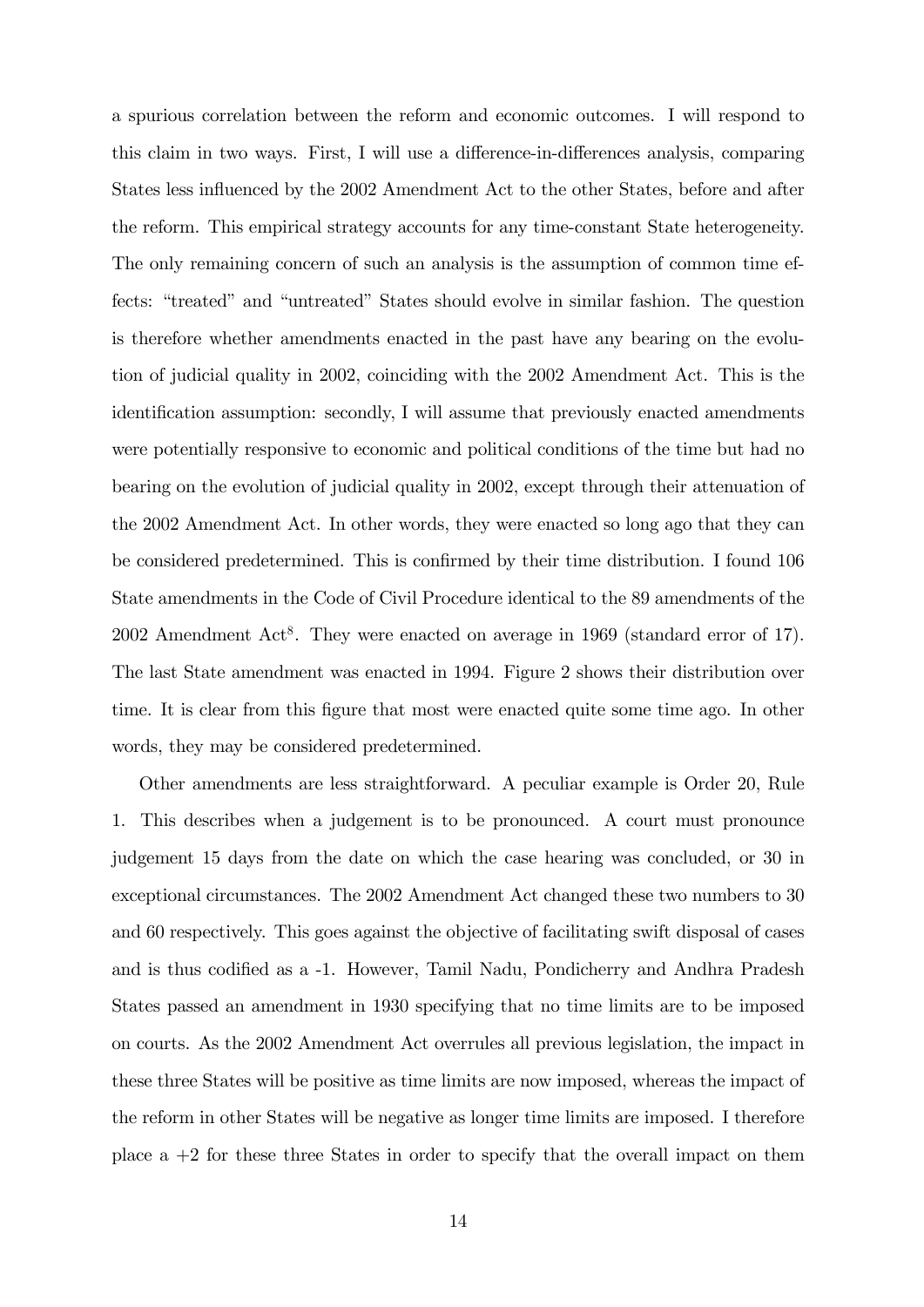should be positive  $(-1+2)$  as opposed to all others which receive a -1.

Another example is Order 58, Rule 1. This rule specifies the duration of civil prison detention for a judgement-debtor who has not satisfied the decree against him. The changes resulting from the 2002 Amendment Act are noted in parentheses. He is to be detained for no more than three months if the decree requires him to pay a sum of money exceeding 1,000 Rs.  $(5,000)$ . He shall be detained for no more than six weeks if the decree requires him to pay a sum of money between 500 (2,000) and 1,000 Rs. (5,000). This change was obviously made to adjust for the depreciation of the Rupee. However, in 2002, some judgement debtors who would have gone to civil prison under the previous code were not required to so under the 2002 Amendment Act. This incites judgement debtors to delay payment of decrees since they will not be sent to prison for doing so. I therefore codify this amendment in the 2002 Amendment Act as a -1. However, West Bengal enacted an amendment in 1967 that was harsher: judgement debtors are to be detained for six months if their payment decree exceeds the sum of 50 Rs. and six weeks in other cases. As the 2002 Amendment Act overrules previous litigation, its impact in West Bengal will be even more negative than in the rest of the country which had softer laws. I therefore added a -1 to West Bengal compared to the other states.

These three examples give an idea of the spatial variation in the likely effect of the 2002 Amendment Act. Figure 3 shows the cumulative impact of the amendments already present in the 2002 Amendment Act for each State. An amendment is codified as  $+1$  if it increases judicial speed, -1 if it decreases judicial speed. Figure 4 shows gives the same graph for hypothetical States 1 and 2. This Ögure represents State 1 which enacted some amendments already present in the 2002 Amendment Act as opposed to State 2. The impact of the 2002 Amendment Act will therefore be lower for State 1 than for State 2. Figure 5 depicts the evolution of a particular outcome of interest (for example the number of cases pending per judge) for State 1 and 2. I do not expect the outcome to be similar before the reform. Indeed, State 1 enacted amendments likely to have increased judicial speed. Though State  $1$  may be systematically different from State  $2$ , the reform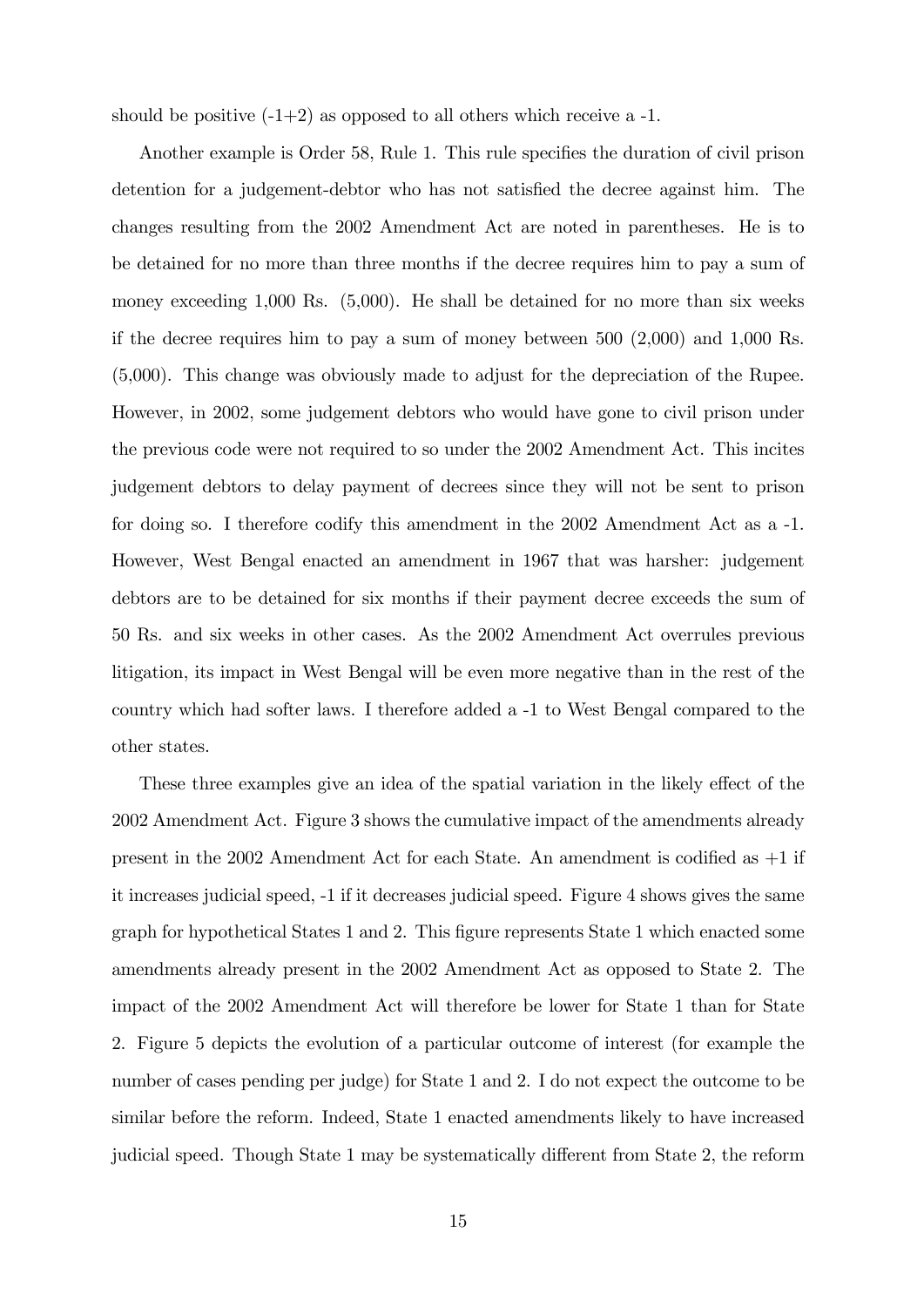should equalize their outcomes, since the 2002 Amendment Act overrules past litigation. It is therefore possible to isolate the causal impact of the reform by comparing outcomes for State 1 and 2 before and after the reform. The systematic difference between both States is taken into account if the outcome of state 1 is differenced before and after the reform. It is also possible to disentangle the effect of the reform from any coincidental change by differencing between State1 and 2 after the reform (and before) as both evolve in the same macroeconomic context. This is the intuition of a difference-in-differences analysis.

It is reassuring to see an example of the hypothetical situation I described in Figures 4 and 5. Figure 6 represents the number of cases pending per judge in Lower Courts in India between 2000 and 2004. The Delhi and Uttar Pradesh examples are striking. Uttar Pradesh experienced many positive changes that became redundant with the 2002 Amendment Act, whereas Delhi experienced only one amendment. I expect the effect of the reform to be stronger in Delhi than in Uttar Pradesh. In Figure 6, we see that Uttar Pradesh experienced a slight flattening of its number of cases pending per judge, whereas Delhi experienced a decrease in the number of cases pending per judge after 2002. This is graphical evidence of different cross-State implementation of the 2002 Amendment Act due to amendments having been previously enacted in certain States. I will now describe the data I am using.

#### 3 Data

This paper aims to show that the reform affected firms' behavior. To do this, I use two representative samples of small informal firms in India. The 55th Round of Indiaís National Sample Survey collected in 1999/2000 contains information on 170,000 small non-agricultural firms.<sup>9</sup> The 57th round, collected in 2002, contains information on 350,000 small non-agricultural Örms specializing in services (hotels and restaurants, transport, storage, communications, real estate, renting and business activities, education, health and social work). I included sector dummies in the empirical analysis in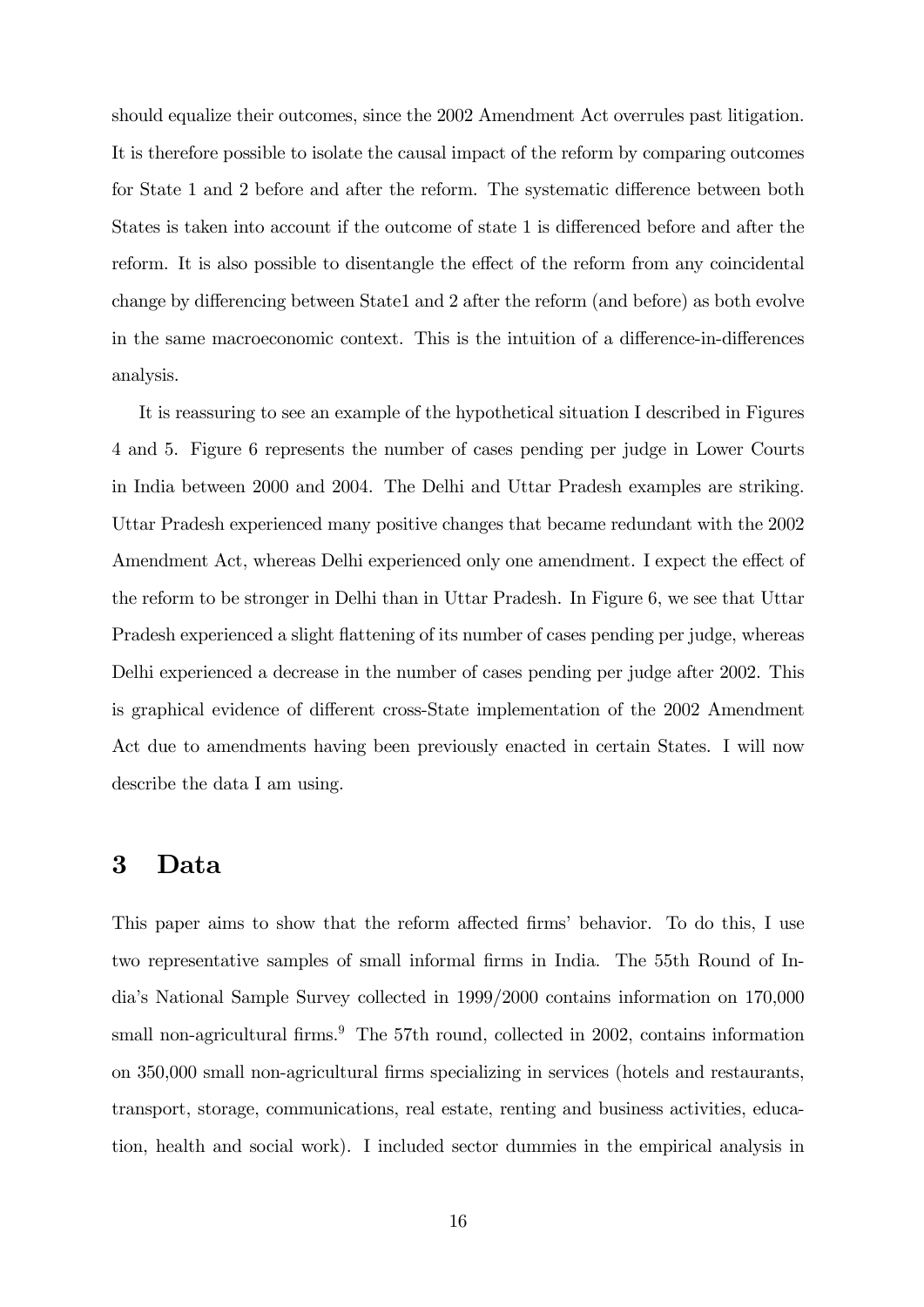order to compare Örms in identical sectors (the dataset includes the sector in which the firm operates according to the 5-digit level of the National Industry Classification). A potential problem arises from the time of the data collection. The Amendment Act was implemented in May 2002 while the dataset was collected during 2002. One might argue that it was too soon for firms in the 57th Round to file cases and experience the increased judicial speed resulting from the reform. Two comments can be made. First, the theoretical model presented in this paper emphasizes the fact that judiciaries ináuence firms' behavior even when firms fail to make explicit use of them It is based on the perception Örms have of judiciaries. Second, one may argue that Örms were aware that the implementation of the reform was imminent and thus modified their behavior from 2002 onwards. The enactment of the 2002 Amendment Act was highly publicized due to the lawyers' strike described in the previous section.

Several characteristics of the dataset make it appropriate for use in identifying the impact of judicial delays on firms' behavior. First, a detailed list of problems experienced by the Örm was collected. Each Örm reported whether or not non-recovery of service charges, fees or credit hindered its operation. I interpret this problem as a breach of contract. Second, a detailed questionnaire regarding types of investment undertaken is also available, providing information on whether or not the firm added plants and machinery, tools, transport equipment or land to its assets. Third, information is provided regarding access to credit markets. Each firm was asked whether or not capital shortfalls hindered its operation. Additionally, a wealth of information on loan sources is reported. I know whether loans were granted from formal financial institutions (central and Statelevel term lending institutions; central, State or local governments; public sector banks or other institutional agencies), money lenders, business partners, suppliers/contractors, or friends and relatives. Fourth, information is provided on production goods ownership. I know whether or not a firm hires or owns its plant and machinery, tools, transport equipment or land. This wealth of information allows me to test each proposition made in the theoretical analysis. I will now describe the empirical method used.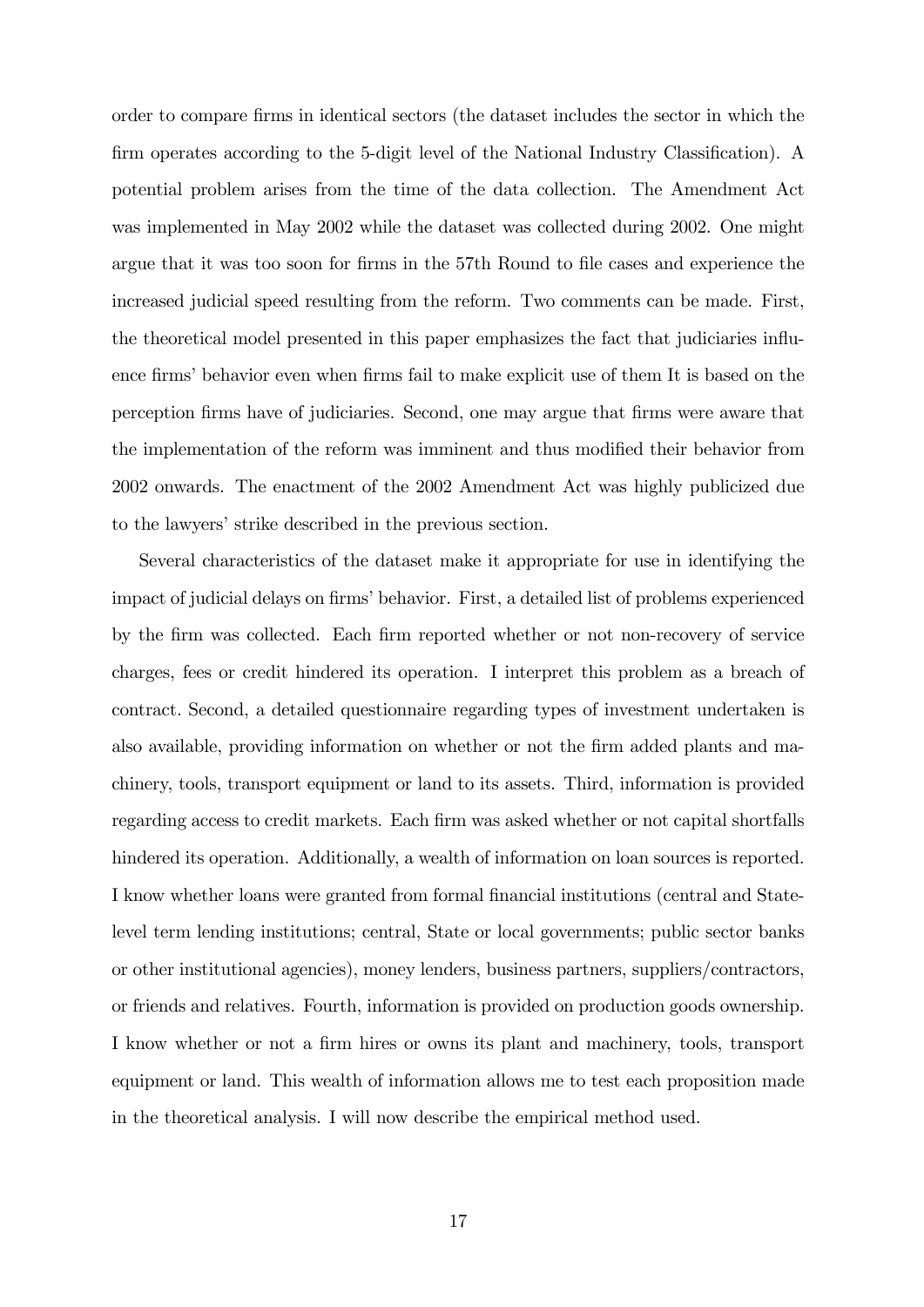# 4 Empirical Procedure

To relate the judicial reform to the behavior of firms, I perform regressions of the following sort:

$$
y_{ist} = \alpha_s + \beta_1 2002_t + \beta_2 2002_t * 2002A
$$
  $mentment$   $Act_s + \gamma x_{st} + \delta d_{ist} + \varepsilon_{ijs}$ 

where i corresponds to the firm, s to the State and t to time  $(2000 \text{ or } 2002)$ . The variable  $y_{ist}$  represents the outcome variable of interest; this will first be the firm's experience of breach of contract, access to financial markets, investment, renting decisions and later its performance. In this specification, determinants of the outcome include State fixed effects  $(\alpha_s)$ , year fixed effects  $(2002_t = 1 \text{ if } t = 2002, 0 \text{ if } t = 2000)$ , an interaction term between the 2002 year dummy and the variable  $2002A$ mendment $Act_s$  (the latter is equal to the impact in particular State s of the 2002 Amendment Act calculated according to the methodology developed in Section 2.2), State-level controls  $(x_{st})$ , and sector-fixed effects  $(d_{ist})$ . The coefficient of interest is therefore  $\beta_2$ .

The main advantage of this difference-in-differences analysis is that it enables me to control for State and year fixed effects. In other words, constant State unobserved heterogeneity and time effects are controlled for. Three main problems remain: common time effects, endogeneity of the reform (these two problems might affect the consistency of  $\beta_2$ ) and serial correlation in the disturbance term (affecting the efficiency of  $\beta_2$ ). I will now present my corrections to these three problems.

To isolate the reform's causal impact, the difference-in-differences strategy relies on the assumption of common time effects: firms in States where the impact of the 2002 Amendment Act was minimal (due to their having previously passed the same amendments) should have evolved between 2000 and 2002 in the same way as firms in States where the reform had considerable impact , had they been in such a State. In other words, States in which the impact was low might evolve differently from other States. To control for State-level changes that may have occurred at the same time and that may have blurred the impact of the reform, I include State-level controls  $(x_{st})^{10}$ . I con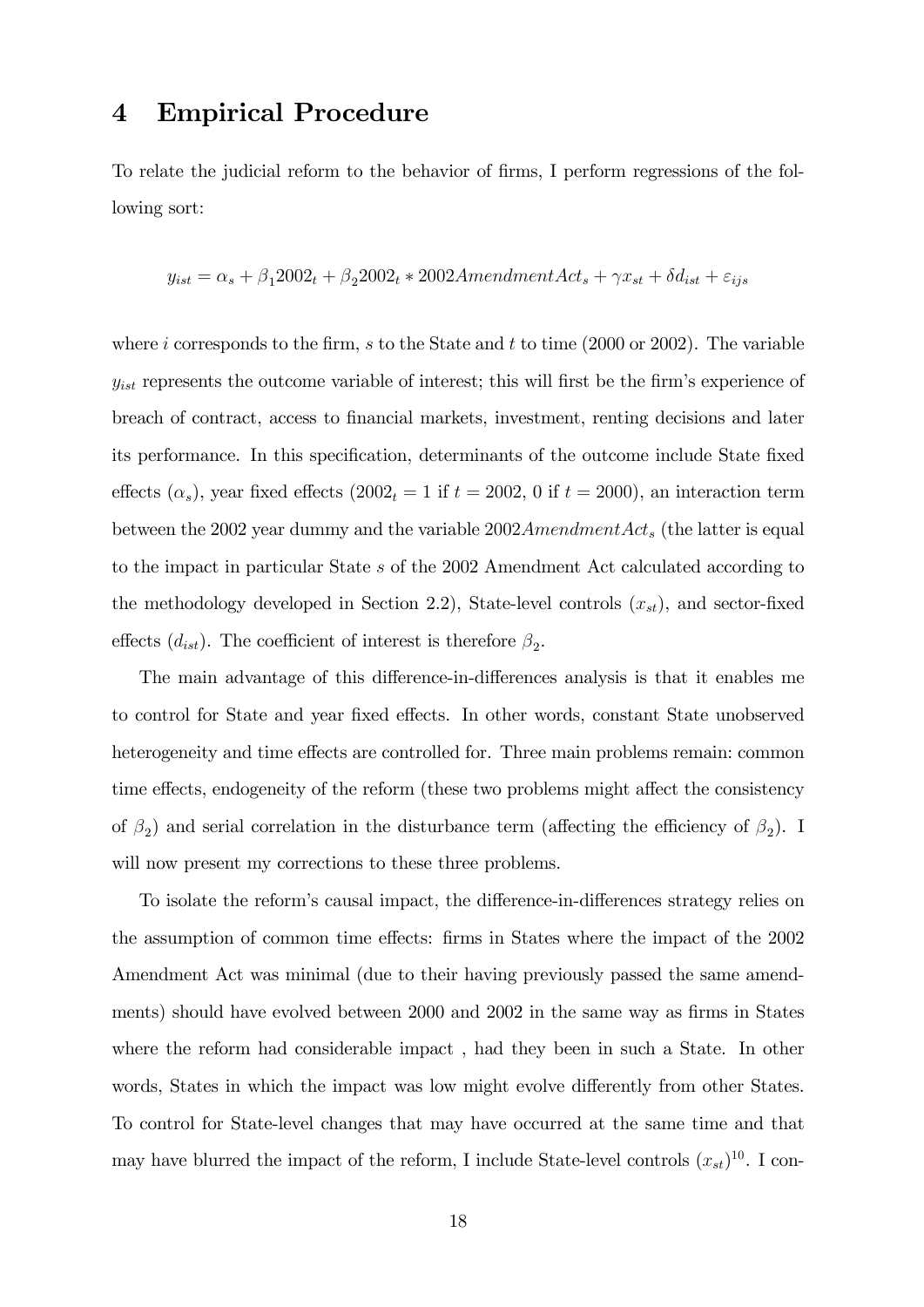trol for the per capita State-wide amount released for developing judicial infrastructure and facilities in order to account for coincidental increases in budgets allocated to the judiciary. I also control for the potential coincidental improvement in alternative dispute resolution mechanisms. I consider two institutions in particular: fast-track courts and Lok Adalats. Fast track courts are designed to expeditiously clear colossal rates of pendency in district and subordinate courts under a time-bound programme<sup>11</sup>. I therefore include in the regressions the number of fast-track courts functioning per capita and per capita State-level Önancial assistance released for these fast-track courts. The other alternative dispute resolution mechanism is the Lok Adalat (people's courts)<sup>12</sup>. I therefore include in the regression the per capita number of cases disposed by Lok Adalats at the State-level to control for any coincidental improvement in Lok Adalats quality. I also control for police force quality which may influence contract breaches on the part of firms. I include the number of policemen for every 1000 people and total police expenditure per policemen. When outcomes concern firms' access to financial institutions, I include variables to account for the State's overall financial development such as the State-level ratio of aggregate deposits to the total credit of public sector banks and the State-level number of public sector bank offices per capita. When the outcome concerns the firms' economic performance, I include the growth rate of State-level net domestic product per capita. This allows me to control for any macroeconomic change that may have occurred between 2000 and 2002. These variables control for State-level trends that may have occurred between 2000 and 2002 and that may have influenced the outcomes under consideration.

The second problem regarding the difference-in-differences analysis is reform endogeneity (Besley, 2000). In this framework, the fact that the reform had minimal impact on a particular State implies that the latter had already enacted some of the amendments contained in the 2002 Act. They may have been responsive to economic, political or judicial conditions within that State. It is necessary to identify and account for the forces that led to the amending of the Code of Civil Procedure if unbiased estimates of the 2002 Act's effects are to be obtained. However, as I have already argued, the amendments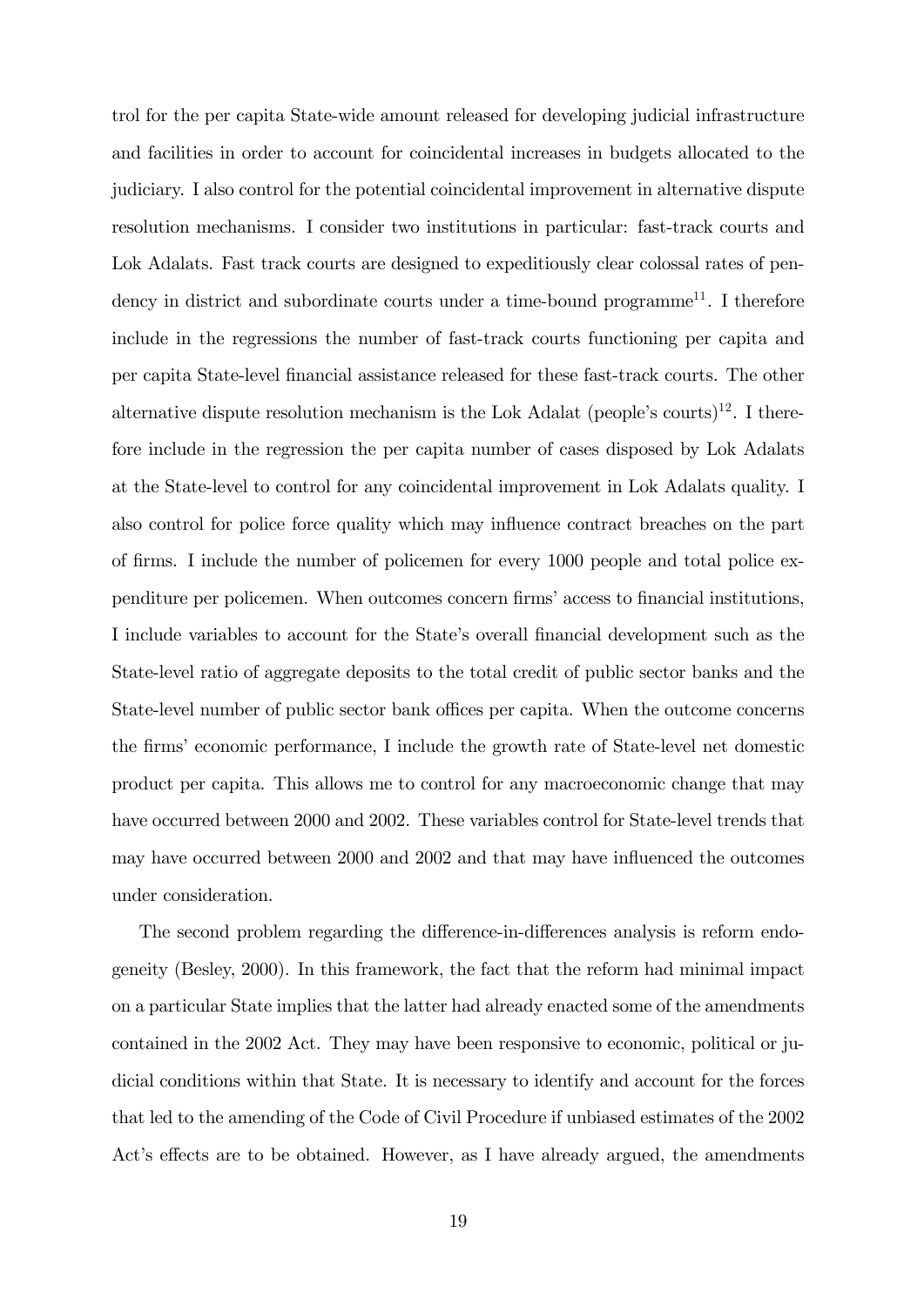were enacted a long time ago (on average in 1969) and were responsive to the economic, political or judicial conditions of the time, not of 2002. They are thus predetermined. They most certainly influenced the number of cases pending before 2002, this inter-State systematic difference being accounted for in the difference-in-differences analysis. The only assumption needed to establish the reformís causal impact is that the amendments have had no influence on the evolution of the number of cases pending in 2002, except through their attenuation in the 2002 Amendment Act. This is directly testable before 2002. Table 1 examines the relationship between the 2002 Act and judicial speed. In Column (1), the dependent variable is the number of cases pending per judge in the Lower Courts. The specification includes State fixed effects, year fixed effects and the 2002 Act interacted with a post 2002 dummy (equal to 1 if the observation is after 2002). I collected data on the number of cases pending in the Lower Courts between 1999 and 2004 from various annual Law Ministry reports. Column (1) illustrates the positive impact of the 2002 Act. One amendment decreased by 466 the number of cases pending per judge in the Lower Courts which represents  $25\%$  of a workload. The effect is statistically significant at  $10\%$  and indicates that the reform was successful in reducing case backlog. In Column (2), the dependent variable is the change in the number of cases pending per judge between 1999 and 2000. The explanatory variable is now the cumulative amount of previously enacted amendments increasing speed. This variable has no impact on the evolution of cases pending treatment in 2000. Columns (3), (5), (6) and (7) show that the cumulative amount of previously enacted amendments increasing speed also had no influence on the evolution of the number of cases pending in 2001, 2003, 2004 and 2000, 2001 pooled together. This is a clear confirmation that previously enacted amendments did not influence the evolution of judicial speed before and after the reform. Column (4) shows that the number of previously enacted amendments only influenced the change in the number of cases pending in 2002. This demonstrates that it is the combination of these amendments and the 2002 Act which had a differential effect on judicial speed across States.

The third problem regards serial correlation in the disturbance term (Bertrand, 2004).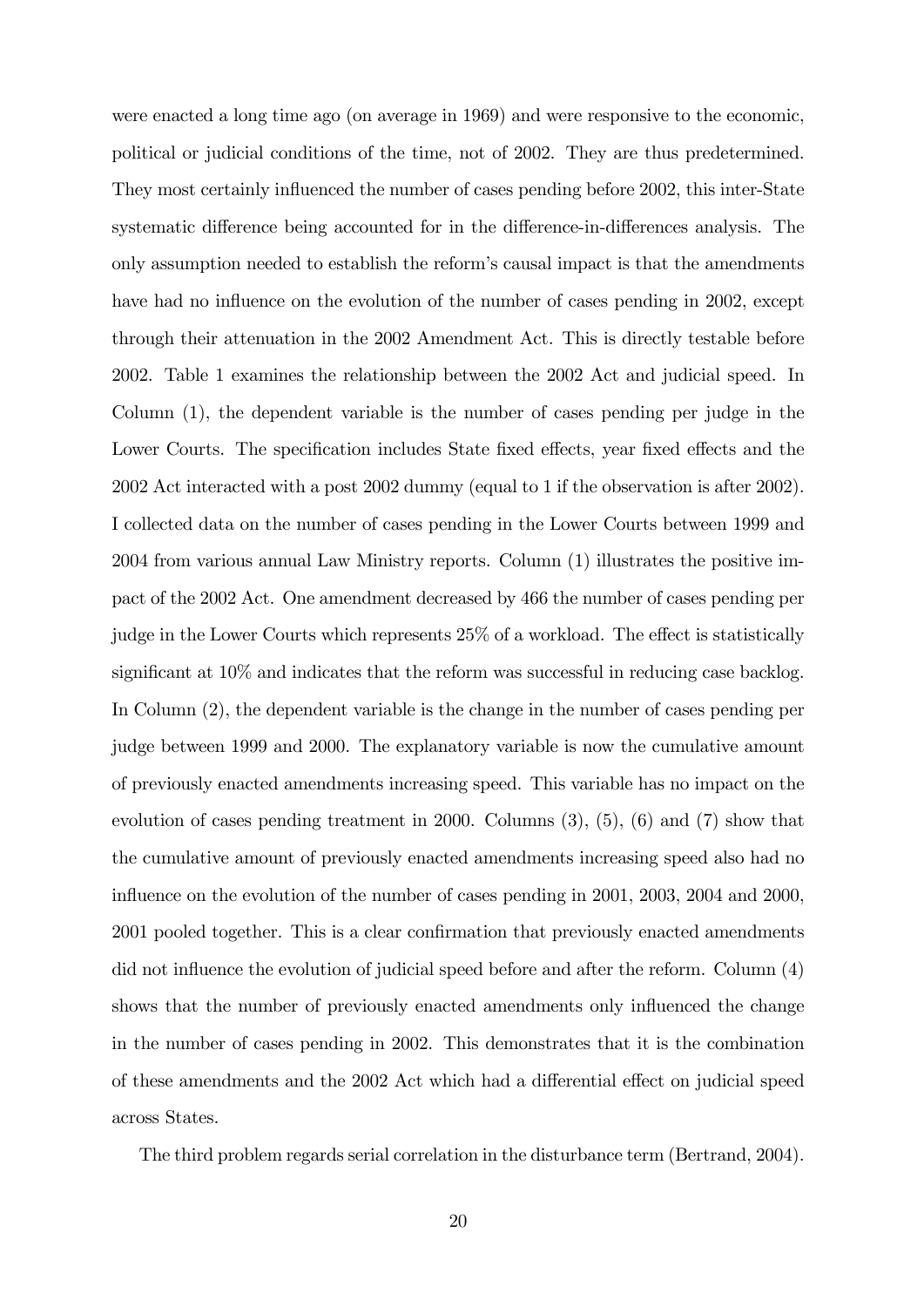This is not a major concern, since I only consider two periods of observation. A potentially more important problem is the serial correlation for firms in the same State (Moulton, 1990). To deal with this problem, I cluster the standard errors at the State level.

I also include sector dummies  $(d_{ist})$  to control for sector-specific effects. I use simple probit regressions when the outcome is a dummy variable. Rather than reporting coefficients, I report the change in the probability for an infinitesimal change in each independent variable at the mean. Multipliers, defined as the inverse of the probability that the observation is included due to the sampling design, are used as weights in the regressions in order to have a representative sample. I now discuss the results relating to the four theoretical predictions found in section 1.

### 5 Results

This paper seeks to relate spatial variation in the implementation of the 2002 Amendment Act to firm outcomes likely to have been influenced by judicial efficiency (or lack thereof). The theoretical section showed that judiciaries affect the probability of experiencing breaches of contract, investment incentives, access to Önancial markets and decisions on whether to rent or own production goods. I will now test these four predictions using the empirical methodology outlined in Section 3.

Table 2 examines the relationship between contracting behavior and the 2002 Amendment Act. The dependent variable is the occurrence of contract breaches. It was obtained from a list of problems commonly experienced by firms. The 'non-recovery of service charges/ fees/ credit' is one such problem. It relates to cases in which a breach of contract had occurred. I thus constructed a dummy variable equal to 1 in cases where the firm experienced this type of problem as one of its main problems, and 0 if it did not. In Column (1), I included State fixed effects, year fixed effects and a term called "2002 Amendment Act" which is the interaction between the year 2002 dummy and the number of amendments likely to increase speed for each State. As outlined in Section 2.2, there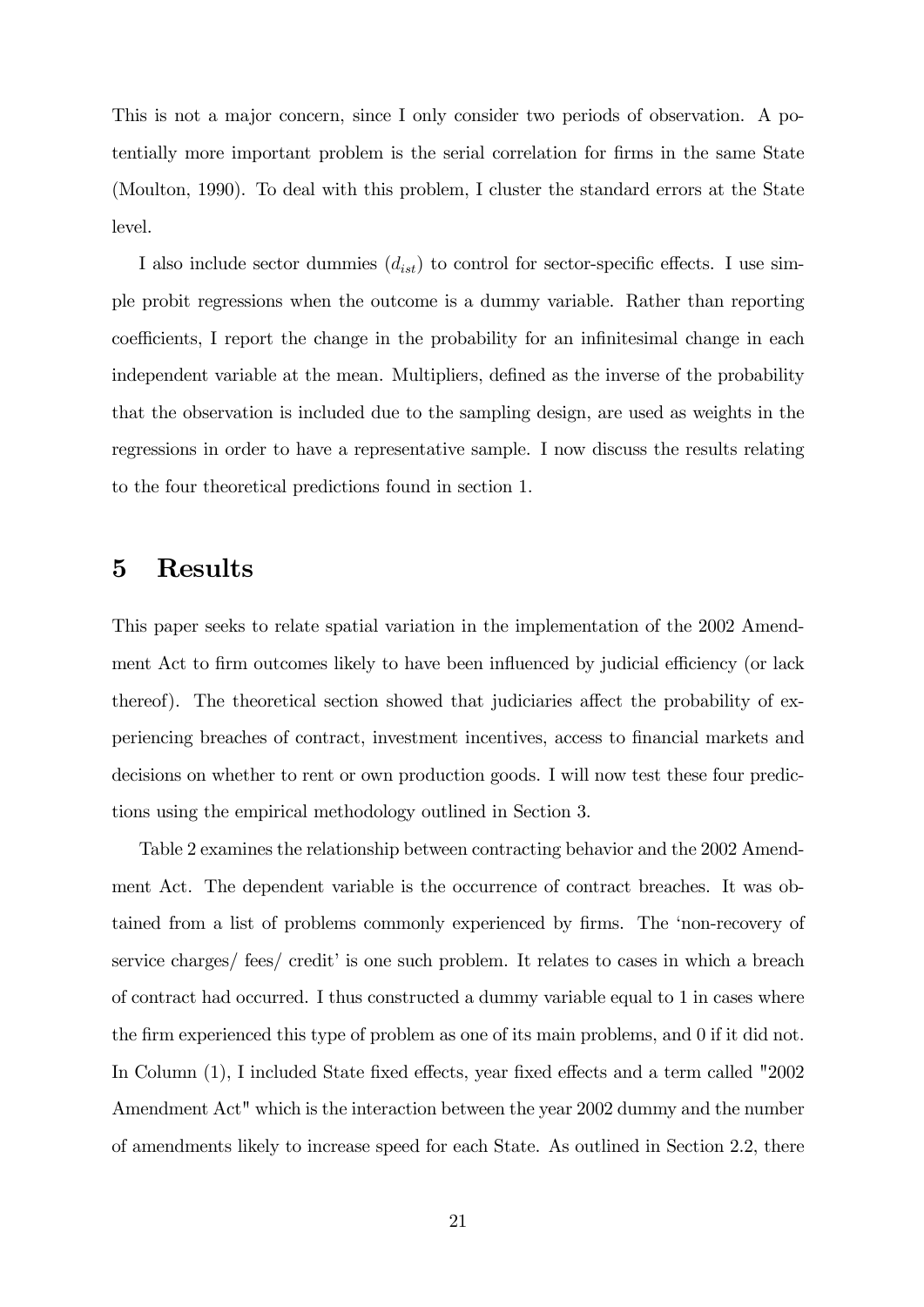is spatial variation in this index since some States had previously enacted amendments present in the 2002 Act. The coefficient indicates that an amendment likely to increase speed in the 2002 Act decreases the probability of experiencing a breach of contract by  $0.73$  percentage point. This coefficient is statistically significant. It is also economically significant. There are 38 amendments in the 2002 Amendment Act likely to increase speed. However, multiplying this result by 38 would extrapolate the results given by the regressions since there is little variation in the index measuring spatial variation in the implementation of the 2002 Act. Instead, it is worthwhile to compare this result to the probability of experiencing a breach of contract, which concerns 6 percent of the Örms. Thus, an amendment likely to increase judicial speed in the 2002 Act decreases the probability of experiencing a breach of contract by 12 percent. In Column (2), I added NIC2 dummies. This corresponds to the National Industrial Classification, disaggregated to the second level. 42 NIC2 dummies were included to account for the fact that the 57th Round of the National Sample Survey focuses on services firms. The coefficient does not vary. In Column (3), NIC3 dummies are included. This corresponds to the National Industrial Classification, disaggregated to the third level. 119 NIC3 dummies were included. The effect remains similar. In Column  $(4)$ , State-level controls, as described previously, are included. The coefficient remains remarkably similar. This result confirms the fact that the effect on the probability of experiencing a contract breach comes from procedural reform and not from coincidental changes in judicial infrastructure, the quality of alternative dispute resolution mechanisms such as the fast-track courts or Lok Adalats and police force quality. Table 2 confirms Proposition 1 stating that more ef-Öcient judiciaries are associated with less breaches of contract. Table 2 also provides a policy implication in the sense that this procedural reform affects a firm's probability of experiencing a breach of contract.

Table 3 examines the relationship between the reform and investment incentive. The explanatory variable of interest is the index that interacts the year 2002 dummy with the number of amendments likely to increase speed from the 2002 Amendment Act in a particular State. In Column (1), the dependent variable is the net addition to plant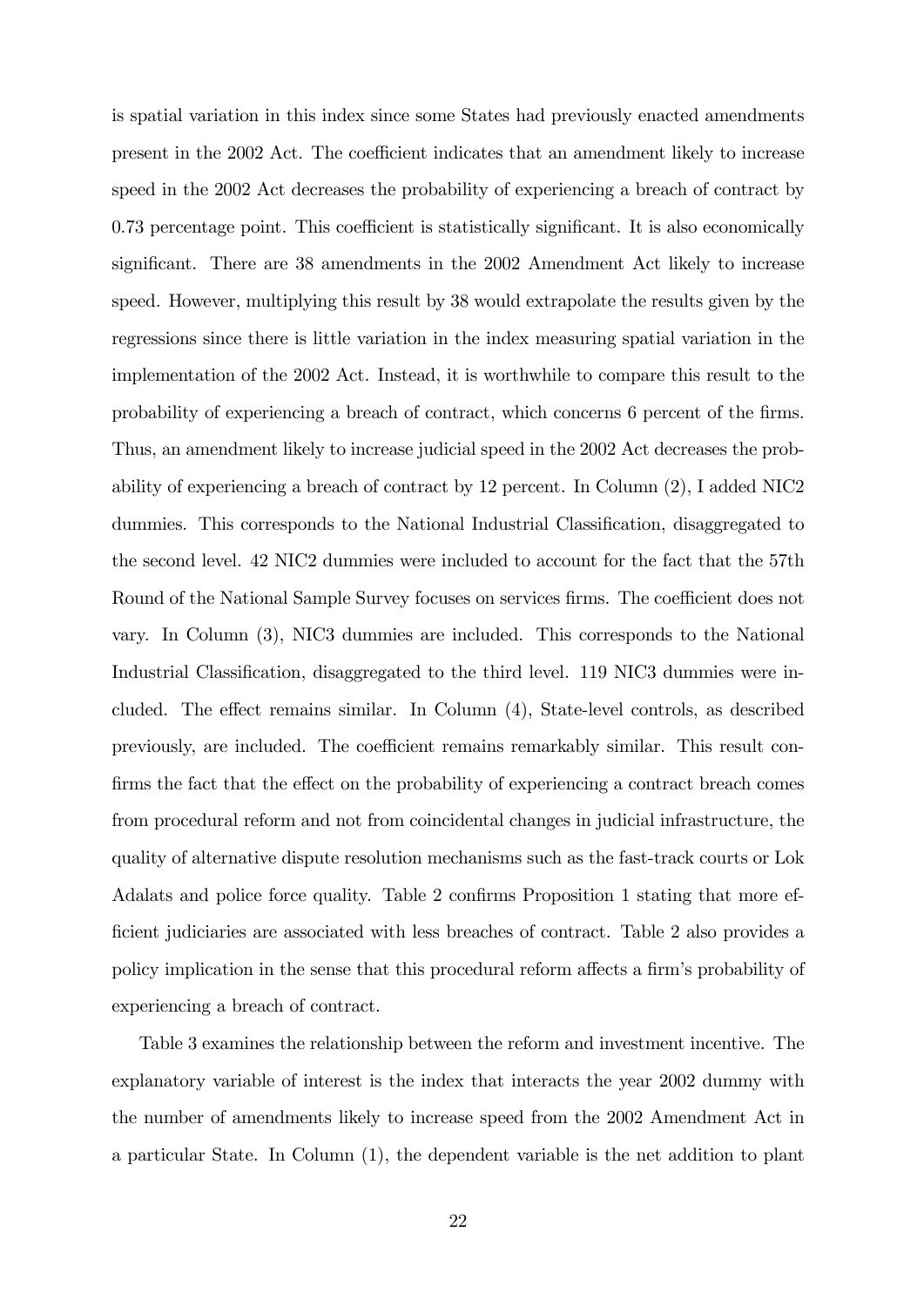and machinery assets under ownership during last 365 days. This variable is equal to 1 if the enterprise experienced a net addition to plant and machinery assets, 0 otherwise. An extra amendment likely to increase speed in the 2002 Act increases the probability of investing in plant and machinery assets by 0.4 percentage points. This is a sizeable impact given that only 3 percent of Örms invest in plant and machinery assets. The dependent variable in Column  $(2)$  is the net addition to tools and other fixed assets owned during last 365 days (1 if the enterprise made such an investment, 0 otherwise). Another amendment likely to increase judicial speed also increases the probability of investing in tools and other fixed assets by 4 percentage points, given that 17 percent of Örms invest in tools. The dependent variable in Column (3) is the net addition to transport and equipment assets owned during last 365 days (1 if the enterprise made such an investment,  $\theta$  otherwise). The effect is also quite important. The dependent variable in Column (4) is the net addition to land assets owned during last 365 days (1 if the enterprise made such an investment,  $0$  otherwise). The coefficient is not significant for land assets. The proposition therefore seems to hold for production goods but not for land assets.

Table 4 examines the influence of the judiciary on firms' access to credit markets. The dependent variable is information on loans and the explanatory variable of interest is the interaction between the year 2002 dummy and the number of amendments likely to have increased speed in each State. The dependent variable used in the Column (1) regression is a dummy variable equal to 1 in cases where the Örm experienced a shortage of capital as one of its problems, and  $0$  otherwise. One amendment likely to increase efficiency in the 2002 Amendment act decreases the probability of experiencing capital shortfalls by 6 percentage points. This result is statistically significant and rather large when compared to the fact that  $25\%$  of firms experience problem of capital shortfalls. This regression includes State fixed effects, year fixed effects, NIC3 dummies and State level controls. I include the same State level controls as in Table 2, and add some variables that account for the development of the Önancial sector, such as the State-wide ratio of aggregate deposits to total credit of public sector banks and the State-wide number of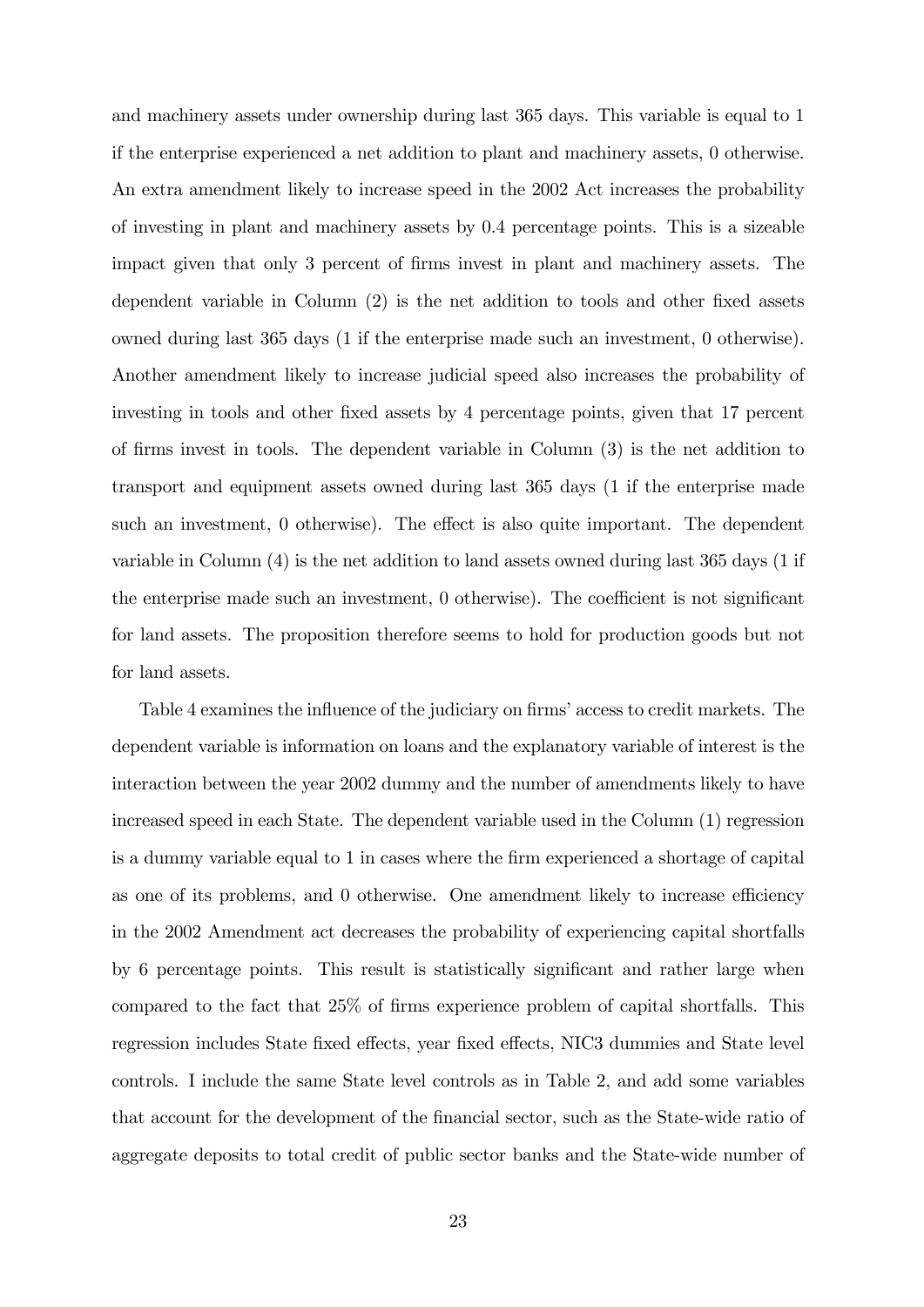public sector bank offices per capita. This is to control for any coincidental change in the quality of the State financial sector<sup>13</sup>. The rest of the table restricts the sample to firms having obtained loans in order to test Proposition 2, which states that more firms will receive loans from formal financial institutions and less from friends when judicial quality increases. In Column (2), the dependent variable is the probability of obtaining loans from formal financial institutions such as government or banks. I found that with one extra amendment of the 2002 Act increasing judicial speed, the probability of obtaining a loan from a formal Önancial institution (conditional on obtaining a loan) increases by almost 5 percentage points. In Column (3), the dependent variable is the probability of obtaining a loan from a business friend (contractor, moneylender) if the enterprise did in fact obtain a loan. The coefficient is positive, which shows that a better judiciary is associated with more loans from contractors where an efficient judiciary is key to recovering the defaulted loans. However, the effect is not statistically significant. The dependent variable in Column (4) is the probability of obtaining a loan from a relative (or business partner) if the enterprise obtained a loan. The result is not statistically significant.

Table 5 looks at the relationship between the reform and the propensity of small informal firms to rent. The dependent variable is equal to 1 if the enterprise is renting some of its production goods<sup>14</sup>. The four categories of production goods (plant and machinery assets, tool assets, transport and equipment assets and land assets) are considered in the four columns. I find that the 2002 Amendment Act does not have any impact on the propensity to rent plant and machinery assets. However, one extra amendment increased the propensity to rent tools and other fixed assets by 0.3 percentage point. This an economically significant result compared to the fact that 1.7 percent of the population rented tools. The effect is not so strong for transport and equipment assets and negative for land assets. But the magnitude of this coefficient is small compared to the fact that 35 percent of the population are renting land assets.

Results indicate that the four theoretical predictions obtained from the model seem to hold in the data. Considering that experiencing less breaches of contract, investing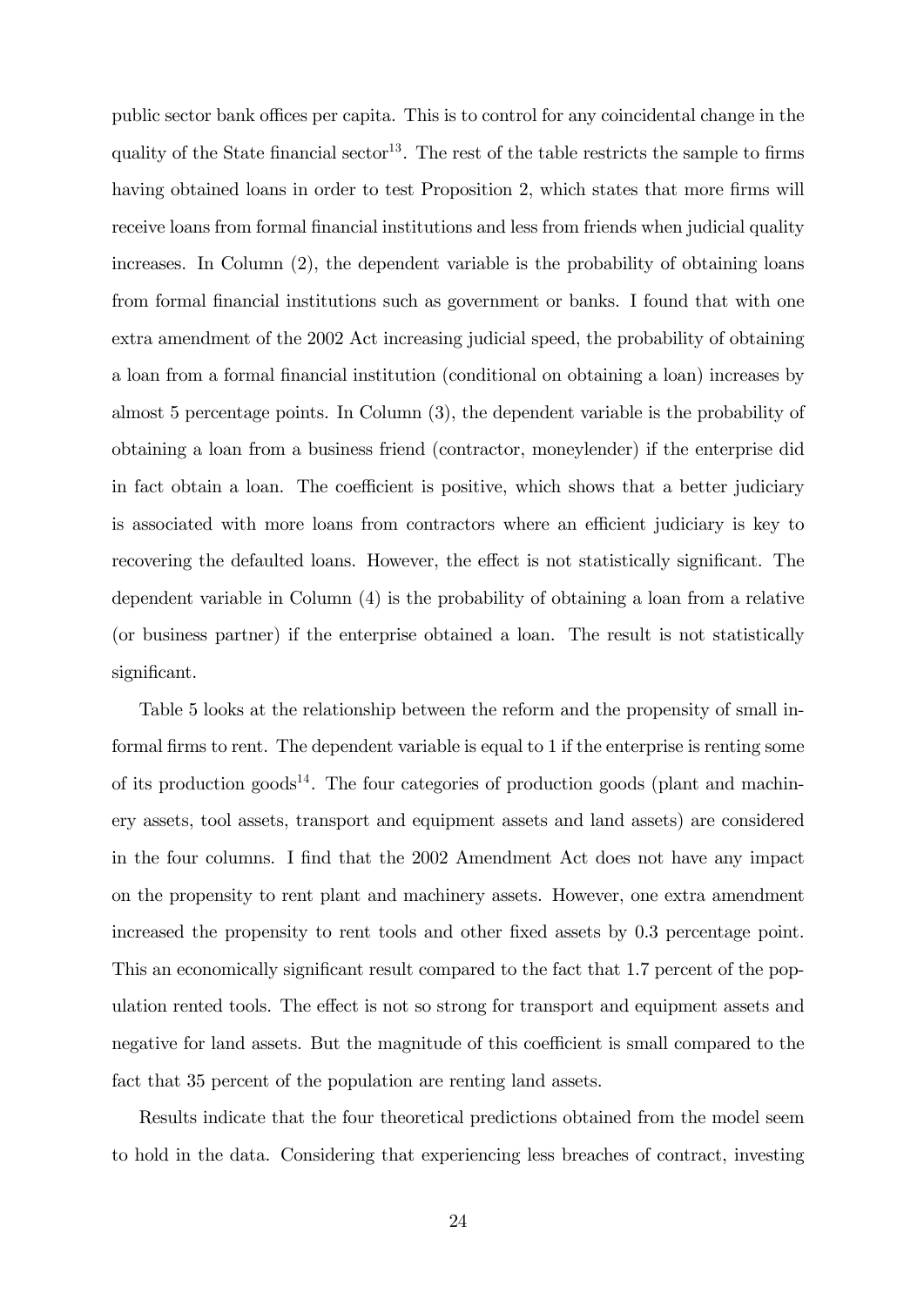more, having a better access to financial markets and to thicker rental markets are positive determinants of firms' economic performance, I now turn to the effects of this reform on the expansion of small informal firms.

# 6 Effects on Firm Performance

This paper seeks to determine whether a judicial reform that seems to be correlated with an increased speed of the judiciary affect not only firm-level behavior but also firm-level performance. Table 6 examines the relationship between this reform and the performance of the Örm. The dependent variable is now the growth status of the Örm. It is a subjective measure since it was asked directly of firm owners. It is a dummy variable equal to one if the firm is expanding or constant, to zero if the firm is shrinking. In column  $(1)$ , the explanatory variables include State fixed effects, year fixed effects and the index measuring the number of amendments effectively implemented in the State. The coefficient is statistically positively significant and indicates that one extra amendment improving the procedures of the Code of Civil Procedure increases the probability for the firm to be expanding by 1.2 percentage point. The proportion of firms saying that their firms was expanding or constant is 74 percent. This means that an extra amendment increases the proportion of firms expanding or constant by 1.7 percent. This is the effect of just one amendment of the 2002 Amendment Act. But the number of amendments passed varied between 34 and 40. Another interpretation would be to say that moving a firm from an average State with the lowest number of amendments passed to the highest number of amendments passed will increase its probability to be expanding or constant by 7.2 percentage point, in other words the proportion of Örms expanding increases by 9.7 percent in a State with the highest as opposed to the lowest number of amendments passed . It is also worthwhile remembering that the 2002 Amendment Act contains 38 amendments likely to increase speed. In column (2), I control for the same State level controls I have used in section 5. The coefficient stays constant. In Column  $(3)$ , I add the growth rate of the State net domestic product per capita to control for States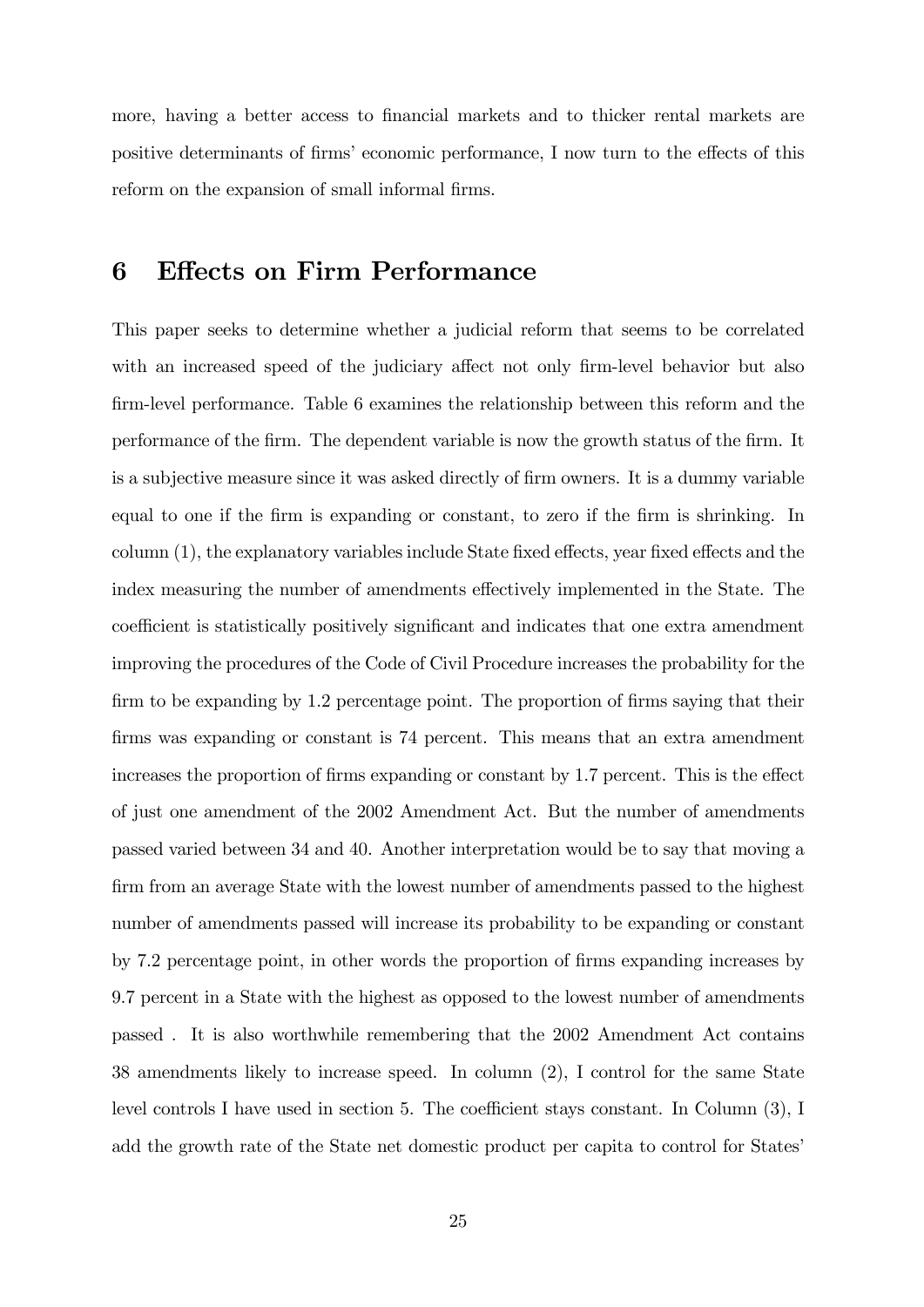economic development. The coefficient remains statistically positive. This means that the effect is not just due to a coincidental State-specific macroeconomic improvement. It is also interesting to investigate the effect of the reform on the decision to start a company. An entrepreneur in a State with a speedy judiciary knows that he will suffer less from breaches of contract, be protected in case of appropriation of his investment rents, have better access to formal financial institutions and to thicker rental markets. An entrepreneur will therefore be more willing to start his own company. The dependent variable in column  $(4)$  is now equal to 1 if the firm operated for less than 3 years, in other words a new firm, 0 otherwise. This is a measure of the new firms created in each State. One extra amendment increases the likelihood to be a new firm having operated for less than three years by 0.9 percentage point. Given that  $14.9\%$  firms in the sample were new, it means that an extra amendment increased the proportion of new firms by 6 percent. A State with the biggest impact from the 2002 Amendment Act, in other words with the most number of amendments enacted in 2002, has 36 percent more new firms than a State with the smallest impact of the 2002 Amendment Act.

# 7 Conclusion

This paper has shown that the quality of judicial institutions in Indian States matters for both small firms' behavior and their economic performance. My findings are in line with an emerging, largely macroeconomic literature (Djankov et al (2002), Acemoglu et al (2001), Rodrik et al (2002), for example), underlining the importance of institutions in economic performance. The identification strategy in this paper allows me to isolate the causal impact of one type of institution, the judiciary, on firms' outcomes. I use the spatial variation in the implementation of a judicial reform, the 2002 Amendment Act, with the objective of facilitating speedy disposal of cases. This spatial variation is due to the fact that some States already enacted some of the amendments contained in the 2002 Amendment Act. These States will therefore feel a weaker effect of the 2002 Amendment Act in 2002. I argue that the amendments already enacted were passed a long time ago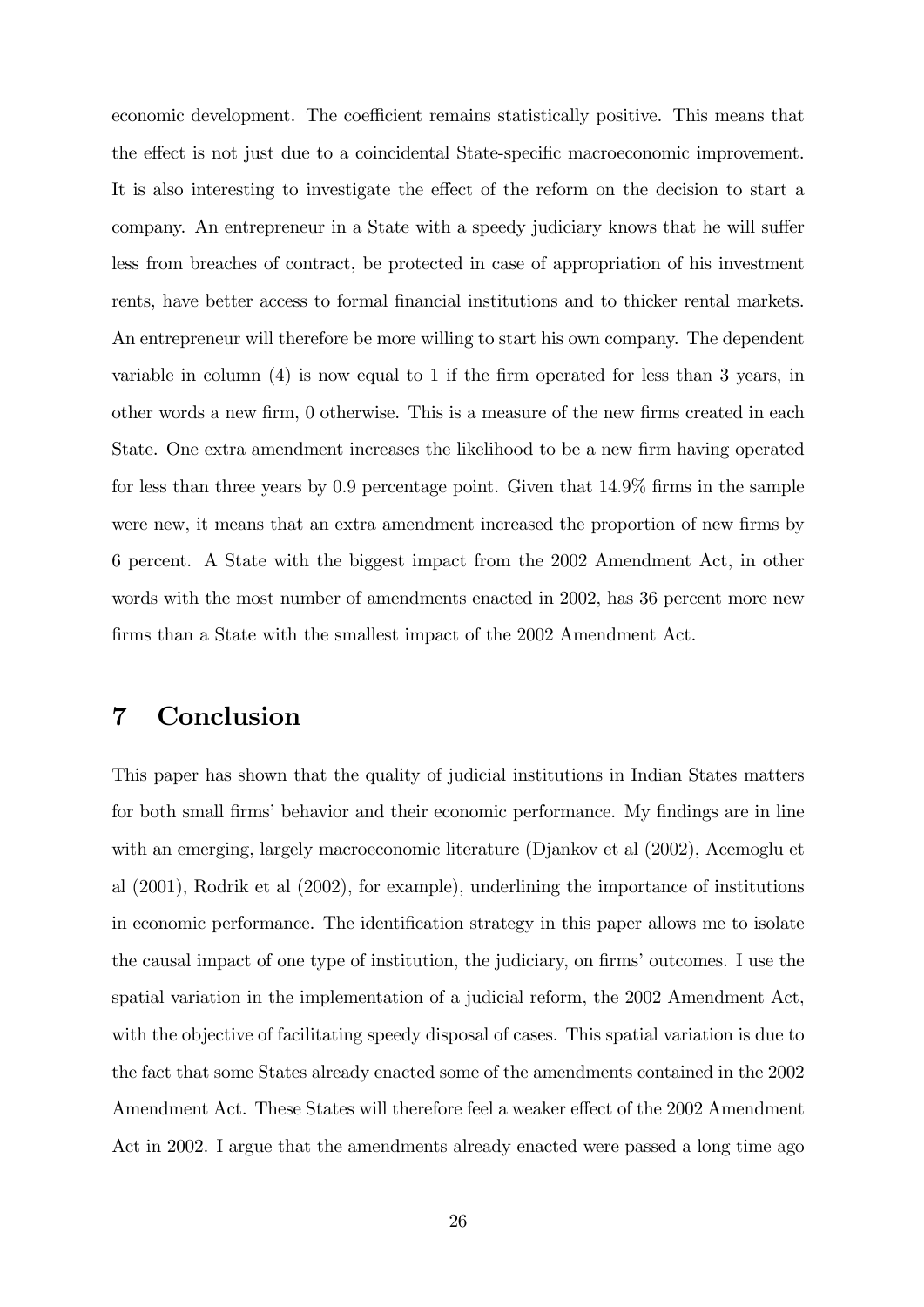and can be considered predetermined. Additionally, a difference-in-differences strategy accounts for unobserved State heterogeneity.

I found that this reform was effective in the sense that it decreased the number of cases pending per judge in Lower Courts. I then used repeated cross-sections of firm-level data that contains much information on non-recovery of service charges/fees/credit, investment decisions, whether a firm is capital constrained, sources of borrowing and forms of ownership of production goods for small informal non-agricultural Örms specialized in services. I found that this reform and therefore a speedier judiciary decreases the probability to experience a breach of contract, increases the incentives to invest, decreases the probability to experience shortage of capital, favors access to formal Önancial institutions and thickens rental markets. These results indicate that the quality of judiciaries across Indian States plays an important role in shaping economic activity in this important sector of the economy. Moreover, I found that having faster courts is positively associated with firm performance. My results are consistent with a simple game theoretic model illustrating how slower judiciaries affect agents' behavior in contracting relationships. This theory's key insights are that firm owners in slow judiciary environments are more likely to break contracts, less likely to engage in investments, more likely to be credit constrained, less likely to have access to formal credit and less likely to have access to rental markets.

This paper not only suggests that the judiciary shape economic activity but also suggests a way to improve it by modifying the procedures to treat of a case. This research leaves important questions open concerning the political economy of such a reform. It raises the question as to why this reform was not implemented earlier if it is so beneficial for small firms. An unanswered question concerns whether the effects of a slow judiciary vary across sectors of an economy. One can imagine for example that firms in India's registered or formal manufacturing sector may have fewer contracting problems than informal Örms I examined in this paper. One can also imagine that some economic agents or firms could benefit from a slow judiciary by using it as a way to delay bad outcomes. These vested interests could perturb the enactment of such a reform. In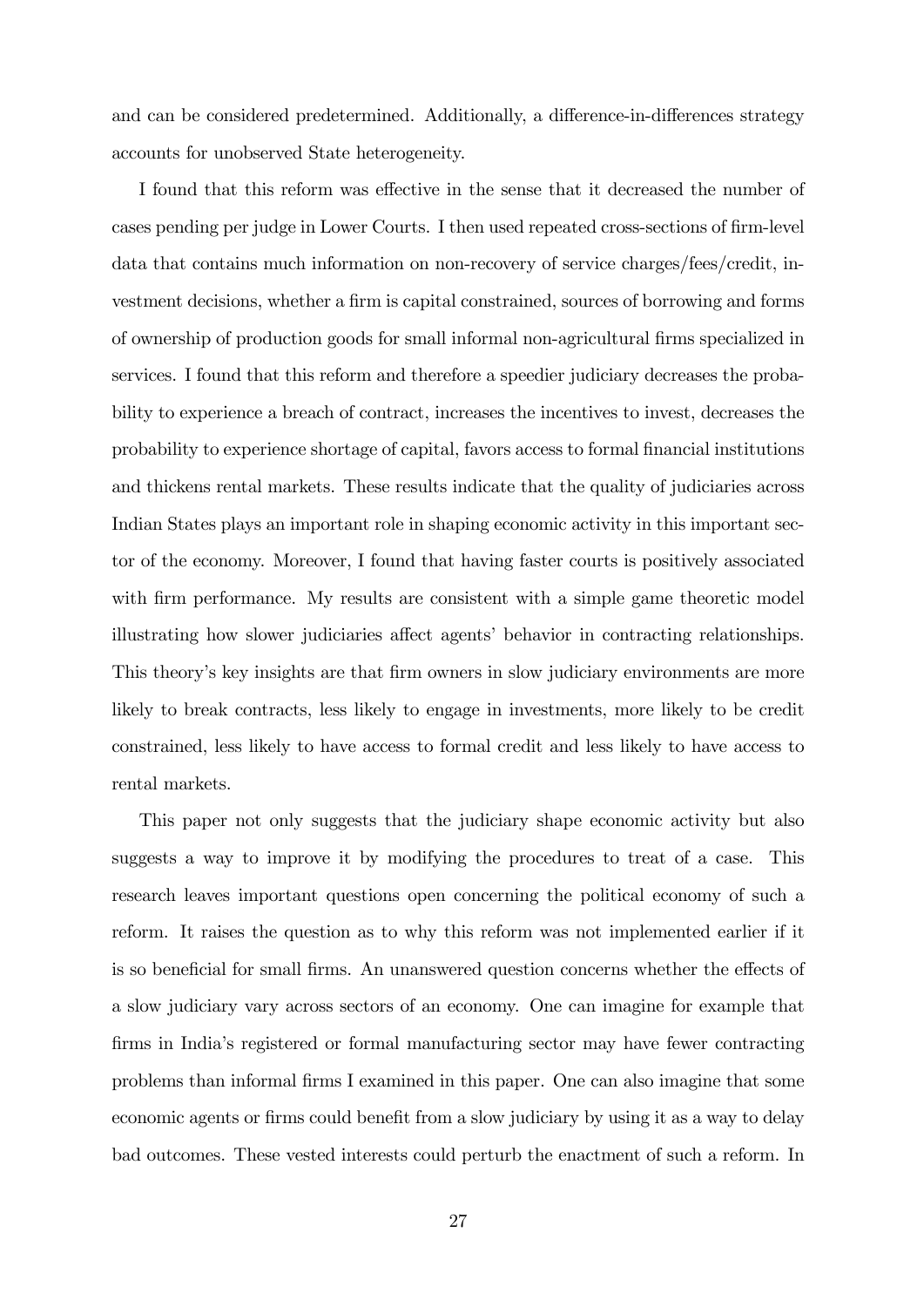future work, I plan to extend my analysis to firms in other sectors of the Indian economy as a means of testing this hypothesis.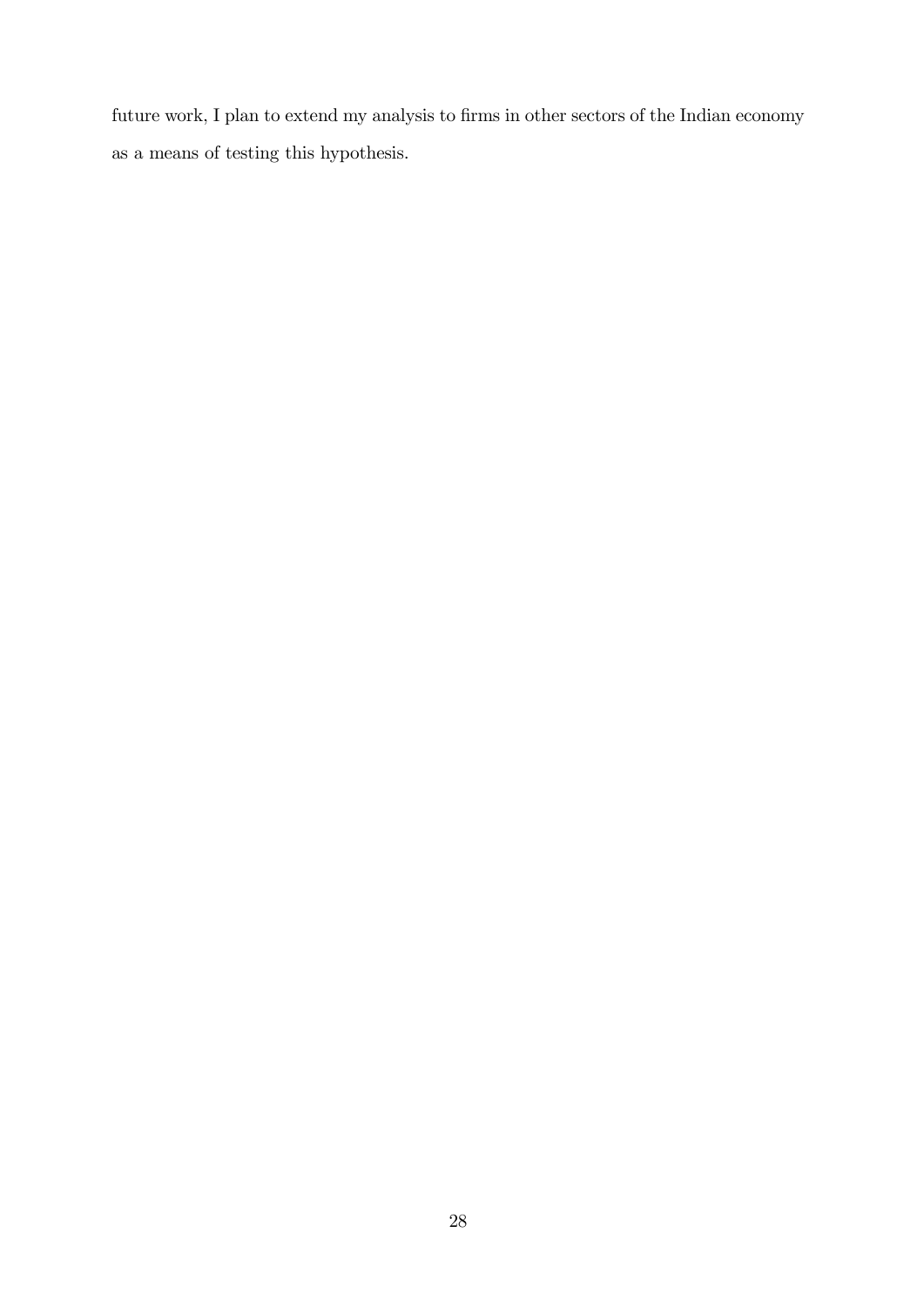# References

- [1] Acemoglu, Daron, Johnson, Simon and James Robinson, [2001], "The Colonial Origins of Comparative Development: An Empirical Investigationî, The American Economic Review, V.91, 1369-1401.
- [2] Bernstein, Lisa, [1992], "Opting Out of the Legal System: Extralegal Contractual Relations in the Diamond Industry", Journal of Legal Studies, 21:115-57.
- [3] Bertrand, Marianne, Duflo, Esther and Sendhil Mullainathan, [2004], "How Much Should We Trust Differences-In-Differences Estimates?", The Quarterly Journal of Economics, V.119, N.1, 1 February 2004, pp. 249-275(27).
- [4] Besley Timothy and Anne Case, [2000], "Unnatural Experiments? Estimating the Incidence of Endogenous Policies", The Economic Journal, Vol. 110, No. 467, Nov., 2000, pp. F672-F694.
- [5] Besley, Timothy and Robin Burgess, [2004], "Can Labor Regulation Hinder Economic Performance? Evidence From India", The Quarterly Journal of Economics, V.119(1), 91-134.
- [6] Casas-Arce, Pablo and Albert Saiz, [2005], "Do Courts Matter? Rental Markets and the Law".
- [7] Castelar Pinheiro, Armando and Celia Cabral, [2001], "Credit Markets in Brazil: The Role of Judicial Enforcement and Other Institutions", Chapter 5, pp. 157-188 in: Marco Pagano (ed.), Defusing Default. Incentives and Institutions, John Hopkins University Press, Washington, D.C., 2001).
- [8] Cristini, Marcela, Moya, Ramiro and Andrew Powell, [2001], "The Importance of an Effective Legal System for Credit Markets: The Case of Argentina<sup>n</sup>, Chapter 4, pp. 119-156 in: Marco Pagano (ed.), Defusing Default. Incentives and Institutions, John Hopkins University Press, Washington, D.C., 2001).
- [9] Cooter, Robert and Thomas Ulen, [2003], "Law and Economics", Addison-Wesley Series in Economics, 4th Edition
- [10] Dixit, Avinash, [2003], "Trade Expansion and Contract Enforcement", *Journal of* Political Economy, V.111(6), 1293-1318
- [11] Djankov, Simeon, La Porta, Rafael, Lopez-de-Silanes, Florencio and Andrei Shleifer, [2003], "Courts", The Quarterly Journal of Economics, V.118(2), 453-517.
- [12] Greif, Avner, [1993], "Contract Enforceability and Economic Institutions in Early Trade: The Maghribi Trader's Coalition", The American Economic Review, V.83(3), 525-548.
- [13] Hall, Robert E. and Charles I. Jones, [1999], "Why Do Some Countries Produce so Much More Output per Worker than Others?", Quarterly Journal of Economics, V.114(1), 83-116.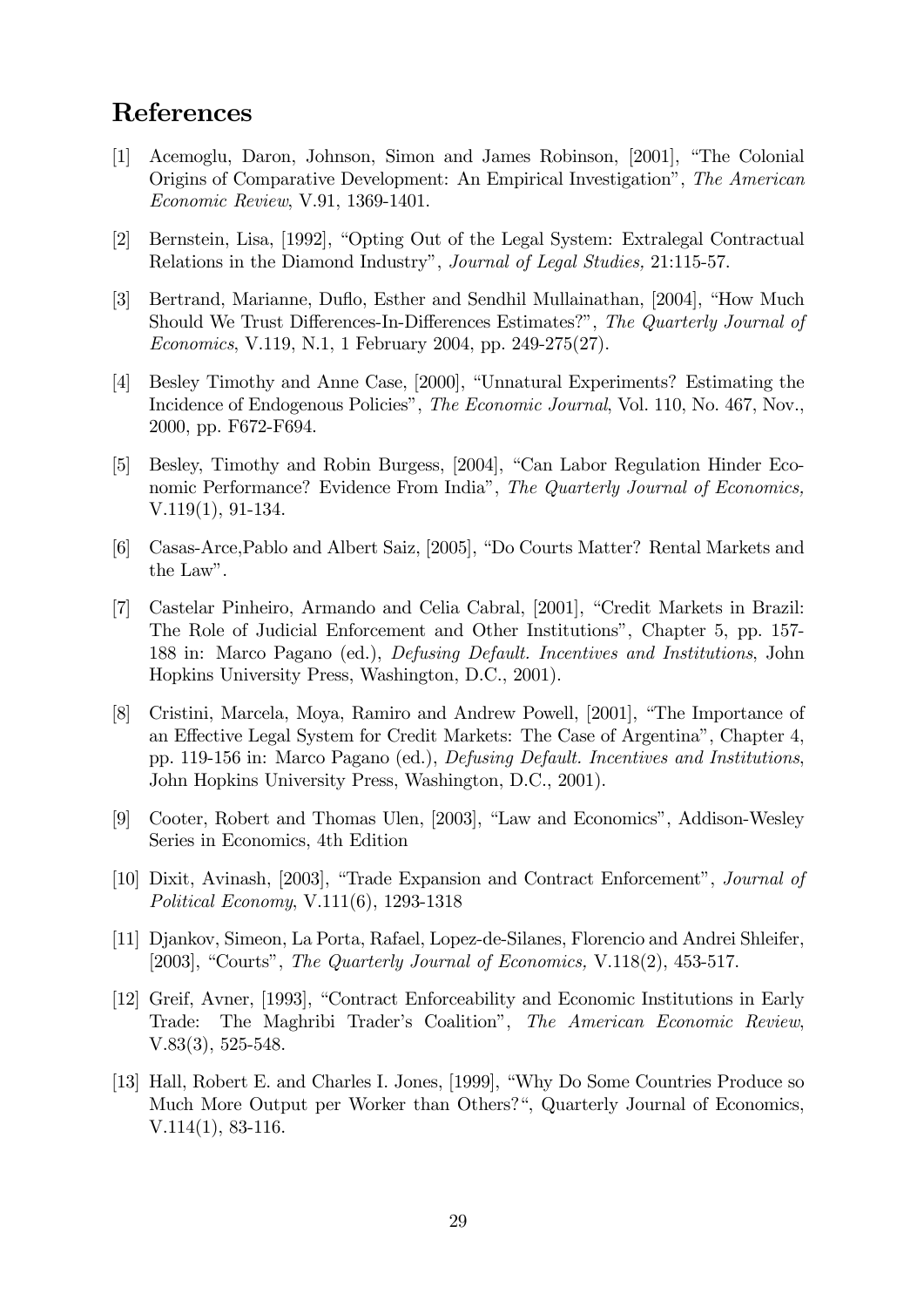- [14] Jappelli, Tullio, Pagano, Marco and Magda Bianco, [2005], "Courts and Banks: Effects of Judicial Enforcement on Credit Markets", Journal of Money, Credit, and Banking, April 2005; 37(2): 223-44.
- [15] Kali, Raja, [1999], "Endogenous Business Network", Journal of Law and Economic Organizations, V.15, N.13.
- [16] Klein, Benjamin, Crawford, Robert and Armen Alchian, [1978], "Vertical Integration, Appropriable Rents, and the Competitive Contracting Process<sup>"</sup>, *Journal of* Law & Economics, V.21(2), 297-326.
- [17] Klein, Benjamin and Keith B. Leffler, [1981], "The Role of Market Forces in Assuring Contractual Performance", Journal of Political Economy, 89:615-41.
- [18] Knack, Stephen and Philip Keefer, [1995], "Institutions and Economic Performance: Cross Country Tests Using Alternative Institutional Measuresî, Economics and Politics, V.7(3).
- [19] La Porta, Rafael, Lopez-De-Silanes, Florencio and Andrei Shleifer, [1999], "Corporate Ownership Around the World", The Journal of Finance, V, $LIV(2)$ .
- [20] Mauro Paolo, [1995], "Corruption and Growth", *Quarterly Journal of Economics*,  $V.110(3), 681-712.$
- [21] Moulton, Brent, [1990], "An Illustration of a Pitfall in Estimating the Effects of Aggregate Variables on Micro Units", The Review of Economics and Statistics, V.72(2), 334-338.
- [22] North, Douglass C., [1990], "Institutions, Institutional Change, and Economic Performance", *Cambridge University Press*, New York...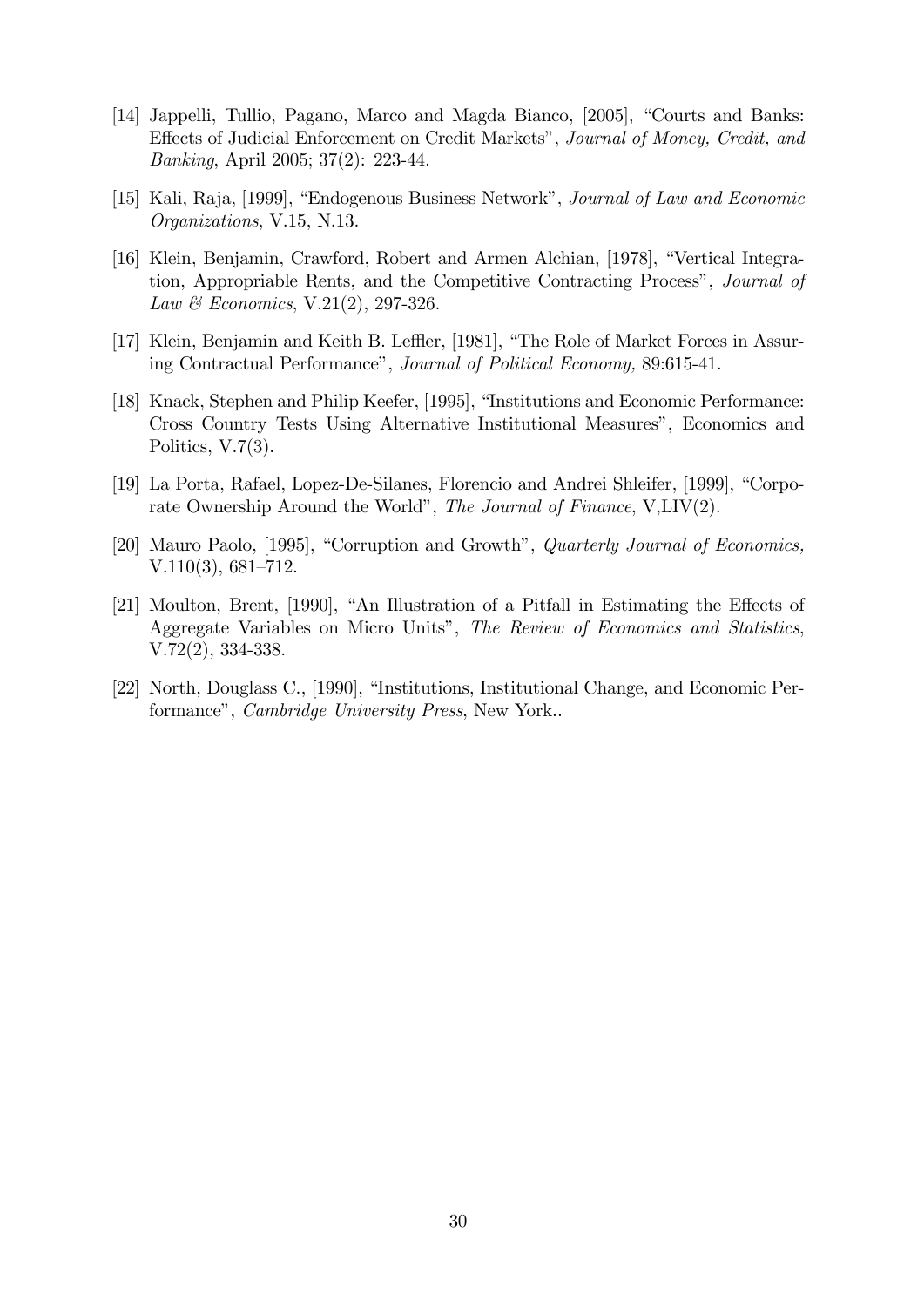# **Notes**

 $1$ <sup>1</sup>To be more precise, I will consider in the empirical section of this paper plant and machinery assets, tools and other fixed assets, land assets, transport and equipment assets.

<sup>2</sup>Lawís Delays: Arrears in Courts, 85th Report, Department-related parliamentary standing committee on Home affairs, Parliament of India, Rajya Sabha. http://rajyasabha.nic.in/

book2/reports/home\_a§/85threport%20.htm

 ${}^{3}$ Krishnamoorty, Dasu, *Judicial Delays*, Indolink, editorial analysis, 2003

<sup>4</sup>A lathi is a 6 to 8 foot long bamboo stick tipped with a metal blunt

 $5$ http://www.hinduonnet.com/fline/fl1914/19141020.htm

<sup>6</sup> resistance was even weaker thanks to a Supreme Court decision on December 18, 2002, which alleged that lawyers had no right to strike, pronounce a boycott, or engage in a token strike, since these actions deny the fundamental right of access to justice on the part of the litigant public.

http://www.dailyexcelsior.com/web1/03jan17/edit.htm#4

<sup>7</sup>The complete example for Uttar Pradesh is shown in Data Appendix 1.

8 I found only 82 State amendments identical to the 57 amendments related to speed in the 2002 Amendment Act.

<sup>9</sup>See Data Appendix 2 for details on variables.

 $10$ See Data Appendix 2 for some descriptive statistics and sources of the variables.

 $11$ An objective of the five-year experimental scheme begun in 2001 was to prioritize basis sessions and other cases involving undertrials. The scheme envisaged appointing ad hoc judges from among retired sessions or additional sessions judges with explicit productivity incentives: fast track courts are required to dispose of 14 sessions trial cases or 20 to 25 criminal or civil cases per month.

 $12$ The latter were established by the government in 1986 to settle disputes through conciliation and compromise. Their main condition is that the disputing parties must agree on settlement. Lok Adalat decisions are binding and its orders are capable of being executed through the legal process. No appeal lies against Lok Adalat orders. There are no court fees.

 $13$ The result is robust to a variety of specifications with and without controls but the most complete specification is shown.

 $14$  an alternative dependent variable equal to 1 if the firm was a global renter in the particular production good of interest (market value of production good hired superior to market value of production good owned) was also used and produced the same results.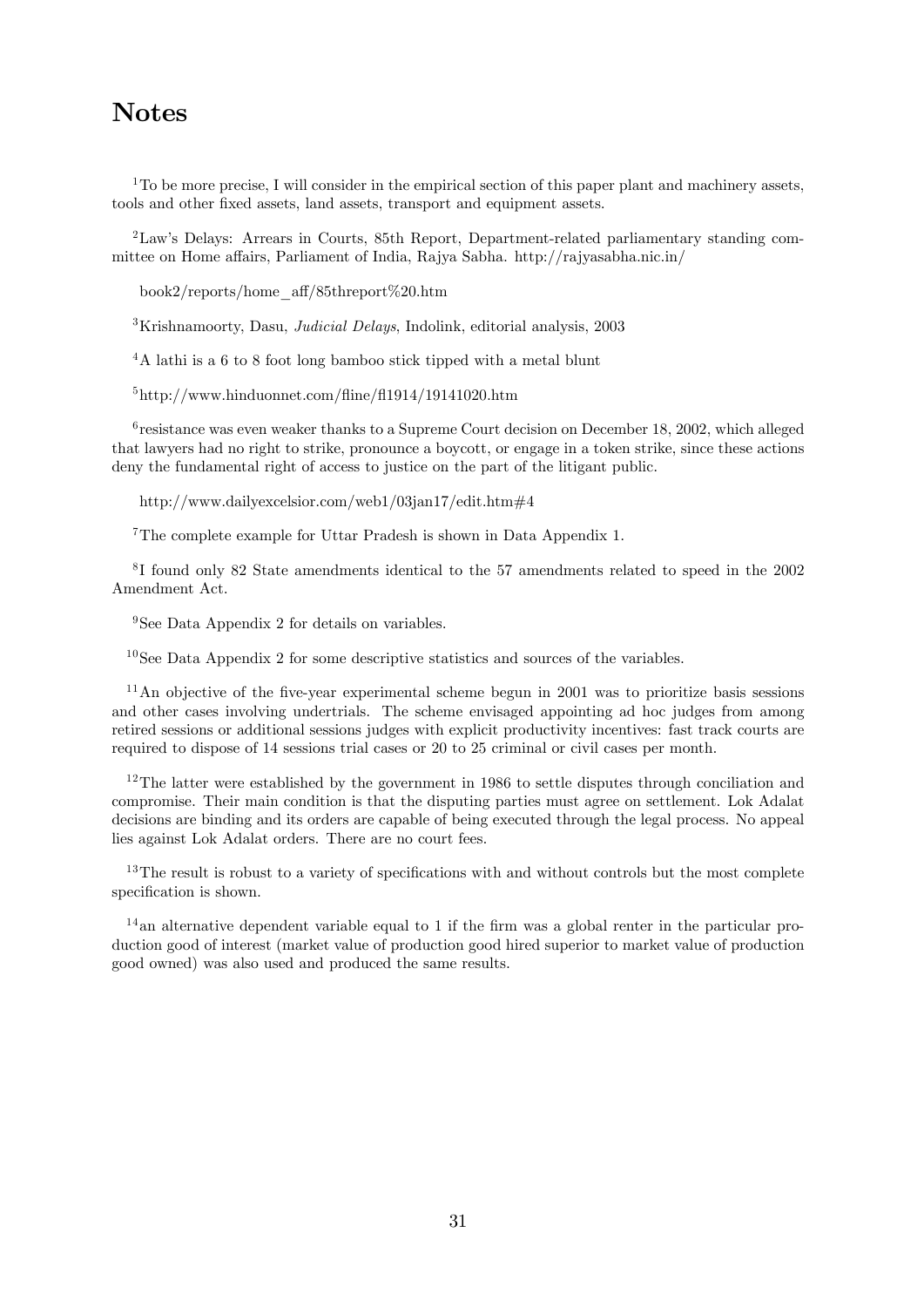

Figure 1: Number of cases pending per judge in Lower Courts in India



Figure 2: Distibution over time of the amendments already enacted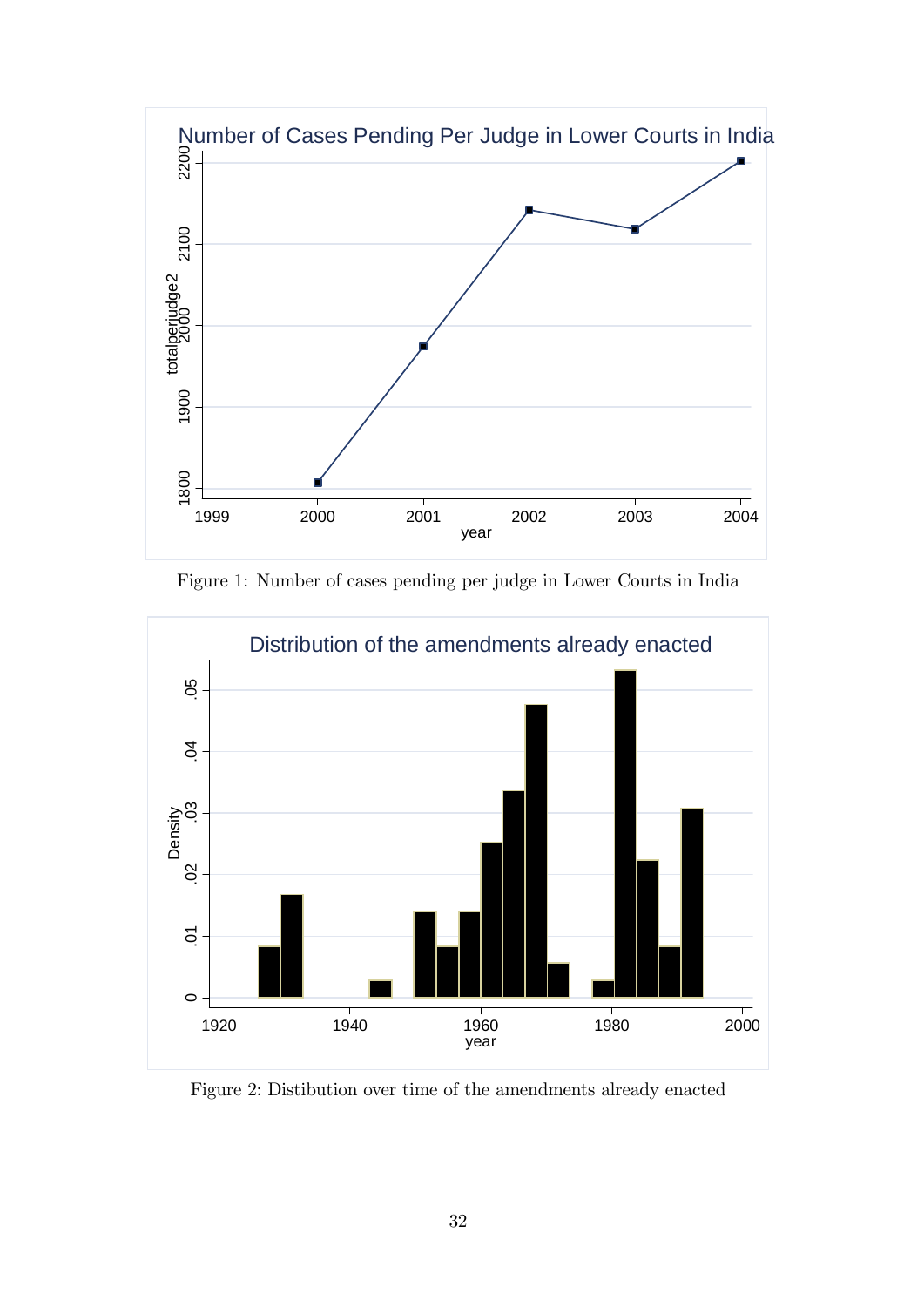

Figure 3: Amendments already present in the 2002 Amendment Act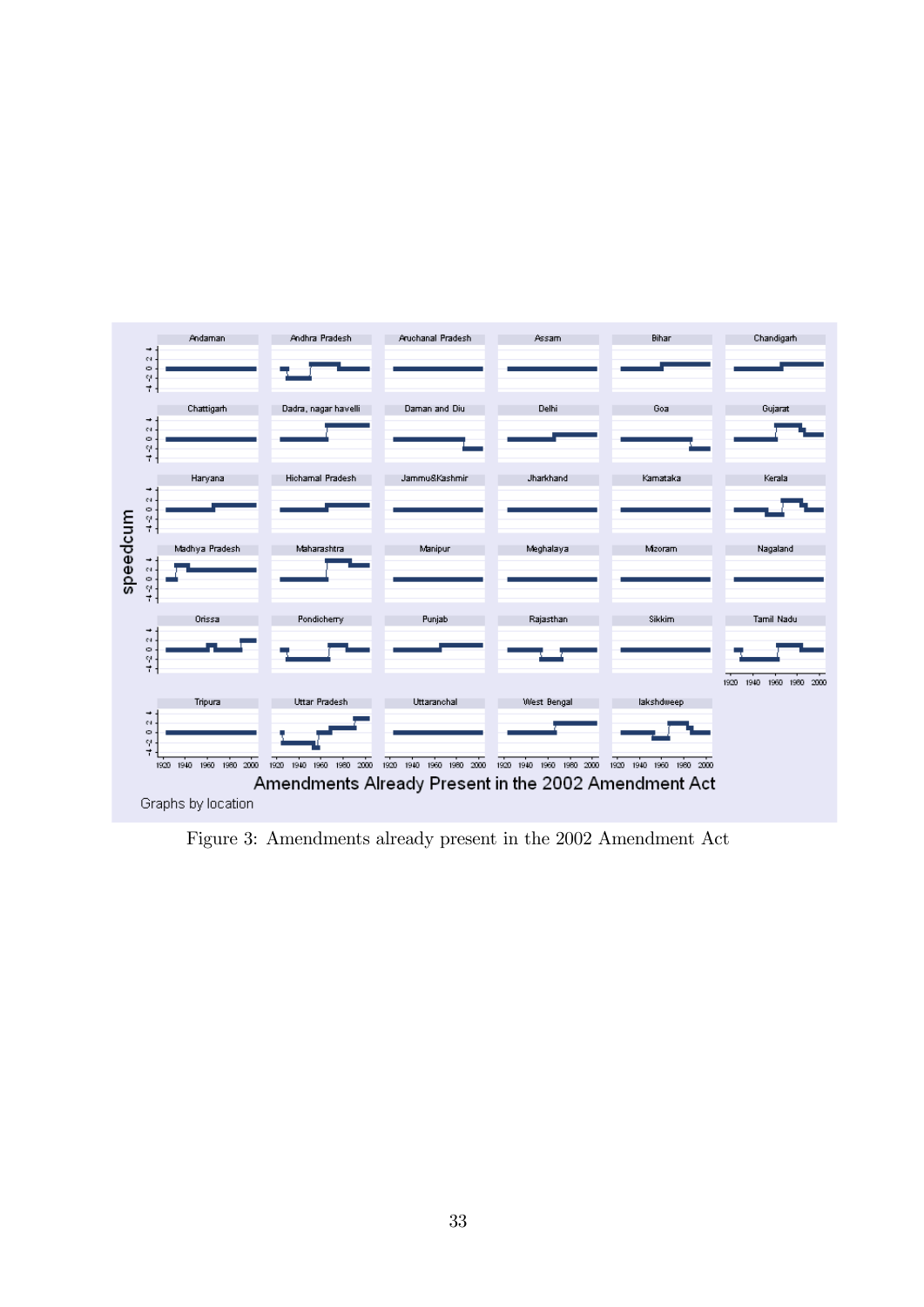

# Illustration of the identification strategy

Figure 4: Illustration of the identification strategy





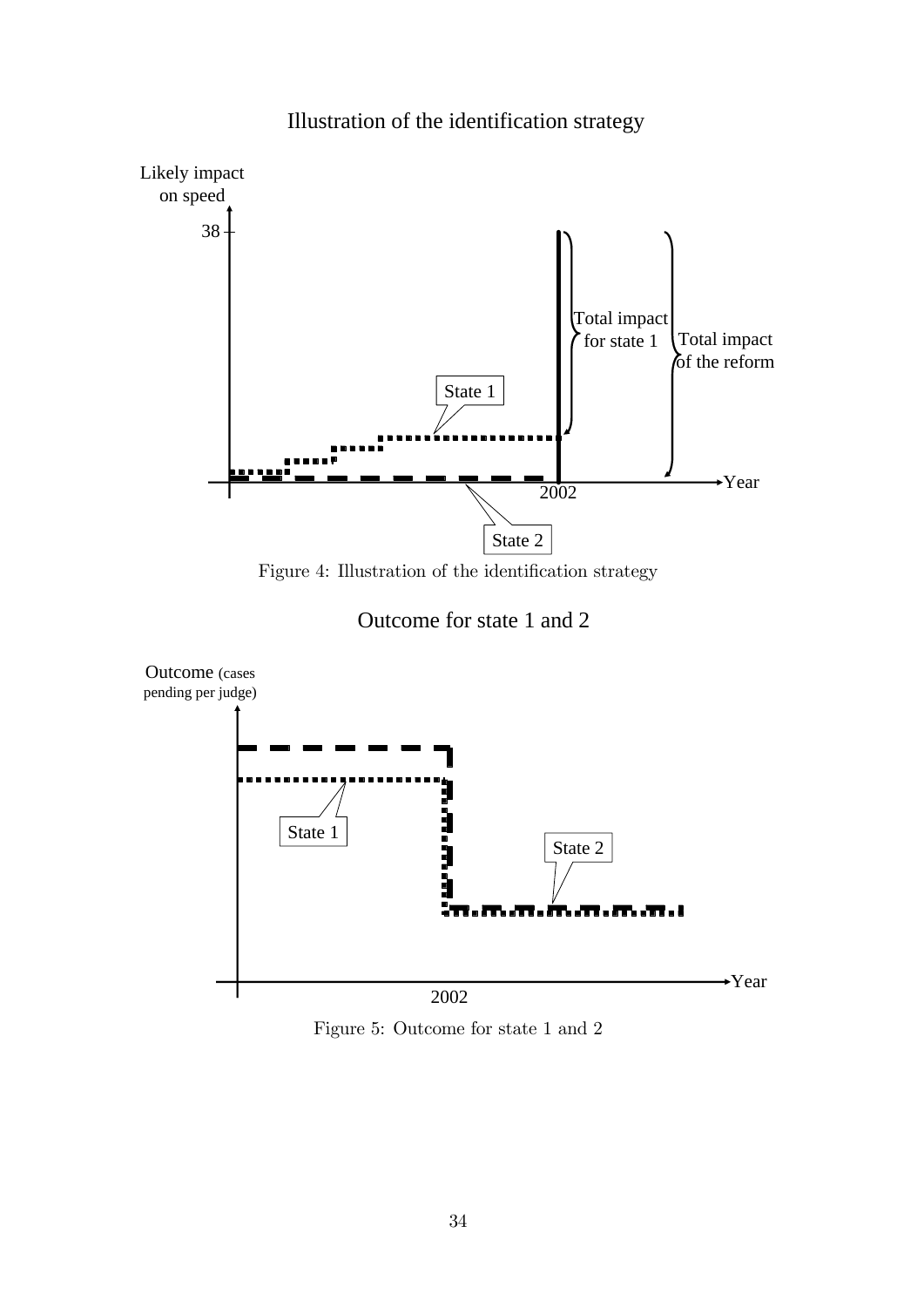

Figure 6: Number of thousand cases pending per judge in Lower Courts in India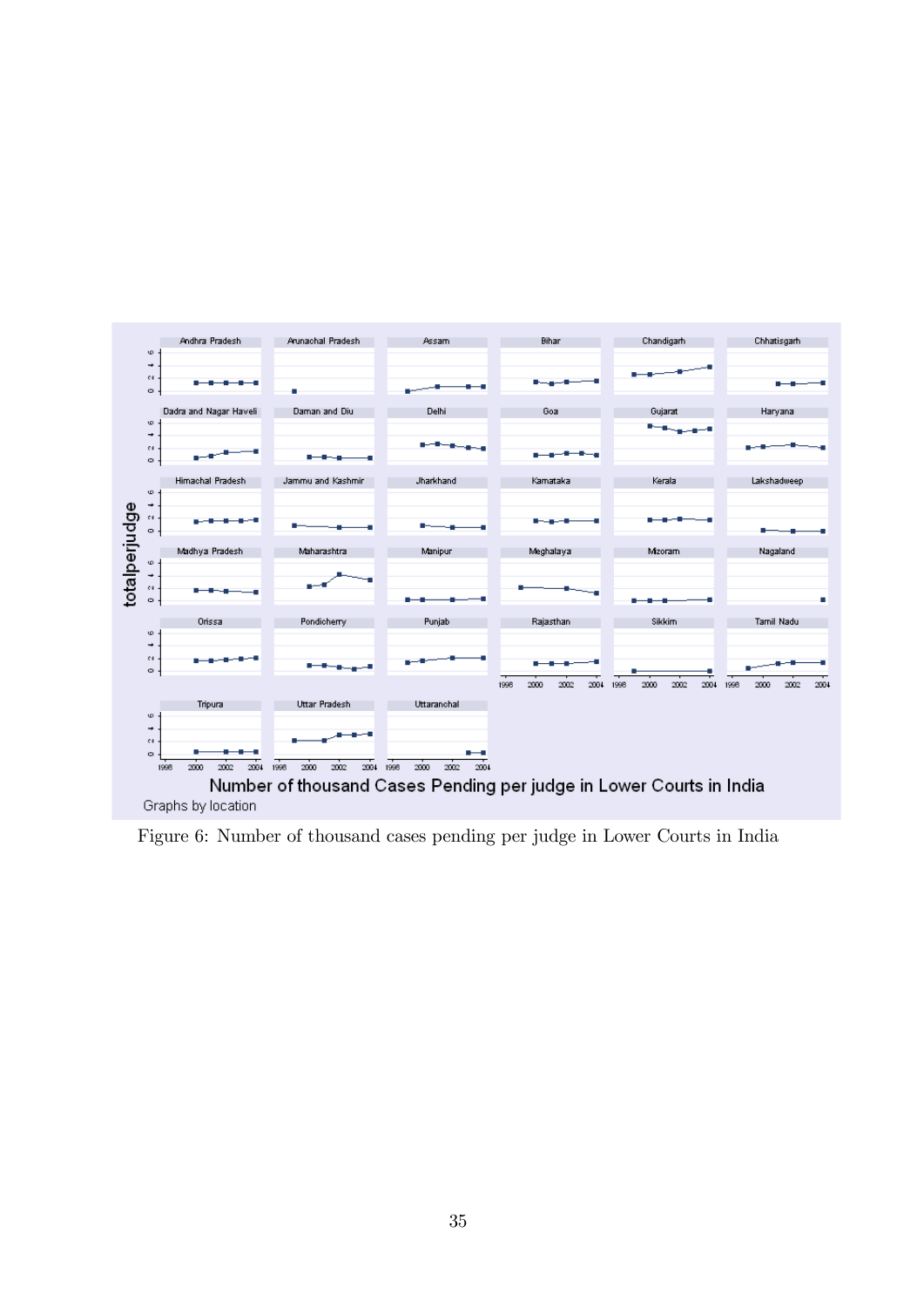|                             | $\widehat{\Xi}$   | $\widehat{\Omega}$ | $\widehat{\mathfrak{B}}$ | $(\pm)$                                                 | $\widetilde{\Theta}$       | $\widehat{\odot}$     | E              |
|-----------------------------|-------------------|--------------------|--------------------------|---------------------------------------------------------|----------------------------|-----------------------|----------------|
|                             | thousand cases    |                    |                          | Change in number of thousand cases pending per judge in |                            |                       |                |
|                             | pending per judge | 2000               | 2001                     | 2002                                                    | 2003                       | 2004                  | 2000, 2001     |
| 2002 Amendment Act          | $-0.4667$         |                    |                          |                                                         |                            |                       |                |
|                             | $(-1.96)^*$       |                    |                          |                                                         |                            |                       |                |
| Cumulative amount of        |                   | $-0.0768$          | $-0.0101$                | $-0.1642$                                               | $-0.0345$                  | $-0.0484$             | $-0.0413$      |
| amendments increasing speed |                   | $(-0.29)$          |                          | $(-0.22)$ $(-2.59)$ **                                  | $(-0.78)$                  | $(-0.80)$             | $(-0.31)$      |
| already enacted in the past |                   |                    |                          |                                                         |                            |                       |                |
| <b>State Dummies</b>        | Yes               | $\overline{N}$     | $\overline{N}$           | $\overline{N}$                                          | $\overline{S}$             | $\overline{S}$        | $\overline{N}$ |
| Year Dummies                | Yes               | $\overline{S}$     | $\overline{N}$           | $\mathsf{S}^{\mathsf{O}}$                               | $\mathcal{S}_{\mathsf{O}}$ | $\mathcal{S}^{\circ}$ | Yes            |
| Observations                | 128               | 22                 | $\frac{0}{1}$            | 25                                                      | $\supseteq$                | B                     | $\exists$      |
| R-squared                   | 0.80              | 0.00               | 0.00                     | 0.23                                                    | <b>10.07</b>               | 0.02                  | 0.00           |

Table 1: Impact of the 2002 Amendment Act on Number of Cases Pending Per Judge Table 1: Impact of the 2002 Amendment Act on Number of Cases Pending Per Judge

this variable varies by state. State dummies and Year Dummies are included. 35 states and 6 years are included. The dependent variable various Rajya Sabha and Lok Sabha questions, centralised by www.indiastat.com. The variable 2002 Amendment Act is the net impact of the 2002 Amendment Act once taken into account the fact that some states already enacted some amendments in the past. Therefore, in Column (2) is the change in the number of thopusand cases pending per judge in 2000, measured by the difference in cases pending per judge between 2000 and 1999. Dependent variables in column  $(3)$ ,  $(4)$ ,  $(5)$  and  $(6)$  are the equivalent changes for 2001, 2002, 2003 and 2004 respectively. The last columns pools together changes in 2000 and 2001. Robust t statistics in parentheses, \* significant at 10%; \*\*\* significant at 5%; \*\*\*\* significant at 1%. Number of cases pending in Lower Courts in India obtained from Annual Reports, Ministry of Law & Justice & Past Issue, Govt. of India. Number of Judges obtained from this variable varies by state. State dummies and Year Dummies are included. 35 states and 6 years are included. The dependent variable in Column (2) is the change in the number of thopusand cases pending per judge in 2000, measured by the difference in cases pending various Rajya Sabha and Lok Sabha questions, centralised by www.indiastat.com. The variable 2002 Amendment Act is the net impact of the 2002 Amendment Act once taken into account the fact that some states already enacted some amendments in the past. Therefore, per judge between 2000 and 1999. Dependent variables in column (3), (4), (5) and (6) are the equivalent changes for 2001, 2002, 2003 and 2004 respectively. The last columns pools together changes in 2000 and 2001.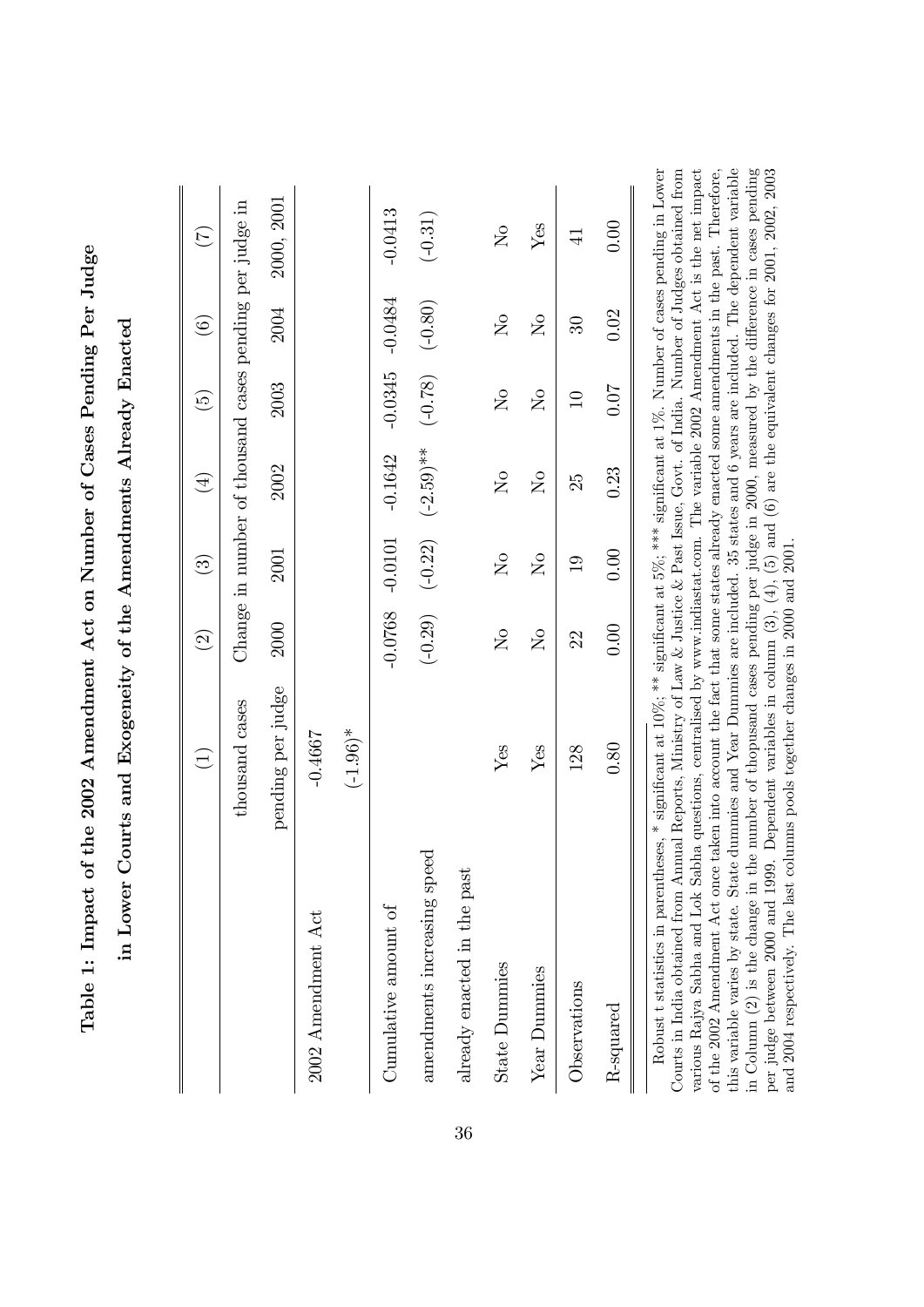|                          | (1)           | (2)                         | (3)                                           | (4)           |
|--------------------------|---------------|-----------------------------|-----------------------------------------------|---------------|
|                          |               |                             | non-recovery of service charges, fees, credit |               |
| 2002 Amendment Act       | $-0.0073$     | $-0.0067$                   | -0.0069                                       | $-0.0072$     |
|                          | $(-2.67)$ *** | $(-2.69)$ *** $(-2.65)$ *** |                                               | $(-2.91)$ *** |
| <b>State Dummies</b>     | Yes           | <b>Yes</b>                  | Yes                                           | Yes           |
| Year Dummies             | <b>Yes</b>    | <b>Yes</b>                  | Yes                                           | Yes           |
| NIC <sub>2</sub> dummies | No            | Yes                         | N <sub>o</sub>                                | No            |
| NIC <sub>3</sub> dummies | No.           | $\rm No$                    | Yes                                           | Yes           |
| State-Level Controls     | $\rm No$      | No.                         | N <sub>o</sub>                                | Yes           |
| Observations             | 537454        | 537396                      | 537141                                        | 527547        |

Table 2: Impact of the 2002 Amendment Act on the probability to experience a breach of contract

Robust z statistics in parentheses, clustered at the level of the state. \* significant at 10%; \*\* significant at 5%; \*\*\* significant at 1%. The dependent variable is the probability to experience a problem of non- recovery of service charges / fees/ credit. This variable is equal to 1 if the entreprise experienced such a problem, 0 otherwise. The variable 2002 Amendment Act is the net impact of the 2002 Amendment Act once taken into account the fact that some states already enacted some amendments in the past. Therefore, this variable varies by state. State dummies and Year Dummies are included. In column (2), NIC2 dummies are included. This corresponds to the National Industrial Classification, disaggregated to the second level. 42 NIC2 dummies were included. In column (3), NIC3 dummies are included. This corresponds to the National Industrial Classification, disaggregated to the third level. 119 NIC3 dummies were included. In column (4), state-level controls are included: number of fast-track courts functioning per capita, state-wise financial assistance released for fasttrack courts per capita, state-wise number of cases disposed off in Lok Adalats per capita, state-wise amount released for development of infrastructural facilities for judiciary in India per capita, number of policemen per one thousand of population, total police expenditure per policemen.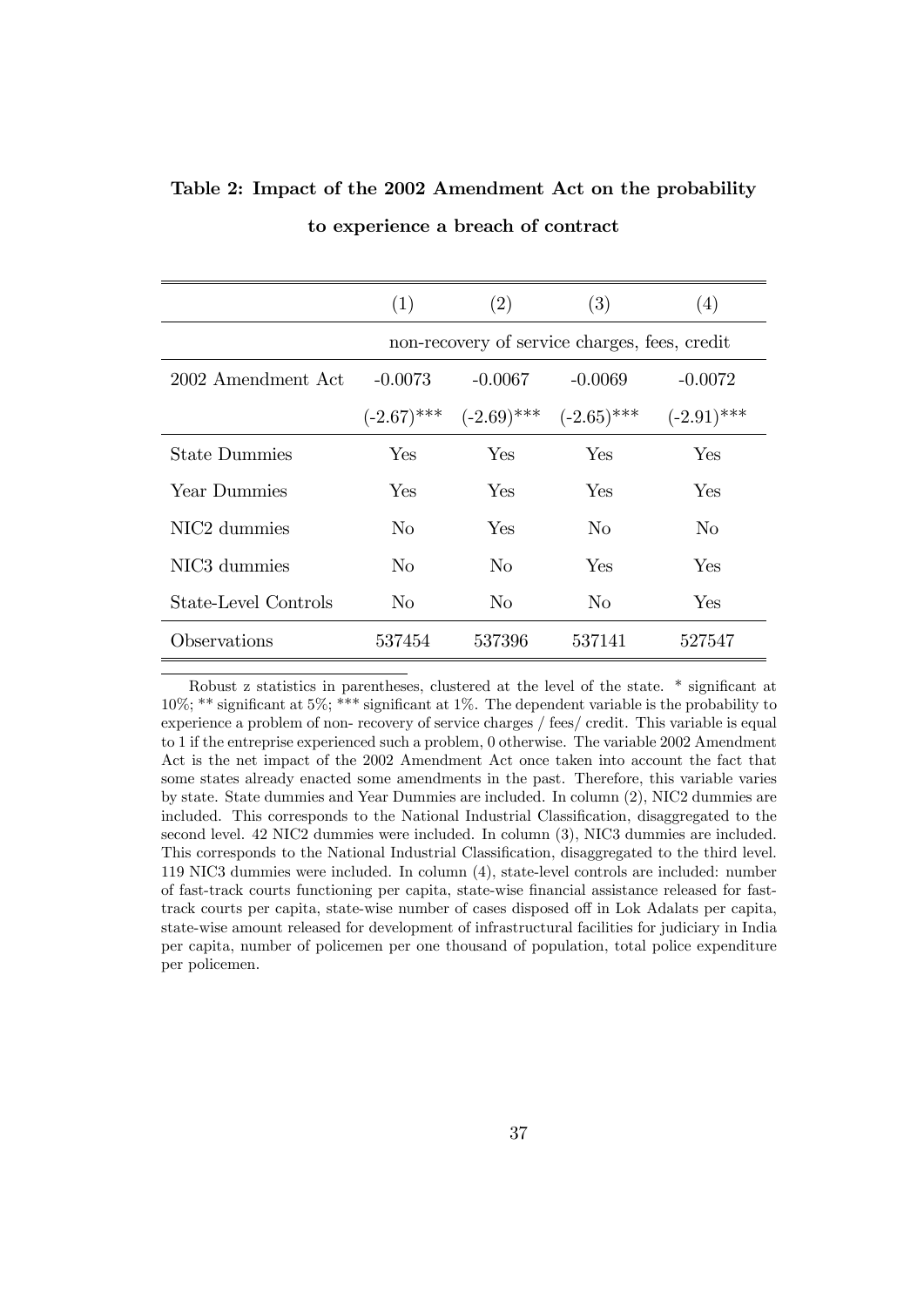|                          | $\widehat{\Xi}$                                      | $\odot$                                                  | $\widehat{\mathfrak{B}}$                            | $\left( \frac{1}{2} \right)$ |
|--------------------------|------------------------------------------------------|----------------------------------------------------------|-----------------------------------------------------|------------------------------|
|                          | $\mathop{\rm and}\nolimits$<br>net addition to plant |                                                          | net addition to tools and net addition to transport | net addition to land as-     |
|                          | machinery assets                                     | other fixed assets                                       | and equipment assets                                | sets                         |
| 2002 Amendment Act       | 0.0044                                               | 0.0408                                                   | 0.0039                                              | $-0.0026$                    |
|                          | $(3.65)***$                                          | $(2.73)$ ***                                             | $(2.77)$ ***                                        | $-1.11$                      |
| <b>State Dummies</b>     | Yes                                                  | Yes                                                      | Yes                                                 | Yes                          |
| Year Dummies             | Yes                                                  | Yes                                                      | Yes                                                 | Yes                          |
| NIC <sub>3</sub> dummies | Yes                                                  | Yes                                                      | Yes                                                 | ${\rm Yes}$                  |
| State-Level Controls     | Yes                                                  | Yes                                                      | Yes                                                 | Yes                          |
| Observations             | 502633                                               | 504901                                                   | 502762                                              | 498969                       |
|                          |                                                      | $\ddot{\cdot}$<br>$\ddot{\phantom{0}}$<br>$\ddot{\cdot}$ | $\ddot{\phantom{a}}$                                | ĺ<br>$\sum_{n}$              |

Table 3: Impact of the 2002 Amendment Act on investment Table 3: Impact of the 2002 Amendment Act on investment Robust z statistics in parentheses, clustered at the level of the state. \* significant at 10%; \*\* significant at 5%; \*\*\* significant at 1%. The dependent variable in column  $(1)$  is the net addition to plant and machinery assets owned during last 365 days. This variable is equal to 1 if the entreprise experienced a net addition to plant and machinery assets, 0 otherwise. The dependent variable in column (2) is the net addition to tools and other fixed assets owned during last 365 days (1 if the entreprise did such an investment, 0 otherwise). The dependent variable in column (3) is the net addition to transport and equipment assets owned during last 365 days (1 if the entreprise did such an investment, 0 otherwise). The dependent variable in column (4) is the net addition to land assets owned during last 365 days (1 if the entreprise did such an investment, 0 otherwise). The variable 2002 Amendment Act is the net impact of the 2002 Amendment Act once taken into account the fact that some states already enacted some amendments in the past. Therefore, this variable varies by state. State dummies and Year Dummies are included. NIC3 dummies are always included. This corresponds to the National Industrial Classification, disaggregated to the third level. 119 NIC3 dummies were included. State-level controls are always included. They are: number of fast-track courts functioning per capita, state-wise financial assistance released for fast-track courts per capita, state-wise number of cases disposed off in Lok Adalats per capita, state-wise amount released for development of infrastructural facilities for judiciary in India per capita, number of policemen per one thousand of population, total police expenditure per policemen. I also added some controls specific to states' financial development: state-wise ratio of aggregate deposits variable in column (1) is the net addition to plant and machinery assets owned during last 365 days. This variable is equal to 1 if the entreprise experienced a net addition to plant and machinery assets, 0 otherwise. The dependent variable in column (2) is the net addition to tools and other fixed assets owned during last 365 days (1 if the entreprise did such an investment, 0 otherwise). The dependent variable in column (3) is the net addition to transport and addition to land assets owned during last 365 days (1 if the entreprise did such an investment, 0 otherwise). The variable 2002 Amendment Act is the net impact of the 2002 Amendment Act once taken into account the fact that some states already enacted some amendments in the past. Therefore, this variable varies by state. State dummies and Year Dummies are included. NIC3 dummies are always included. This corresponds to the National Industrial ClassiÖcation, disaggregated to the third level. 119 NIC3 dummies were included. State-level controls are always included. They are: number of fast-track courts functioning per capita, state-wise financial assistance released for fast-track courts per capita, state-wise number of cases disposed off in Lok Adalats per capita, state-wise amount released for development of infrastructural facilities for judiciary in India per capita, number of policemen per one thousand of population, total police expenditure per policemen. I also added some controls specific to states' financial development: state-wise ratio of aggregate deposits Robust z statistics in parentheses, clustered at the level of the state. \* significant at 10%; \*\*\* significant at 5%; \*\*\* significant at 1%. The dependent equipment assets owned during last 365 days (1 if the entreprise did such an investment, 0 otherwise). The dependent variable in column (4) is the net to total credit of public sector banks and state-wise number of bank offices of public sector banks per capita. to total credit of public sector banks and state-wise number of bank o¢ ces of public sector banks per capita.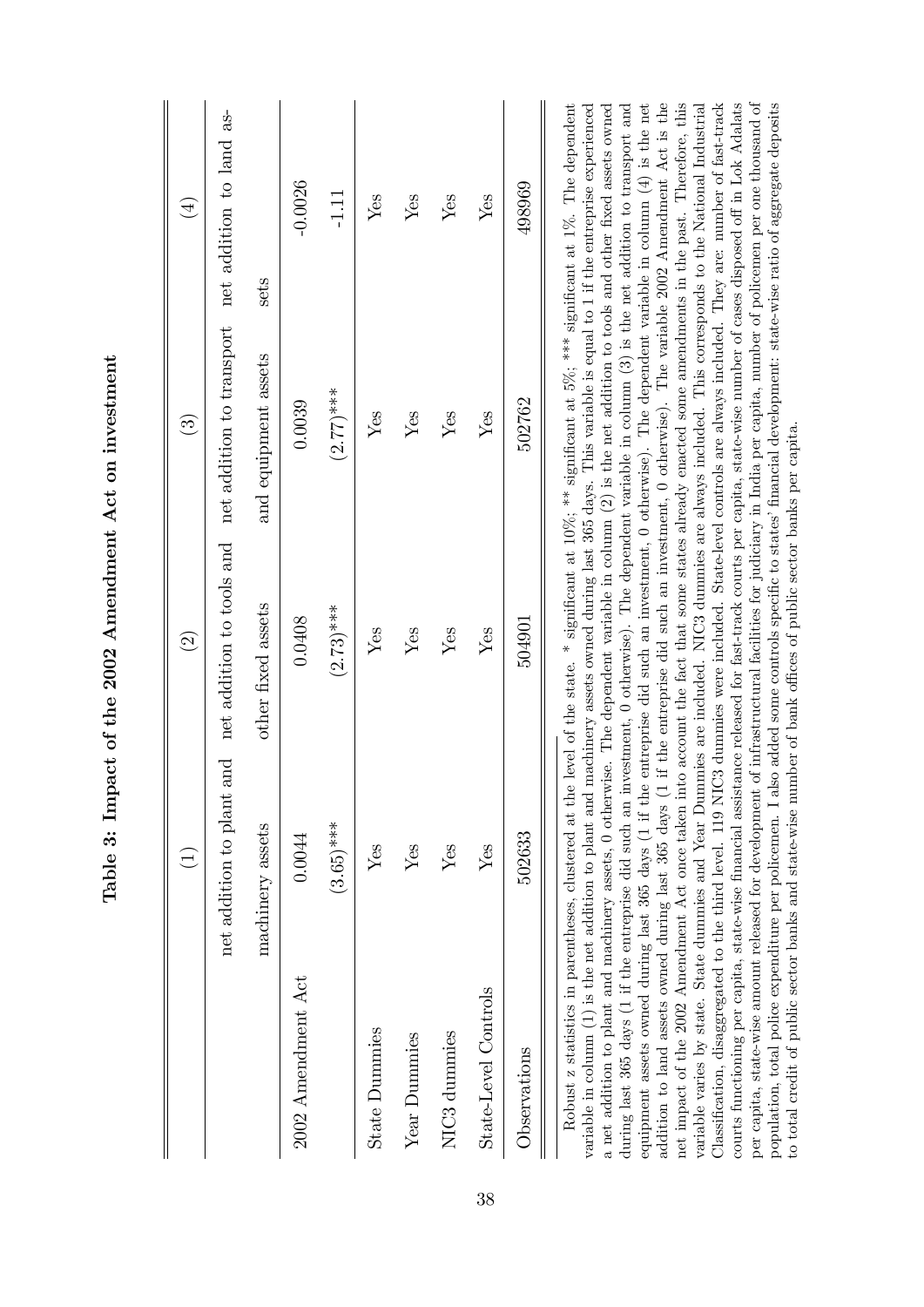| handari A.F. A.F. and the Handari                                     |
|-----------------------------------------------------------------------|
|                                                                       |
| ֧ׅ֧ׅ֧֧֧֦֧ׅ֧ׅ֧ׅ֧ׅ֧֧ׅ֧֛֛֧֧֧֚֚֚֚֚֚֚֚֚֚֚֚֚֚֚֚֚֡֕֜֓֜֓֝֓֝֓֜֓֜֓֜֓֜֓֝֓֜֓֜֝֬֝֬ |
| ֖֖֖֖ׅׅ֧ׅ֖֧ׅ֧֪֧֚֚֚֚֚֚֚֚֚֚֚֚֚֚֚֚֚֚֚֚֚֚֚֚֚֚֚֚֚֡֝֝֬֓֞֝֓֞֝֬֓֞֝֬֝           |
|                                                                       |
| $\frac{1}{2}$                                                         |
| )<br>;<br>;                                                           |
|                                                                       |
| .<br>.<br>.<br>.<br>.<br>י<br>i<br>I                                  |
|                                                                       |
| .<br>،<br>I                                                           |

|                          | $\bigoplus$  | $\odot$     | $\widehat{\mathbf{G}}$                                                           | $\left( \frac{1}{2} \right)$ |
|--------------------------|--------------|-------------|----------------------------------------------------------------------------------|------------------------------|
|                          |              |             | shortage of capital loan from a formal loan from a business loan from a relative |                              |
|                          |              | institution | friend                                                                           |                              |
| 2002 Amendment Act       | $-0.064$     | 0.0487      | 0.0285                                                                           | 0.0297                       |
|                          | $(-4.28)***$ | $(2.73)***$ | 0.43                                                                             | 0.99                         |
| <b>State Dummies</b>     | Yes          | Yes         | Yes                                                                              | Yes                          |
| Year Dummies             | Yes          | Yes         | Yes                                                                              | Yes                          |
| NIC <sub>3</sub> dummies | Yes          | Yes         | Yes                                                                              | Yes                          |
| State-Level Controls     | Yes          | Yes         | Yes                                                                              | Yes                          |
| Observations             | 504966       | 49588       | 50233                                                                            | 50179                        |
|                          |              |             |                                                                                  |                              |

obtain a loan from a relative (relative, business partner) if the entreprise obtained a loan. There are only 50,000 observations for columns The dependent variable in column  $(1)$  is the probability to experience a problem of shortage of capital  $(1 \text{ if the entries experienced})$ such a problem, 0 otherwise). The dependent variable in column  $(2)$  is the probability to obtain a loan from a formal financial institution financial institutions, government, bank) among the entreprises which obtained a loan (1 if the entreprise obtained a loan from a formal inancial institution if it obtained a loan,  $0$  otherwise). The dependent variable in column  $(3)$  is the probability to obtain a loan from a business friend (contractor, moneylender) if the entreprise obtained a loan. The dependent variable in column  $(4)$  is the probability to 2), (3) and (4) as only 50,000 of the entreprises reported having obtained a loan. The variable 2002 Amendment Act is the net impact of the 2002 Amendment Act once taken into account the fact that some states already enacted some amendments in the past. Therefore, this variable varies by state. State dumnies and Year Dumnies are included. NIC3 dumnies are always included. This corresponds to the National Industrial Classification, disaggregated to the third level. 119 NIC3 dummies were included. State-level controls are always included. They are: number of fast-track courts functioning per capita, state-wise financial assistance released for fast-track courts per capita, state-wise number of cases disposed off in Lok Adalats per capita, state-wise amount released for development of infrastructural also added some controls specific to states' financial development: state-wise ratio of aggregate deposits to total credit of public sector Robust z statistics in parentheses, clustered at the level of the state. \* significant at  $10\%$ ; \*\* significant at  $5\%$ ; \*\*\* significant at  $1\%$ . The dependent variable in column (1) is the probability to experience a problem of shortage of capital (1 if the entreprise experienced such a problem, 0 otherwise). The dependent variable in column  $(2)$  is the probability to obtain a loan from a formal financial institution (Önancial institutions, government, bank) among the entreprises which obtained a loan (1 if the entreprise obtained a loan from a formal financial institution if it obtained a loan, 0 otherwise). The dependent variable in column  $(3)$  is the probability to obtain a loan from  $\frac{1}{2}$ a business friend (contractor, moneylender) if the entreprise obtained a loan.The dependent variable in column (4) is the probability to obtain a loan from a relative (relative, business partner) if the entreprise obtained a loan. There are only 50,000 observations for columns (2), (3) and (4) as only 50,000 of the entreprises reported having obtained a loan. The variable 2002 Amendment Act is the net impact of the 2002 Amendment Act once taken into account the fact that some states already enacted some amendments in the past. Therefore, this variable varies by state. State dummies and Year Dummies are included. NIC3 dummies are always included. This corresponds to the National Industrial Classification, disaggregated to the third level. 119 NIC3 dummies were included. State-level controls are always included. They are: number of fast-track courts functioning per capita, state-wise financial assistance released for fast-track courts per capita, state-wise number of cases disposed off in Lok Adalats per capita, state-wise amount released for development of infrastructural facilities for judiciary in India per capita, number of policemen per one thousand of population, total police expenditure per policemen. I also added some controls specific to states' financial development: state-wise ratio of aggregate deposits to total credit of public sector Robust z statistics in parentheses, clustered at the level of the state. \* significant at  $10\%$ ; \*\* significant at  $5\%$ ; \*\*\* significant at  $1\%$ . facilities for judiciary in India per capita, number of policemen per one thousand of population, total police expenditure per policemen. banks and state-wise number of bank offices of public sector banks per capita. banks and state-wise number of bank offices of public sector banks per capita.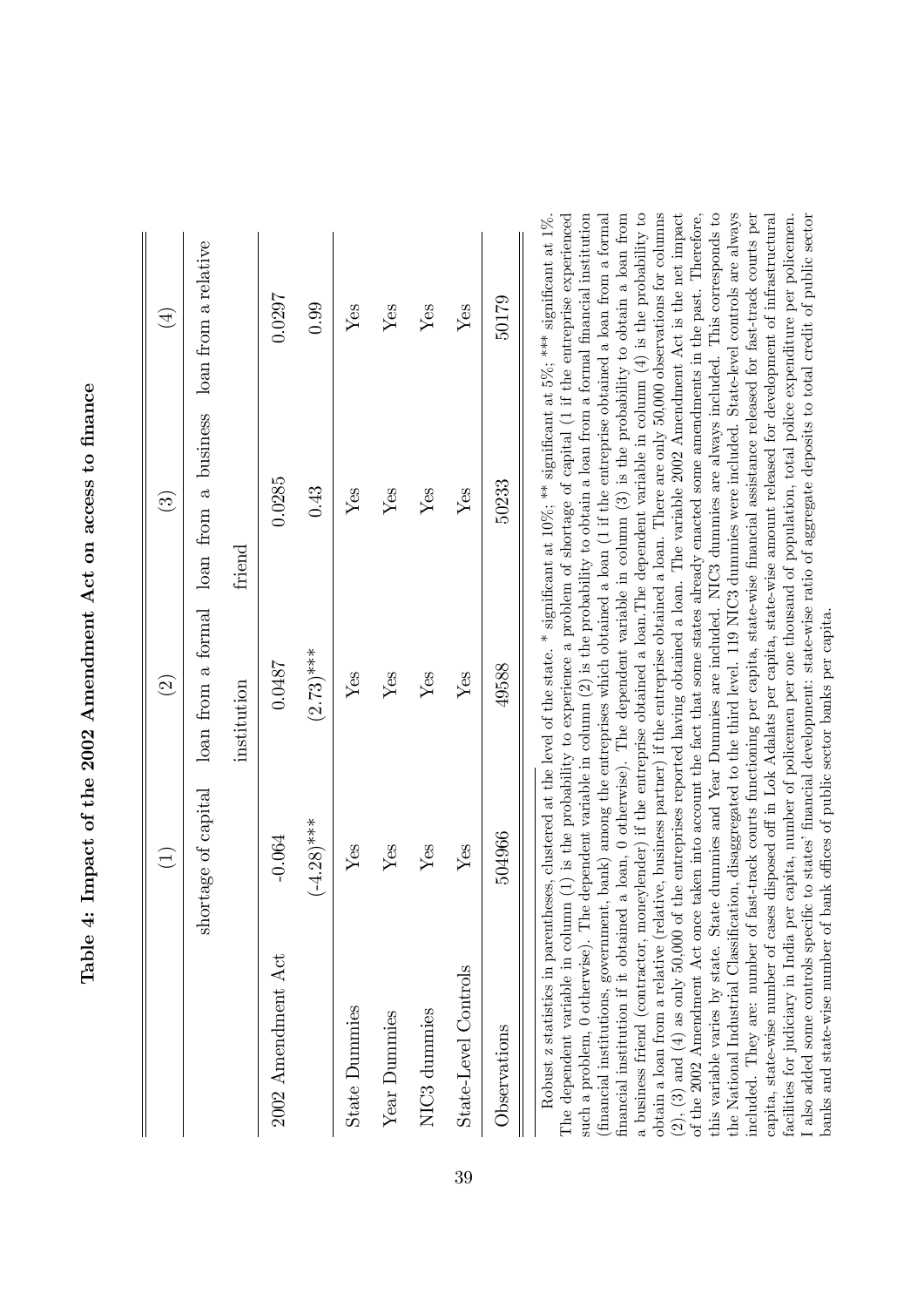| 504857<br>Yes<br>496390<br>Yes<br>503007<br>Yes<br>495464<br>Yes | 2002 Amendment Act<br><b>State Dummies</b><br>NIC <sub>3</sub> dummies<br>Year Dummies | 0.0004<br><b>160</b><br>Yes<br>Yes<br>Yes<br>$\widehat{\Xi}$<br>assets | $(2.95)***$<br>0.0033<br>${\rm Yes}$<br>Yes<br>Yes<br>$\widehat{\mathfrak{O}}$<br>assets | rent plant and machinery rent tools and other fixed rent transport and equip- rent land assets<br>$(1.95)^*$<br>0.0012<br>Yes<br>Yes<br>Yes<br>$\mathfrak{S}$<br>ment assets | $(-2.39)$ **<br>$-0.0205$<br>Yes<br>Yes<br>Yes<br>$\left( \frac{4}{2} \right)$ |
|------------------------------------------------------------------|----------------------------------------------------------------------------------------|------------------------------------------------------------------------|------------------------------------------------------------------------------------------|------------------------------------------------------------------------------------------------------------------------------------------------------------------------------|--------------------------------------------------------------------------------|
|                                                                  | State-Level Controls                                                                   |                                                                        |                                                                                          |                                                                                                                                                                              |                                                                                |
|                                                                  |                                                                                        |                                                                        |                                                                                          |                                                                                                                                                                              |                                                                                |

Table 5: Impact of the 2002 Amendment Act on rental markets Table 5: Impact of the 2002 Amendment Act on rental markets Robust z statistics in parentheses, clustered at the level of the state. \* significant at  $10\%$ ; \*\* significant at  $5\%$ ; \*\*\* significant at  $1\%$ . The dependent variable in column  $(1)$  is equal to 1 if the entreprise is renting plant and machinery assets, 0 otherwise. The dependent variable in column  $(2)$  is equal to 1 if variable in column (1) is equal to 1 if the entreprise is renting plant and machinery assets, 0 otherwise. The dependent variable in column (2) is equal to 1 if the entreprise is renting tool assets, 0 otherwise. The dependent variable in column  $(3)$  is equal to 1 if the entreprise is renting transport and equipment assets, 0 otherwise. The dependent variable in column  $(4)$  is equal to 1 if the entreprise is renting land assets, 0 otherwise. The variable 2002 Amendment Act is 0 otherwise. The dependent variable in column (4) is equal to 1 if the entreprise is renting land assets, 0 otherwise. The variable 2002 Amendment Act is the net impact of the 2002 Amendment Act once taken into account the fact that some states already enacted some amendments in the past. Therefore, this variable varies by state. State dummies and Year Dummies are included. NIC3 dummies are always included. This corresponds to the National Industrial Classification, disaggregated to the third level. 119 NIC3 dummies were included. State-level controls are always included. They are: number of fast-track courts functioning per capita, state-wise financial assistance released for fast-track courts per capita, state-wise number of cases disposed off in Lok Adalats per capita, state-wise amount released for development of infrastructural facilities for judiciary in India per capita, number of policemen per one thousand of population, total police expenditure per policemen. I also added some controls specific to states' financial development: state-wise ratio of aggregate deposits the net impact of the 2002 Amendment Act once taken into account the fact that some states already enacted some amendments in the past. Therefore, this variable varies by state. State dummies and Year Dummies are included. NIC3 dummies are always included. This corresponds to the National Industrial ClassiÖcation, disaggregated to the third level. 119 NIC3 dummies were included. State-level controls are always included. They are: number of fast-track courts functioning per capita, state-wise financial assistance released for fast-track courts per capita, state-wise number of cases disposed off in Lok Adalats per capita, state-wise amount released for development of infrastructural facilities for judiciary in India per capita, number of policemen per one thousand of population, total police expenditure per policemen. I also added some controls specific to states' financial development: state-wise ratio of aggregate deposits Robust z statistics in parentheses, clustered at the level of the state. \* significant at 10%; \*\*\* significant at 5%; \*\*\* significant at 1%. The dependent the entreprise is renting tool assets, 0 otherwise. The dependent variable in column (3) is equal to 1 if the entreprise is renting transport and equipment assets, to total credit of public sector banks and state-wise number of bank offices of public sector banks per capita. to total credit of public sector banks and state-wise number of bank o¢ ces of public sector banks per capita.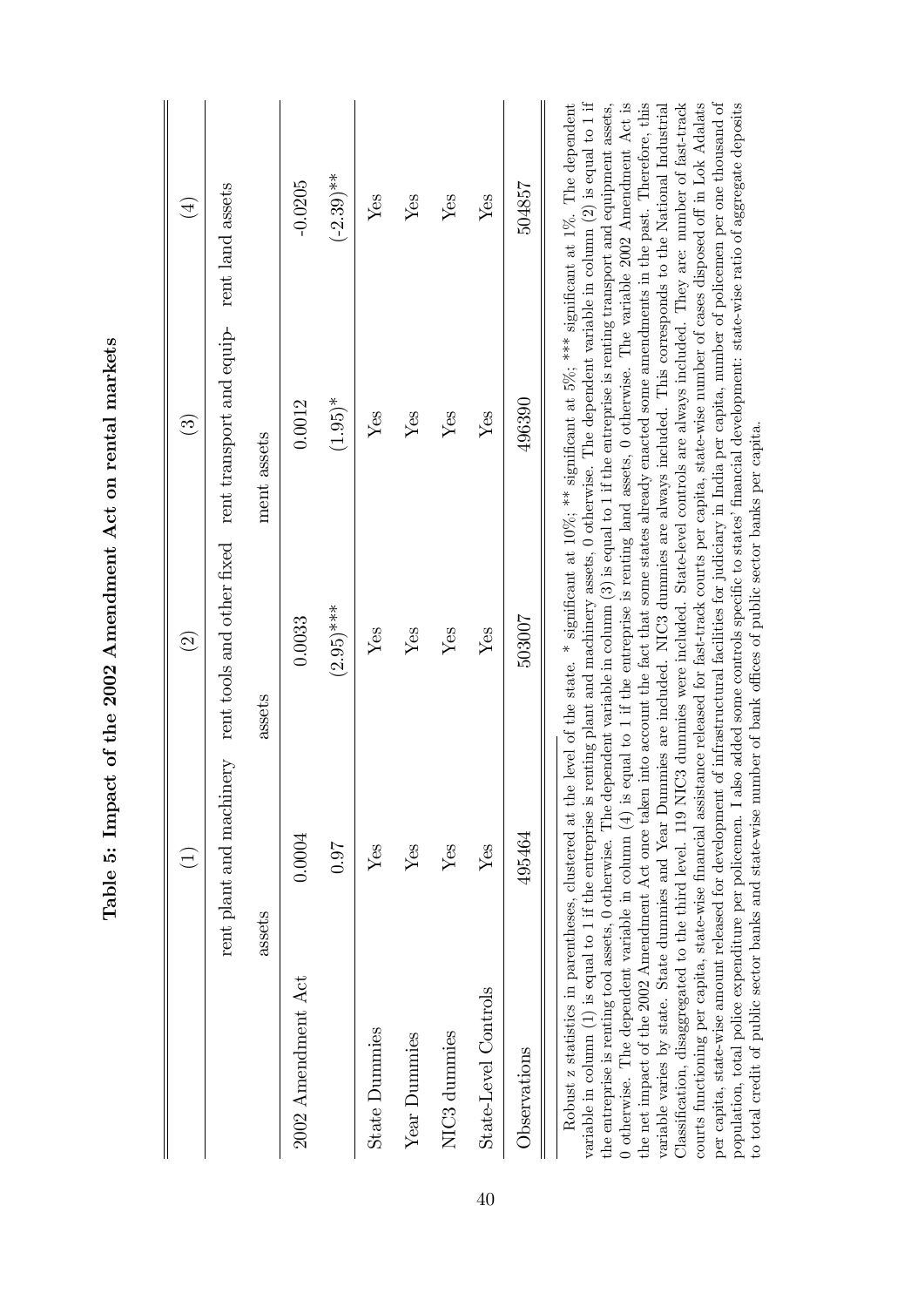|                          | (1)        | (2)                      | (3)          | (4)                 |
|--------------------------|------------|--------------------------|--------------|---------------------|
|                          |            | status of the enterprise |              | probability to be a |
|                          |            |                          |              | new enterprise      |
| 2002 Amendment Act       | 0.0122     | 0.0159                   | 0.0313       | 0.0089              |
|                          | $(1.66)^*$ | $(2.73)$ ***             | $(3.20)$ *** | $(1.71)^*$          |
| <b>State Dummies</b>     | Yes        | Yes                      | Yes          | Yes                 |
| Year Dummies             | Yes        | Yes                      | Yes          | Yes                 |
| NIC <sub>3</sub> dummies | Yes        | Yes                      | Yes          | Yes                 |
| State-Level Controls     | No.        | Yes                      | Yes          | Yes                 |
| Growth controls          | $\rm No$   | N <sub>o</sub>           | Yes          | Yes                 |
| Observations             | 537424     | 527830                   | 489510       | 489432              |

# Table 6: Impact of the 2002 Amendment Act on the status of the entreprise and on firms creation

Robust z statistics in parentheses, clustered at the level of the state.  $*$  significant at  $10\%$ ; \*\* significant at 5%; \*\*\* significant at 1%. The dependent variable in columns  $(1)$ ,  $(2)$  and (3) is the status of the entreprise over the last three years. It is equal to 1 if the entreprise is expanding or constant , to 0 if the entreprise is contracting. The dependent variable in column  $(4)$  is equal to 1 if the firm operated for less than 3 years, in other words a new firm, 0 otherwise. The variable 2002 Amendment Act is the net impact of the 2002 Amendment Act once taken into account the fact that some states already enacted some amendments in the past. Therefore, this variable varies by state. State dummies and Year Dummies are included. NIC3 dummies are always included. This corresponds to the National Industrial Classification, disaggregated to the third level. 119 NIC3 dummies were included. In column (1), no controls are included. In column (2) , the following state-level controls are included: number of fasttrack courts functioning per capita, state-wise financial assistance released for fast-track courts per capita, state-wise number of cases disposed off in Lok Adalats per capita, state-wise amount released for development of infrastructural facilities for judiciary in India per capita, number of policemen per one thousand of population, total police expenditure per policemen. In column (3), additional state-level controls are included: state-wise ratio of aggregate deposits to total credit of public sector banks and state-wise number of bank offices of public sector banks per capita. I also included in column (3) the growth rate of the state net domestic product per capita to control for states' economic development.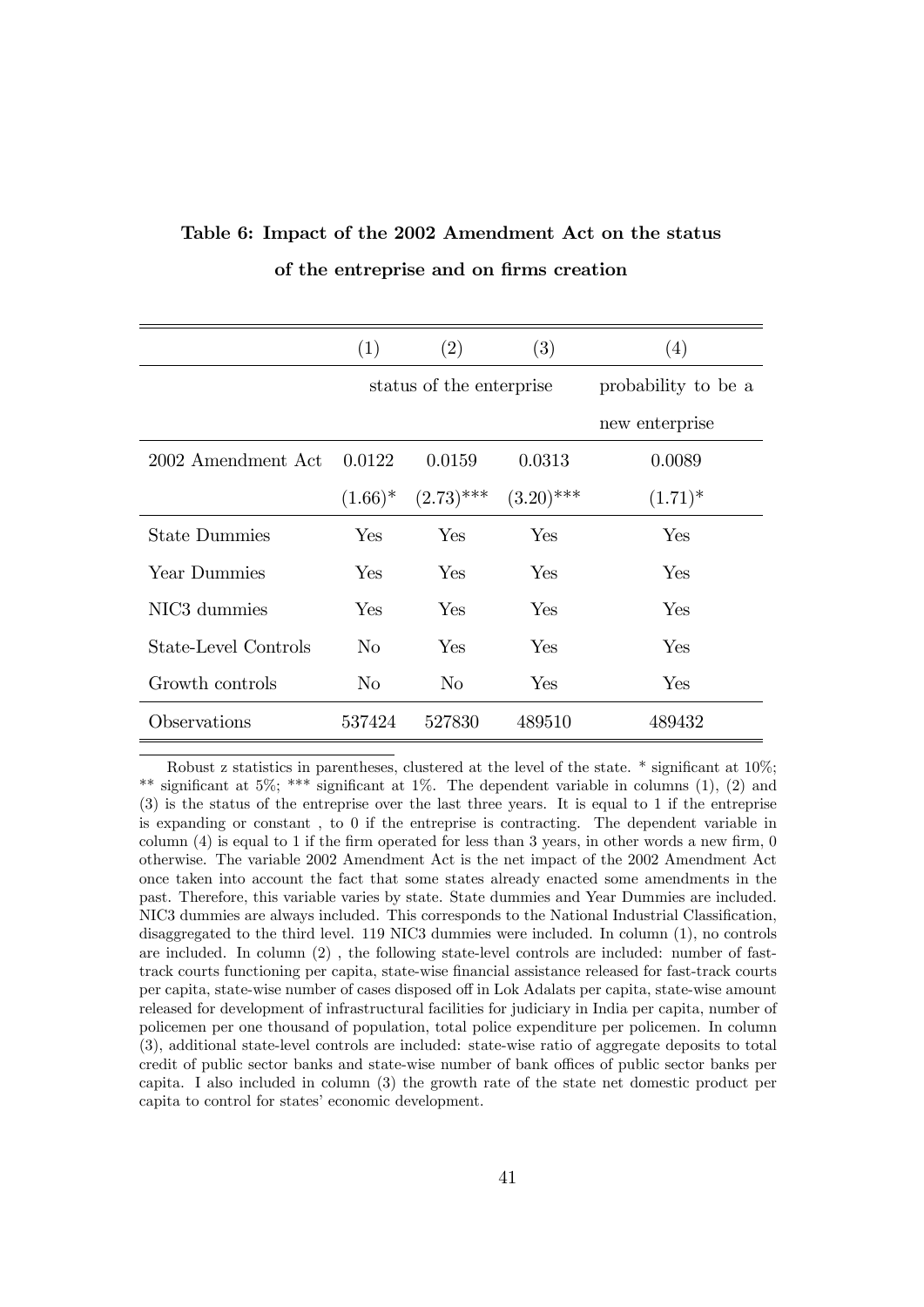|               |      |               |                 |                     | Data           | ix 1: coding for Uttar Pradesh<br>Append                                                                                                                                                                                                                                                                                              |
|---------------|------|---------------|-----------------|---------------------|----------------|---------------------------------------------------------------------------------------------------------------------------------------------------------------------------------------------------------------------------------------------------------------------------------------------------------------------------------------|
| Amendment     | year | page          | section         | rule                | speed          | synopsis                                                                                                                                                                                                                                                                                                                              |
| Amendment Act | 2002 | 52            | 102             |                     |                | appeal for cases less than 25,000RS (before:1,000, 1976: 3,000)<br>no second                                                                                                                                                                                                                                                          |
| Uttar Pradesh | 1954 | 52            | 102             |                     | $\circ$        | appeal for cases less than 200RS (but superseded in 1976)<br>no second                                                                                                                                                                                                                                                                |
| Amendment Act | 1999 | 56            | 115             |                     |                | a revision can be made if the order would cause irreparable injury to the party against whom                                                                                                                                                                                                                                          |
|               |      |               |                 |                     |                | it was made. This disappears in 1999: less quality but more speed                                                                                                                                                                                                                                                                     |
| Amendment Act | 1999 | 36            | 115             | ಣ                   |                | a revision is not a stay of suit (more speed because the court cannot use revisions to slow down<br>the process                                                                                                                                                                                                                       |
| Uttar Pradesh | 1991 | 25            | 115             |                     | 루              | revision only for cases more than 1 lakh rupees ( $=$ less revisions!). So negative impact in 2002                                                                                                                                                                                                                                    |
|               |      |               |                 |                     |                | with respect to the rest of the country because the 20002 Amendment Act will supersede this                                                                                                                                                                                                                                           |
|               |      |               |                 |                     |                | amendment                                                                                                                                                                                                                                                                                                                             |
| Uttar Pradesh | 1991 | 25            | 115             |                     | 루              | no revision by district court. So negative impact in 2002 with respect to the country                                                                                                                                                                                                                                                 |
| Uttar Pradesh | 1991 | $\frac{5}{6}$ | 115             |                     | $\circ$        | amendment is the 1976 amendment. No differential impact in 2002<br>the 1991                                                                                                                                                                                                                                                           |
| Uttar Pradesh | 1991 | $\frac{1}{2}$ | 115             | ಌ                   | $\circ$        | amendment is the 1976 amendment. No differential impact in 2003<br>the 1991                                                                                                                                                                                                                                                           |
| Amendment Act | 1999 | 86            | 4               |                     | 부              | a plaint shall be presented in duplicate to the court.                                                                                                                                                                                                                                                                                |
| Uttar Pradesh | 1926 | 86            | ₹               |                     | $\overline{ }$ | for the rest of the country, it is harder to file a case (it has to be a duplicate). Not so for                                                                                                                                                                                                                                       |
|               |      |               |                 |                     |                | Allahabad because since 1926 they had to file a case and the copy for service with summons                                                                                                                                                                                                                                            |
|               |      |               |                 |                     |                | upon each defendant. By comparison, it becomes easier in allahabad.                                                                                                                                                                                                                                                                   |
| Amendment Act | 1999 | 88            |                 |                     |                | the plaint has to accompany the summons (concise statement not allowed=less speed).                                                                                                                                                                                                                                                   |
| Uttar Pradesh | 1926 | 88            | IJ              | $\mathbf{\Omega}$   |                | the concise statement omission was already present in 1926. no change felt in 2002                                                                                                                                                                                                                                                    |
| Amendment Act | 2002 | 92            | IJ              | $\mathbf{\Omega}$   |                | to summon a defendant, the court can now use post, fax, email                                                                                                                                                                                                                                                                         |
| Amendment Act | 2002 | 92            | ro              | ⊝                   |                | if the defendant refuses to receive the mail, the summons is considered served                                                                                                                                                                                                                                                        |
| Uttar Pradesh | 1958 | 92            | r.              | ⊝                   | 루              | the post rule is already present here                                                                                                                                                                                                                                                                                                 |
| Uttar Pradesh | 1958 | 92            | IJ              | ✑                   | ᅮ              | if the defendant refuses to receive the mail, the summons is considered served                                                                                                                                                                                                                                                        |
| Amendment Act | 1999 | $5\sigma$     | F.              | $\overline{\Omega}$ |                | to summon a defendant outside the jurisdiction of a court, the court can send a courier service.                                                                                                                                                                                                                                      |
| Uttar Pradesh | 1958 | 98            | IJ              | $\overline{\Omega}$ | 루              | rule already present for Allahabad<br>this post                                                                                                                                                                                                                                                                                       |
| Amendment Act | 1999 | 179           | $\overline{17}$ | $\mathfrak{a}$      |                | the court can impose higher costs for adjournment                                                                                                                                                                                                                                                                                     |
| Uttar Pradesh | 1926 | 180           | $\overline{17}$ | $\mathbf{\Omega}$   | $\circ$        | no adjournment to call a witness. But that stays.                                                                                                                                                                                                                                                                                     |
| Amendment Act | 1999 | 373           | $\overline{4}$  |                     |                | only a copy of the judgement required to file an appeals (not the decree as before)=more speed                                                                                                                                                                                                                                        |
|               |      |               |                 |                     |                | because it can take time to get a decree                                                                                                                                                                                                                                                                                              |
| Uttar Pradesh | 1969 | 374           | $\exists$       |                     | 루              | appelate court realises that the original court did not have time to issue the decree,<br>but if the                                                                                                                                                                                                                                  |
|               |      |               |                 |                     |                | ill be ok. No impact of 2002 amendment.<br>$\sum$<br>$\ddot{t}$<br>then                                                                                                                                                                                                                                                               |
| Overall,      |      |               |                 |                     |                | Uttar pradesh has already enacted 4 amendments present in the 2002 Amendment Act. The overall impact of the 2002 Amendment Act is +38. The effect in 2002<br>will be 38-4=34 for Uttar Pradesh with respect to the rest of the country. (page given according to "Code of Civil Procedure", 19th edition, 2004, Eastern Book Company) |